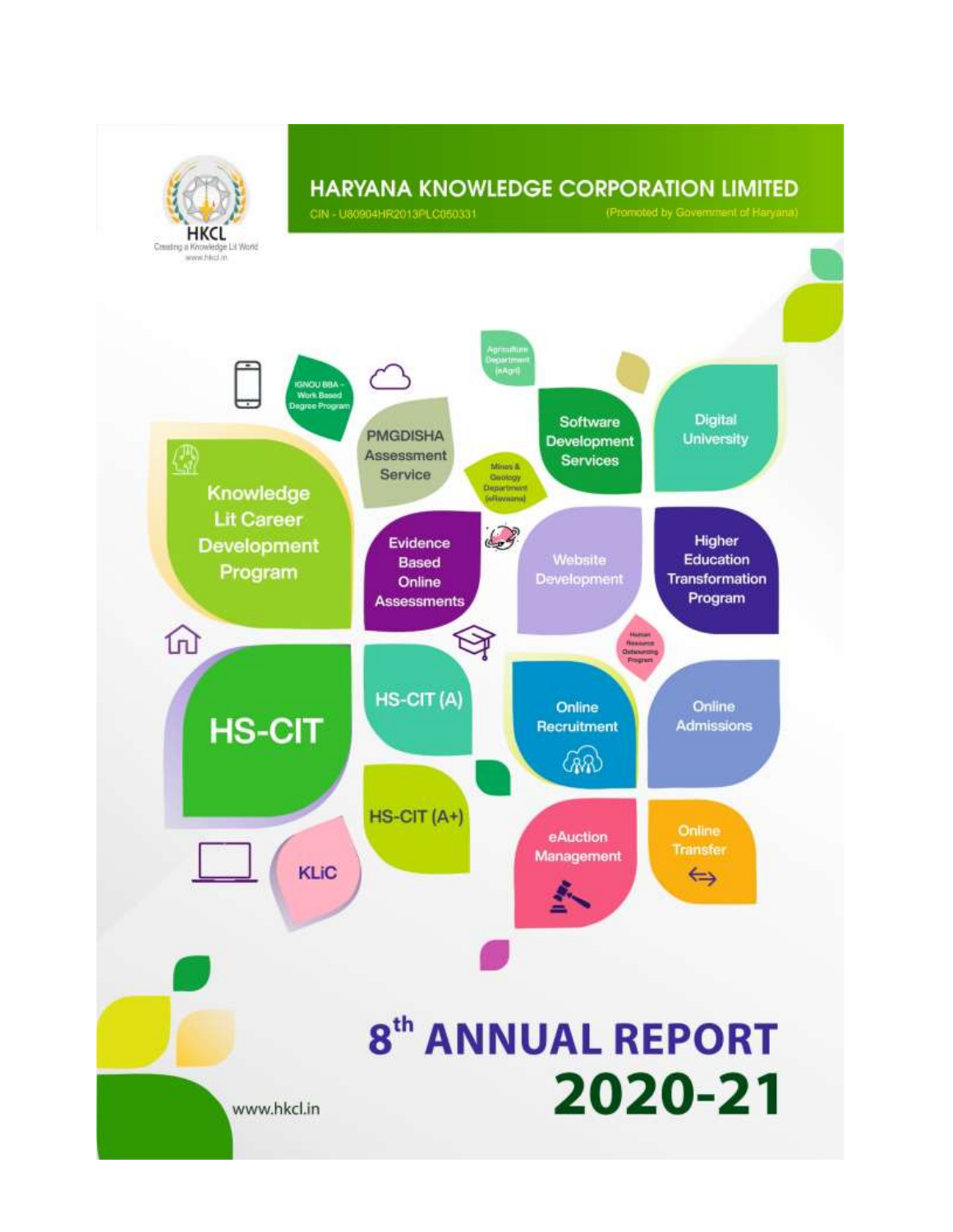

#### **BOARD OF DIRECTORS**

| Sh. Vineet Garg, IAS<br>Principal Secretary to Govt. of Haryana<br>Department of Information Technology Electronics &<br>Communication. | Chairman                |
|-----------------------------------------------------------------------------------------------------------------------------------------|-------------------------|
| Sh. Vijay Singh Dahiya IAS<br>Director General, Technical Education, Haryana.                                                           | Director                |
| Smt. Veena Kamath<br>Managing Director,<br>Maharashtra Knowledge Corporation Limited.                                                   | Director                |
| Smt. Komal Chaubal<br>Chief Executive Officer,<br>Maharashtra Knowledge Corporation Limited.                                            | Director                |
| Sh. Vikas Desai                                                                                                                         | Managing Director & CEO |
| <b>COMPANY SECRETARY</b>                                                                                                                |                         |
| Ms. Sunita Arora                                                                                                                        |                         |
| <b>AUDITORS</b>                                                                                                                         |                         |
| M/s P.K. Bhasin & Associates, Chartered Accountants                                                                                     |                         |
| REGISTRAR AND TRANSFER AGENT                                                                                                            |                         |
| Link Intime India Private Limited                                                                                                       |                         |
|                                                                                                                                         |                         |

### **BANKERS**

ICICI Bank Limited

Regd Office: HSIIDC IT Park, Plot No.1, 4<sup>th</sup> Floor, Sector 22, Panchkula, Haryana - 134109. Contact No. 0172-5210251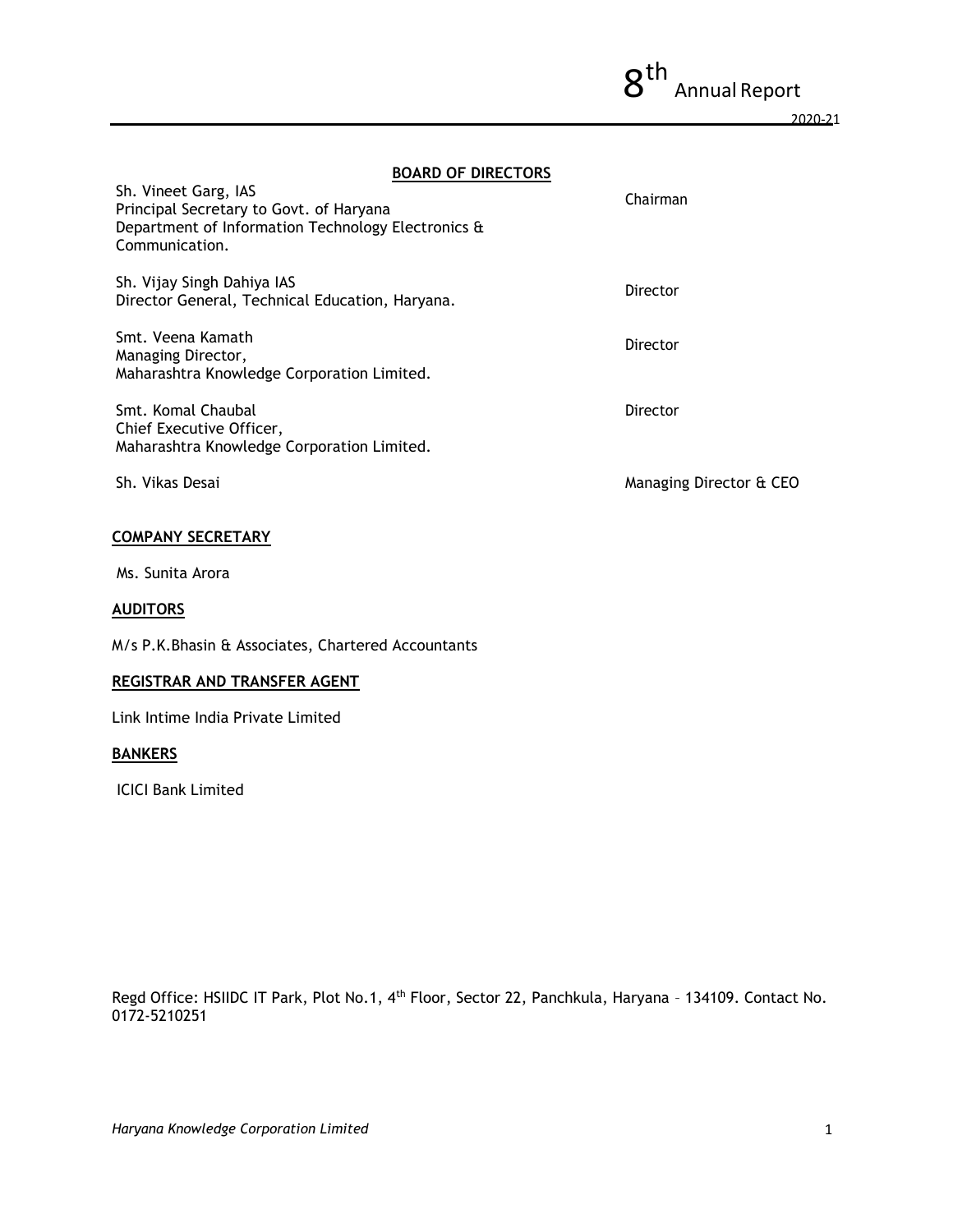$8^{\text{th}}$ Annual Report

## To The Members of HARYANA KNOWLEDGE CORPORATION LIMITED

Your Directors have pleasure in presenting the 8<sup>th</sup> Board's Report of your Company for the financial year ended, 31st March 2021.

| Sr.No. | <b>Particulars</b>                                                    | <b>Amount (in Rupees)</b> |                   |  |  |
|--------|-----------------------------------------------------------------------|---------------------------|-------------------|--|--|
|        |                                                                       | 2020-21                   | 2019-20           |  |  |
| 1      | Income                                                                |                           |                   |  |  |
| (a)    | <b>Revenue from Operations</b>                                        | 18,06,21,558/             | 28,81,28,703/-    |  |  |
|        | Other Income                                                          | 61,04,440/                | 45, 10, 816/-     |  |  |
|        | Gross Income (1) Sub-Total (a)                                        | 18,67,25,998/-            | 29, 26, 39, 519/- |  |  |
|        |                                                                       |                           |                   |  |  |
| 2      | Expenditure                                                           | 13,83,20,542/-            | 19,79,09,939/-    |  |  |
| 3      | <b>Operations</b><br>Profit/Loss<br>(Before<br>from<br>Corporate Tax) | 4,84,05,456/              | 9,47,29,580/      |  |  |

#### **1. FINANCIAL HIGHLIGHTS**

## **2. IMPACT OF COVID-19**

FY 2020-21 has been a difficult year for every individual and every business in all aspects due to worldwide spreading of COVID-19 disease and imposing lots of lockdown restrictions for working in offices, travelling, attending schools/colleges for regular learning and for gathering/meetings for official purpose. HKCL and its employees adopted the new normal norms such as working from home, meetings via video conferencing tools, remote support services to clients/customers etc. by giving highest priority to the health and safety of employees as well as HKCL's valuable Clients and customers. In last Quarter of the year, whole nation was again in grip of second wave of the pandemic which was much horrifying than what we faced during the financial year. Business Activities were drastically affected due to the pandemic situation in the state of Haryana and there were lots of challenges faced to start any new business activity with the help of available software products, services and skills. Many employees and their family members were affected by COVID-19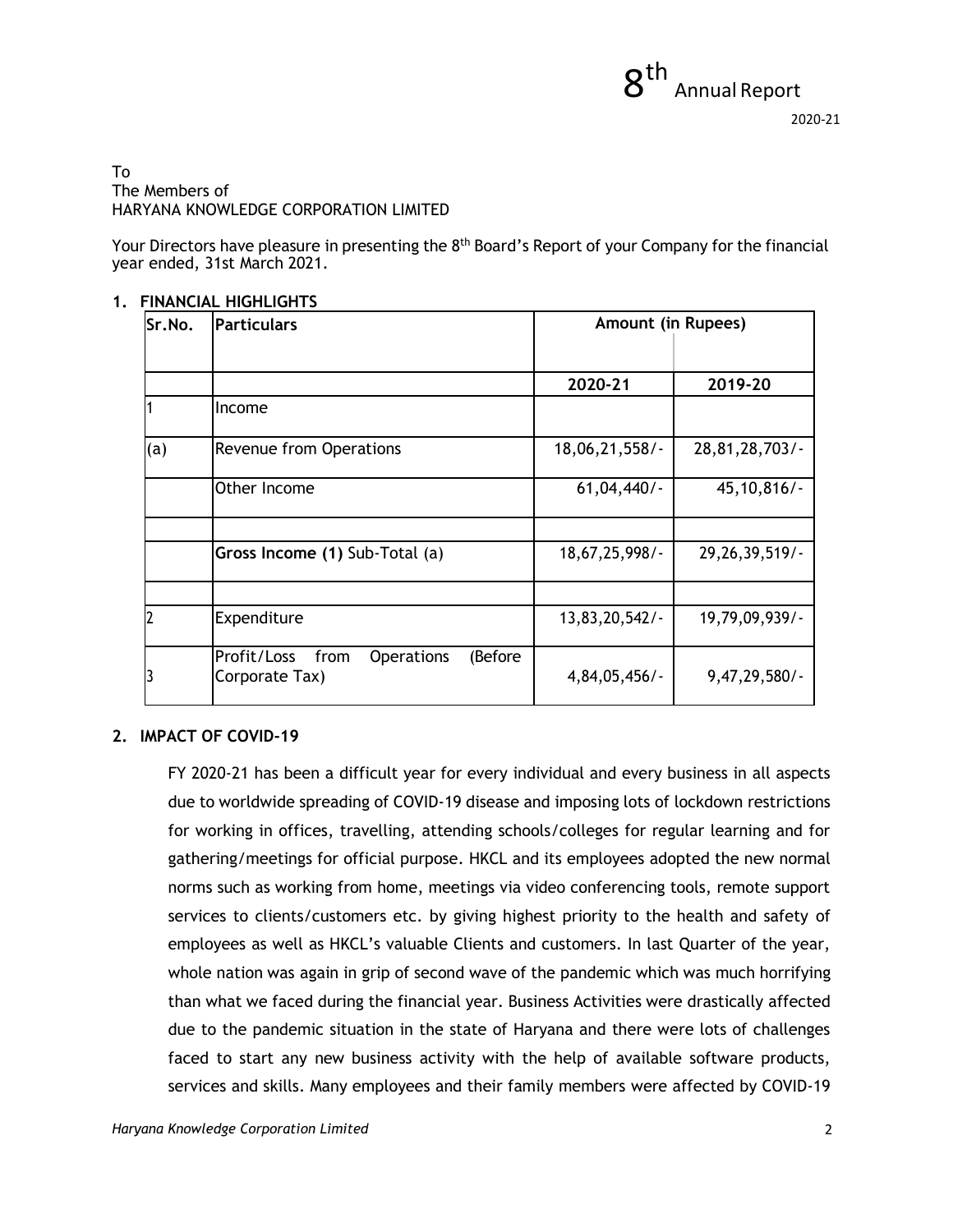

disease. On humanitarian ground, HKCL Management had provided every possible support to them during quarantine period, treatment-hospitalization period and recovery period. This kind of moral support helped us to maintain/increase commitment of all employees towards the long-term association with HKCL to achieve great heights in the state of Haryana in coming future.

## **3. BUSINESS PERFORMANCE**

## **3.1 Dividend**

Your Directors are pleased to recommend final dividend @ Rs.1/- per equity share of Rs.10/-each, which if approved in the ensuing 8th Annual General Meeting, will be paid to those members whose name will appear in the Register of Members as on the date of the 8th Annual General Meeting.

## **3.2 General Reserves**

The Company has not transferred any amount to General Reserves till date.

## **3.3 Transfer of Unclaimed Dividend to Investor Education and Protection Fund**

There was no unclaimed dividend left with the Company out of the Dividend declared for the past years.

## **3.4 Loans, Guarantees and Investments**

There were no loans, guarantees or investments made by the Company under Section 186 of the Companies Act, 2013 during the year under review and hence the said provision is not applicable.

## **3.5 Deposits**

The company has not accepted any deposits during the year.

## **4. STATE OF BUSINESS AFFAIRS.**

## **4.1 Introduction**

## **Incorporation**

Haryana Knowledge Corporation Limited (HKCL) is a public limited company promoted and established by the Electronics and Information Technology Department, State Govt. of Haryana and was incorporated on 10.09.2013 under the Companies Act, 1956. **Equity Profile and Board:**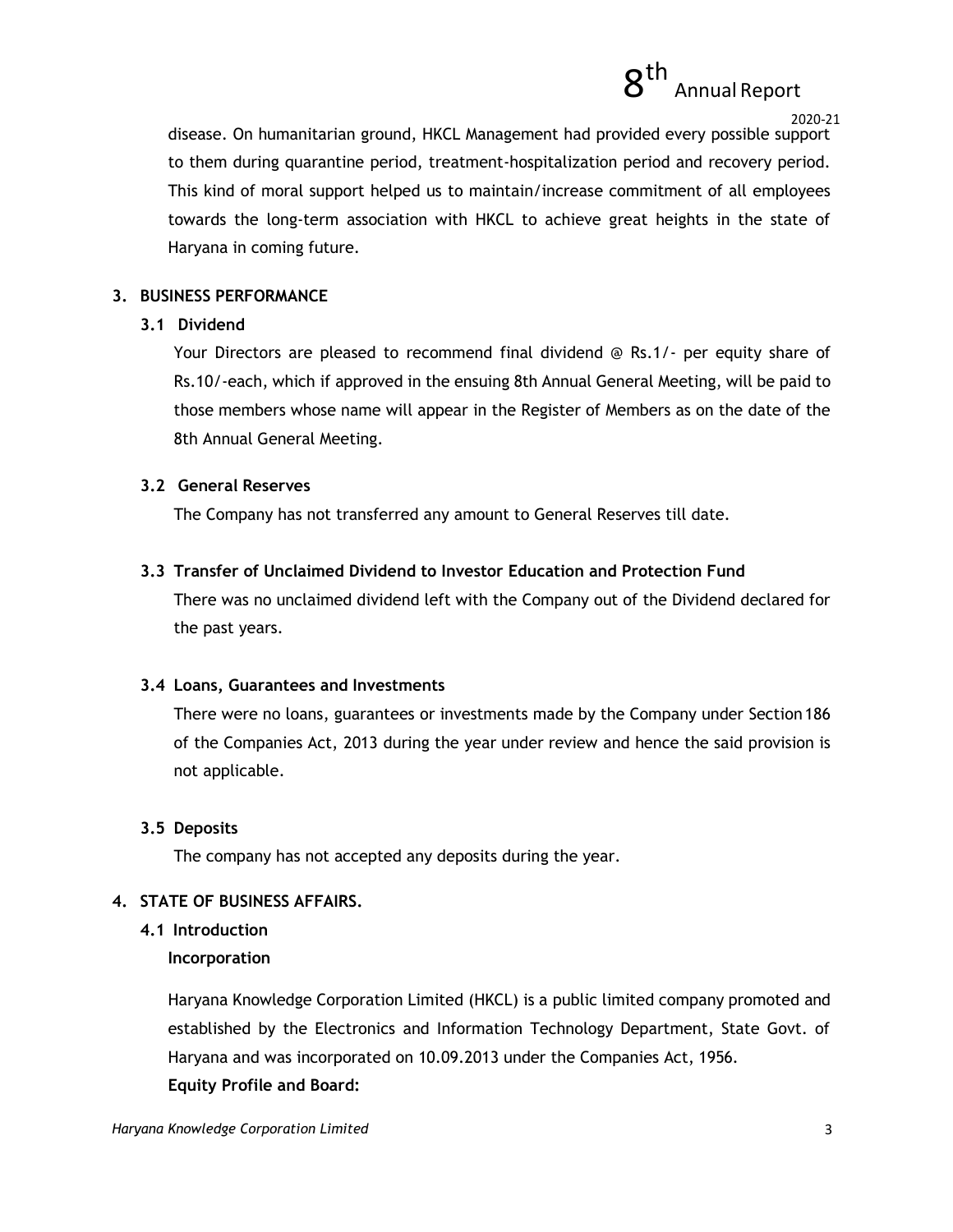## $8^{\text{th}}$ Annual Report

2020-21

The State Government of Haryana, Maharashtra Knowledge Corporation Limited (MKCL), HARTRON, four State Universities namely, Bhagat Phool Singh Mahila Vishvavidyalaya, Sonepat,Guru Jambheshwar University, Kurukshetra University, Deen Bandhu Chhotu Ram University of Science & Technology, and Board of School Education Haryana are among the initial equity holders of HKCL.

The Board of Directors consists of three nominees of the Government of Haryana, two from MKCL and the Managing Director.

## **Financial Self-sustenance**

In spite of having Government as a major stakeholder, HKCL does not receive any funding, grant-in-aid or financial assistance, loans from the government. All along HKCL has emerged as a self-sustaining, wealth-creating and ever-growing enterprise.

## **Transformative Agenda:**

Keeping in view the rapid emergence of knowledge-based society and knowledge-led economy on the global scale and recognizing that knowledge is increasingly becoming synonymous to wealth, HKCL is dedicated to the cause of bridging the **Knowledge Divide**  and resultant **Development Opportunity Divide** faced by the common people in general and youth and school students in particular.

The main mission of HKCL, therefore, is to create new value-based paradigms in education, governance and empowerment of common people in the context of rapidly emerging knowledge-based society and knowledge-led economy and consistent with development opportunities therein.

## **4.2 HKCL Business Programs**

HKCL business activities are carried out under Four (4) Programs. Business activities undertaken during the FY 2020-21 are briefly described as under:

- 1. Knowledge Lit Career-Development Program (KLC-DP)
- 2. Digital University Business Development Program (DU-BDP)
- 3. e-Governance Business Development Program (eGov-BDP)
- 4. Human Resource Outsourcing Program (HROP)

## **4.2.1 KLC-DP (Knowledge Lit Career-DevelopmentProgram):**

Youth plays a crucial role in achieving economic prosperity of the country. In the present scenario, it is found that most of the youth being educated are facing severe unemployment problem due to lack of skills and technical knowledge. In order to train and prepare the youth on IT Technologies and Tools in our jurisdiction,

*Haryana Knowledge Corporation Limited* 4 HKCL has started Knowledge Lit Career Development Program. Under KLC-DP Program,

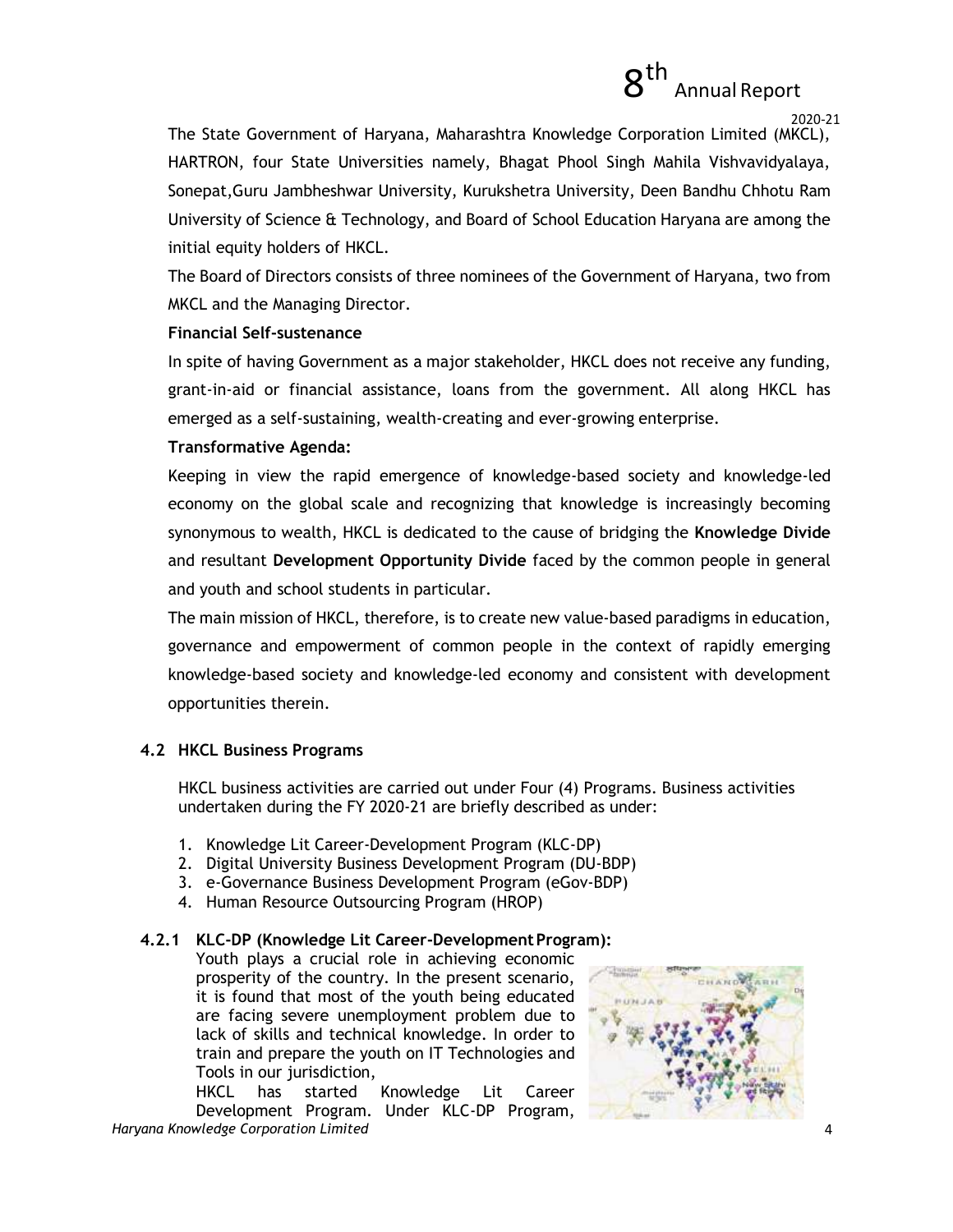

currently we are running various IT Courses as well as assessment activities.

- HS-CIT Course
- KLiC Courses
- PMGDISHA Assessments
- IGNOU BBA

In order to implement the program, HKCL has established 221+ Authorized Learning Centers (ALCs) under its unique public-private partnership model. With the help of these ALCs, HKCL offers wide accessibility of its services to the masses with uniform, consistent quality and quantity in metros, cities, semi urban areas as well as rural areas of the state. In order to improve the outreach, a few temporary satellite centers are also added to the network for the convenience of learners especially registering in the school-college vacations.

HKCL uses MKCL's World Class Web-based SOLAR, ERA and OES platform for administration, conducting training and online examination of various courses. The courses were designed and developed by MKCL, and these courses were successfully delivered by HKCL in the state of Haryana. In each ALC, offline LAN based version of these software framework are installed for best experience to the learners. This type of architecture is very useful in Indian condition and very economical, reliable for better learning environment. These 221+ ALCs are equipped with state-of-the-art computing infrastructure on LANs with their own 221+ proxy servers backed up by MKCL's formidable, scalable and secure server farm infrastructure on cloud with server virtualization and dynamic load balancing technologies and about 3,000+ personal computers at ALC's. These computers are equipped with state-of-the-art operating systems, antivirus software, application software and broadband internet connectivity. All the personal computers at all the ALCs are also being equipped on behalf of HKCL with the state-of-the-art web-cameras for operationalizing the MKCL's evidence-based learning and assessment management framework viz. ERA i.e., eLearning Revolution for All and mobile app for Learners.

In order to promote business, HKCL team has used social media for marketing. Daily advertisement in form of pictures & videos were posted on Facebook, Instagram to target specific customers. HKCL has used social media for 365 days irrespective of any holiday. HKCL has published full page district-wise newspaper advertisement in Dainik Bhaskar. It was huge success to reach target audience. After relaxation of lockdown restrictions, HKCL team has also conducted physical meetings at various places to meet our ALCs to understand their feedback. HKCL has also arranged brand visibility activity through flex boards and wall painting across Haryana State.

## **4.2.1.(a). Haryana State Certificate in Information Technology (HS-CIT)**

In order to bridge the digital divide, bring the common people closer to the ethos and opportunities of the knowledge society and knowledge-led economy and with a view to bringing the real fruits of Information technology



to the masses for their survival, development and empowerment, HKCL conducts Haryana State- Certificate in Information Technology (HS- CIT) course in the state of Haryana since 2014. The curriculum of HS-CIT has been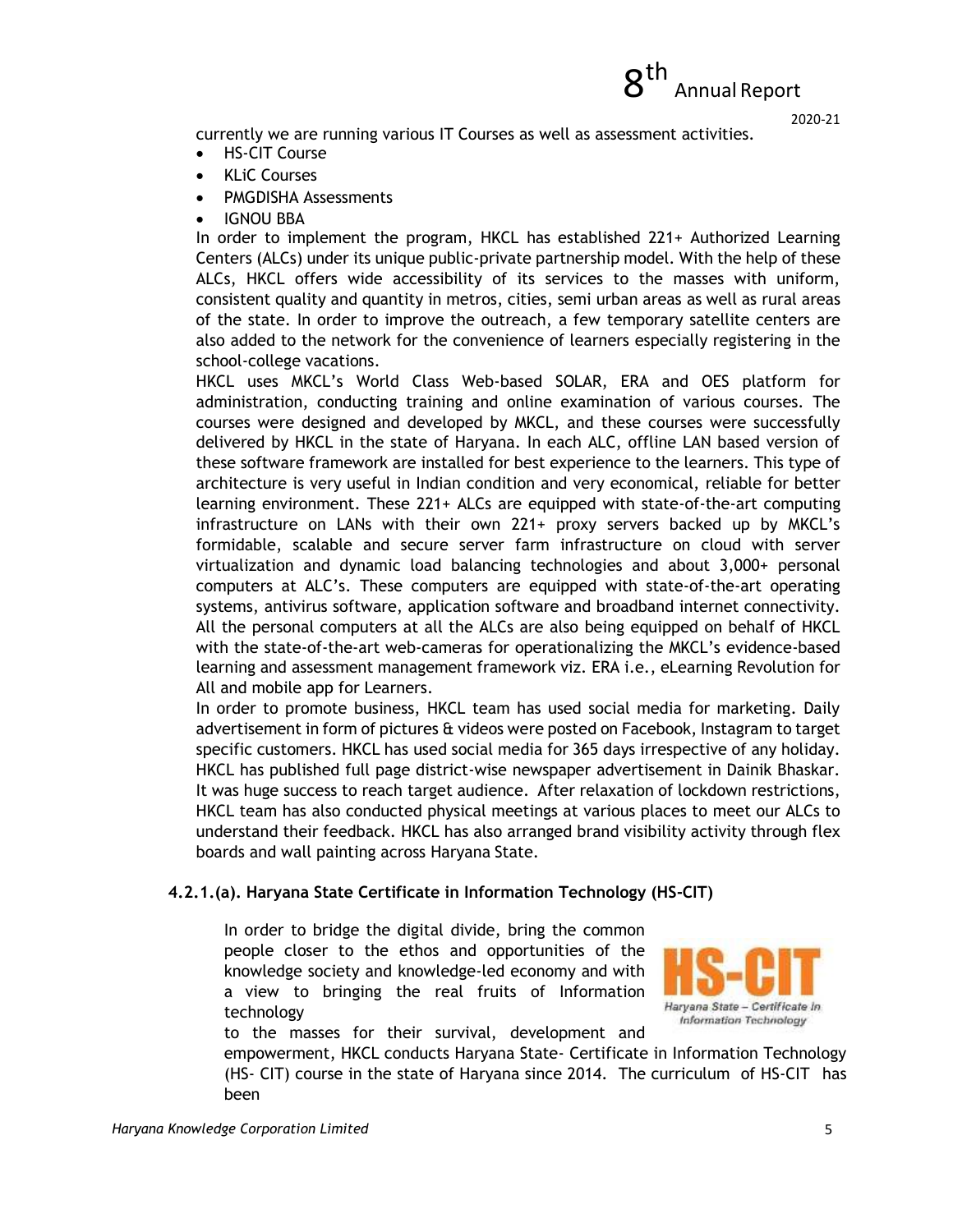## $8^{\text{th}}$ Annual Report

2020-21

structured on following ten pillars of most essential digital skills for learners to become competent and confident users who can use the basic knowledge and skills acquired to assist them in their daily lives.

- Basic IT Awareness
- 21st Century Daily Life Skills
- 21st Century Citizenship Skills
- 21st Century Study Skills
- 21st Century Office Skills
- 21st Century Scripting Skills
- Smart Typing Skills
- Cyber Security Skills & Netiquettes
- Ergonomics and Go Green
- 21st Century Artificial Intelligence (AI) Skills

It is also supposed to prepare students for the world of tomorrow. It aims to help learners to have an open and flexible mind.

The implementation of HS-CIT is not only a mission to bridge the digital divide but also a large-scale and unique educational transformation. It has been the result of continuous blend of pedagogic innovations, technology innovations, partnership innovations, entrepreneurial business innovations and social accountability innovations. This is a unique example of blend of five mega-trends of 21st century viz. digitization, virtualization, mobilization, Mass-Personalization, and globalization. HS-CIT Learners include school students and college youth, job readiness seekers and first-time job aspirants, next/better job seekers and second inning aspirants, parents and teachers, employees and officers from government/semi-government sector, private sector, cooperative sector, voluntary/social sector, doctors and engineers, architects and designers, lawyers and accountants, writers and poets, artists and craftsmen, journalists and media persons, professionals and businessmen, entrepreneurs and intrapreneurs, farmers and workers, women and senior citizens, activists and representatives of public, etc. This course is available in three different durations as mentioned below:

- 3 Month's duration course known as HS-CIT
- 6 Months duration course known as HS-CIT(A)
- 12 Months duration course known as  $HS-CIT(A+)$

In spite of lockdown restrictions to open ALC for learning and restrictions for movement, during the FY 2020-21, total 7,641 learners registered for HS-CIT Course. In last 6 years, more than 83000+ learners have successfully completed IT Awareness Learning and Job Readiness Skills through this course and have become smart IT users.



C and Group D appointment, promotion, etc. Both the courses are very popular among college students, job seekers. Syllabus of 3 month's HS-CIT course is included in this course as Part 1 and students are free to select any course from available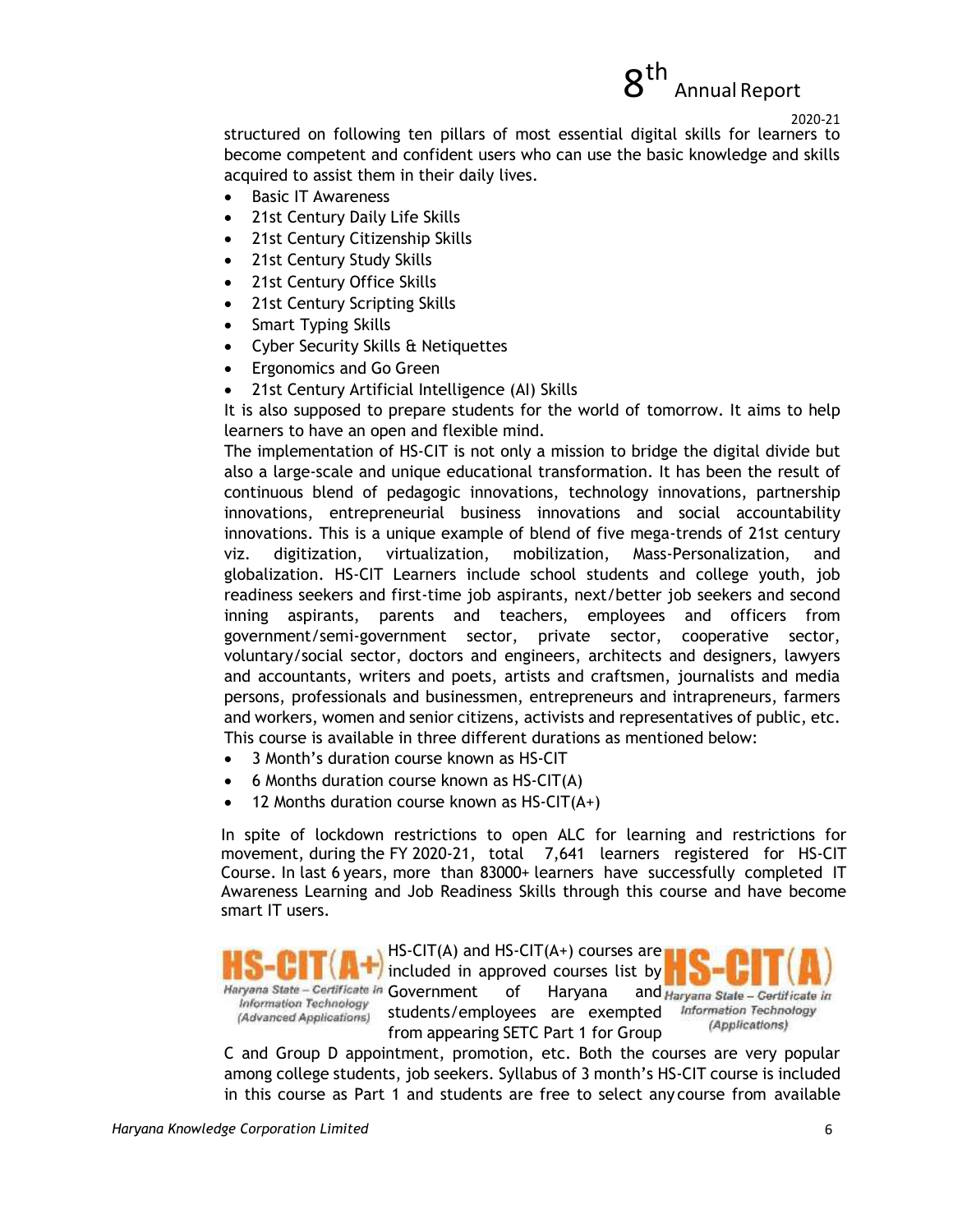

course list for Part 2/3/4 as per student's liking and career aspirations. In FY 2020- 21, HS-CIT(A) course was successfully completed by 2462 students and HS-CIT(A+) course was successfully completed by 511.

### **4.2.1.(b). KLiC – Enabling youth for Knowledge-Lit Careers:**

KLiC courses serve as a bridge from school or college to careers. HKCL, under its KLiC brand, offers employability skills development modules as KLiC Certificate Courses at 221+ ALCs in the state.

An aesthetically rich and engaging content of KLiC courses have animations, videos, various work-based case studies, mini- projects, mock aptitude tests, resume writing, interview practice, etc. (earlier KLiC was known as WAVE courses), youth is showing keen interest in KLiC courses.

KLiC courses are categorized under various sectors for better career path selection and list of KLiC Courses are as mentioned below:

- **Job Readiness**
	- o KLiC Certificate in English Communication and Soft Skills (Hindi)
	- o KLiC Certificate in Information Technology
	- o KLiC Certificate in Digital Freelancing
	- o KLiC Certificate in Personality Development
- **Accounting**
	- o KLiC Certificate in Financial Accounting with Tally ERP
	- $\circ$  KLiC Certificate in Advanced Financial Accounting with Tally ERP
	- o KLiC Certificate in Advanced Excel
- **Designing**
	- o KLiC Certificate in Desktop Publishing (Adobe)
	- o KLiC Certificate in Graphic Designing
	- o KLiC Certificate in Desktop Publishing (CorelDRAW)
	- o KLiC Certificate in Content Illustration
	- o KLiC Certificate in Web Designing
	- o KLiC Certificate in Video Editing
	- o KLiC Certificate in Photo Editing
- **Digital Arts**
	- o KLiC Certificate in AutoCAD
	- o KLiC Certificate in 3D Modeling
	- o KLiC Certificate in 3D Texturing
- **Hardware & Networking**
	- o KLiC Certificate in IT Hardware Support
- **Programming**
	- o KLiC Certificate in C Programming
	- o KLiC Certificate in C++ Programming
- **New Collar Jobs**
	- o KLiC Certificate in SCRATCH Programming
	- o KLiC Certificate in Internet of Things (IoT)
- **Management**
	- o KLiC Certificate in Banking, Financial Services and Insurance (BFSI) logical grouping
	- o KLiC Certificate in Retail Management

*Haryana Knowledge Corporation Limited* 7 The focus of KLiC Courses is on knowledge-based skills for career development in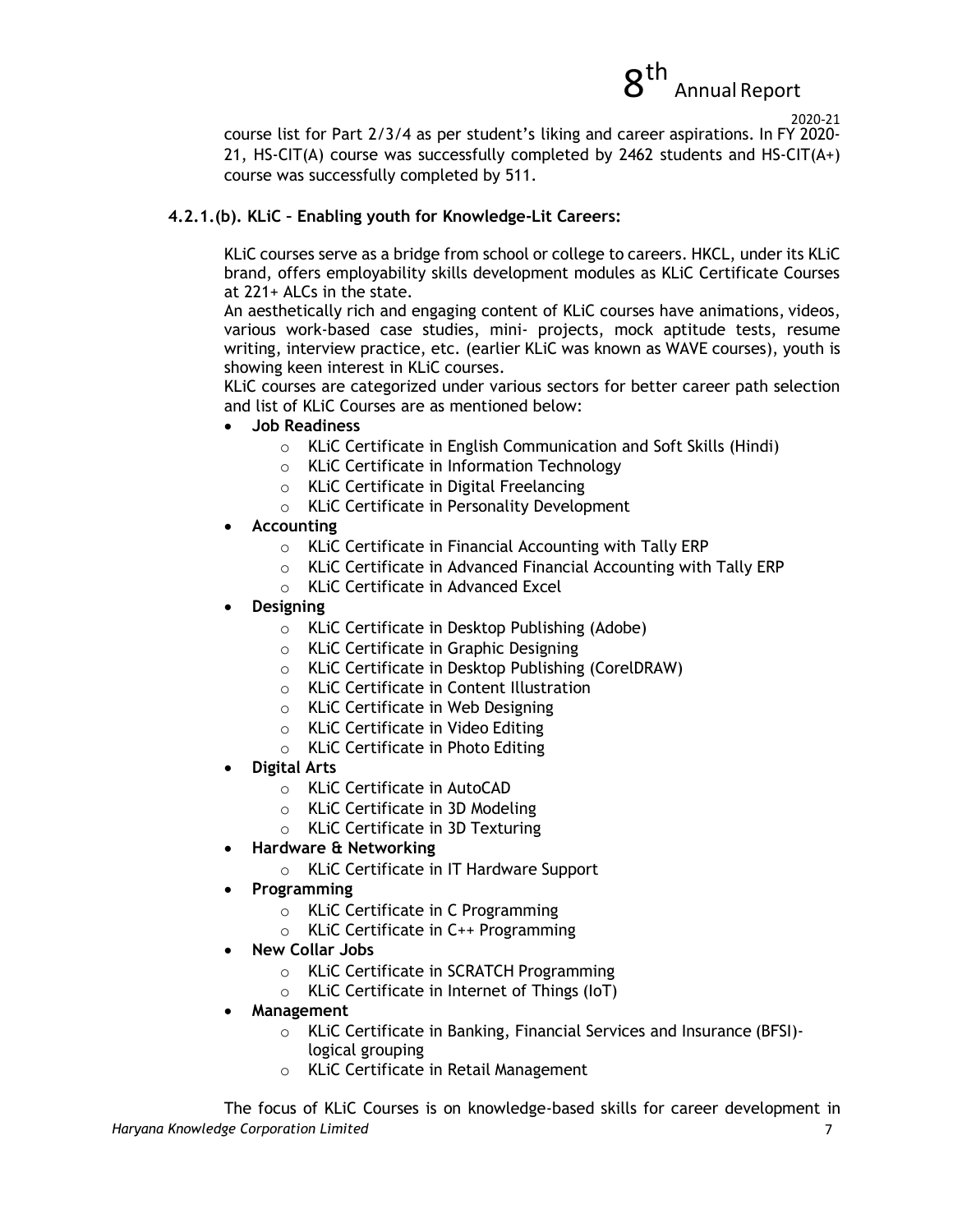#### 8 th Annual Report

2020-21

diverse areas of services sector. The KLiC Learners enjoy the benefits of HKCL's unique eLearning environment and HKCL's role-based and work-centric (and not book-centric or information-centric) vocational education approach in ERA. During the course, the learners are trained to produce **Socially Useful and Productive Work**  (SUPW) as enshrined in Mahatma Gandhi's *"Nai Talim"*. The learning process is so designed that it begins with work, learner derives knowledge from work and then applies that knowledge to produce wholesome work. Thus, the learner development continues on an ever evolving upward spiral. KLiC Courses try to develop earning potential through **(L)earning**!

These learners are assessed by using **Evidence-Based Assessment System** which enables assessors to evaluate the skills of the remote assess. This upward spiral continues to take the learner to higher levels of excellence and enhances his/her employability, knowledge, confidence, and self-esteem. KLiC Courses are recognized by the HSBTE and also NSQF compliant. In FY 2020-2021, there was no permission given by Government Authority to start any educational activity and it became very challenging to continue our learning-assessment services through these ALCs. With help of our experience in running IT courses to masses, HKCL has taken various initiative for business continuity with help of our employees and ALCs.

## **Important Initiatives taken as mentioned below especially during Lockdown Restrictions:**

• **Classroom eContent Delivery on WhatsApp:** We had prepared short videos from Learner's perspective to teach them important concepts/topics in very simple language. These very engaging videos were shared on WhatsApp in various customized learner groups for study on regular basis.



- **Exam Practice using Google Forms:** We had prepared topic-wise objective type question papers using Google Forms. The link of customized Google Form was shared on WhatsApp and many students participated in it to
	- check their understanding without any hassles.
- **ALC Training Session using Google Meet:** We had arranged many expert speakers to deliver lectures on various topics which are related to our courses, psychology and other relevant topics.

Google Meet

The daily training sessions helped us a lot to bridge communication gap between HKCL and our ALCs and it also helped us to build capacity of our ALCs. With the help of these training sessions, our ALCs conducted daily lectures for their learners.

• **Learner Training using FacebookLive:** Nowadays, it is very difficult to survive without keeping presence on social media. HKCL conducted few training sessions to boost confidence of our ALCs about Facebook Live. Facebook Live is much powerful platform than Google Meet in some aspects especially when teacher does not want to interact

with his/her students. It helped our ALCs to deliver lectures without any problem. It doesn't require any kind of specialized tool to conduct any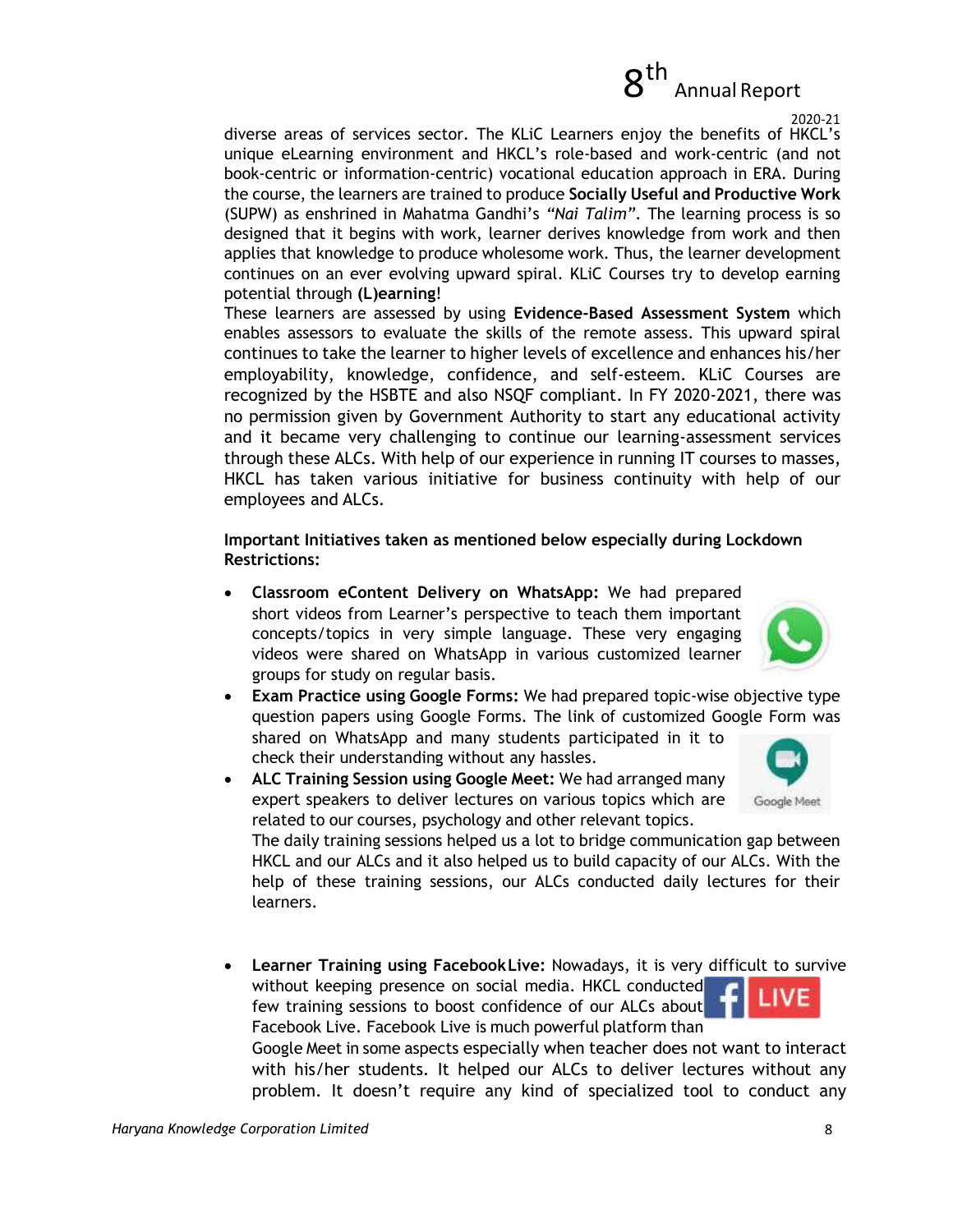

lecture. Almost everyone is using Facebook for his/her social network. Our ALCs used this platform as marketing tool to increase business.

- **Motivational Seminars for ALCs:** We had organized various motivational and inspirational seminars by Experts for motivating ALCs coordinators, Trainers to boost their moral during lockdown.
- **Launch of Online and @Home Learning modes:** We had launched Online & @Home Learning modes for learning using any laptop/desktop with/without internet connectivity and mobile app. This helped us to give flexibility to continue learning from anywhere & anytime. Many students expressed appreciation for this facility.



## **4.2.1.(c). Pradhan Mantri Digital Saksharta Abhiyan (PMGDISHA):**

The PMGDISHA initiative is part of the Digital India program which aims to transform India into a digitally empowered society and knowledge economy and is an initiative of Govt. of India. HKCL is associated with this project of Govt. of India since the year 2016 and is one of the certifying agencies



for monitoring the online exam conducted across India in authorized CSC centers. Previously HKCL was doing assessments in Six languages, but this year we have added 10 more languages for assessments and now, HKCL does assessment for Sixteen languages i.e. Hindi, English, Oriya, Marathi, Bengali, Punjabi, Assamese, Kashmiri, Bodo, Kannada, Urdu, Malayalam, Maithili, Dogri, Telugu, Tamil and during the FY 2020-21, assessment for 10.50 lakh candidates is done by HKCL.

#### **4.2.1(d). IGNOU BBA** : **Mainstreaming Work-Based Learning:**

HKCL has signed IIP (Industry Interfacing Partner) MoU with MKCL for implementation of IGNOU BBA program in the state of Haryana. HKCL in partnership with various leading corporates started implementing *'Work- based Learning'* Degree Programs recognized by Indira Gandhi National Open University. The first batch of Bachelor in Business Administration in Services Management commenced in July 2020. It is available for every eligible student across Haryana. This is indeed a significant milestone towards transformation of open and distance education for Indian youth. This is an innovative 'learn while you earn' type of degree program in which normally students from rural and economically weaker sections of the society are selected on merit basis and given internships in companies to perform roles having service profiles. The interns acquire knowledge through actual work in the company and are taught to apply knowledge to make the work more profound and wholesome. Their work performance receives work credits which contributes towards 50% weightage in the degree program. Learning is concretized through reflection sessions which are an integral part of the educational process. This has proven to be very effective for the students to derive knowledge from the work done during the day. Implementation of IGNOU BBA through Work-based Learning model attempts to solve the problem of attrition in the corporates, problem of unemployment among the youth, problem of relevance of degree program in the universities vis-à-vis the needs of industry and problem of social unrest among the educated butunemployed youth as faced by the government and society. In this model, **Nai Talim i.e., Work based Learning Management Framework** is successfully deployed for all stakeholders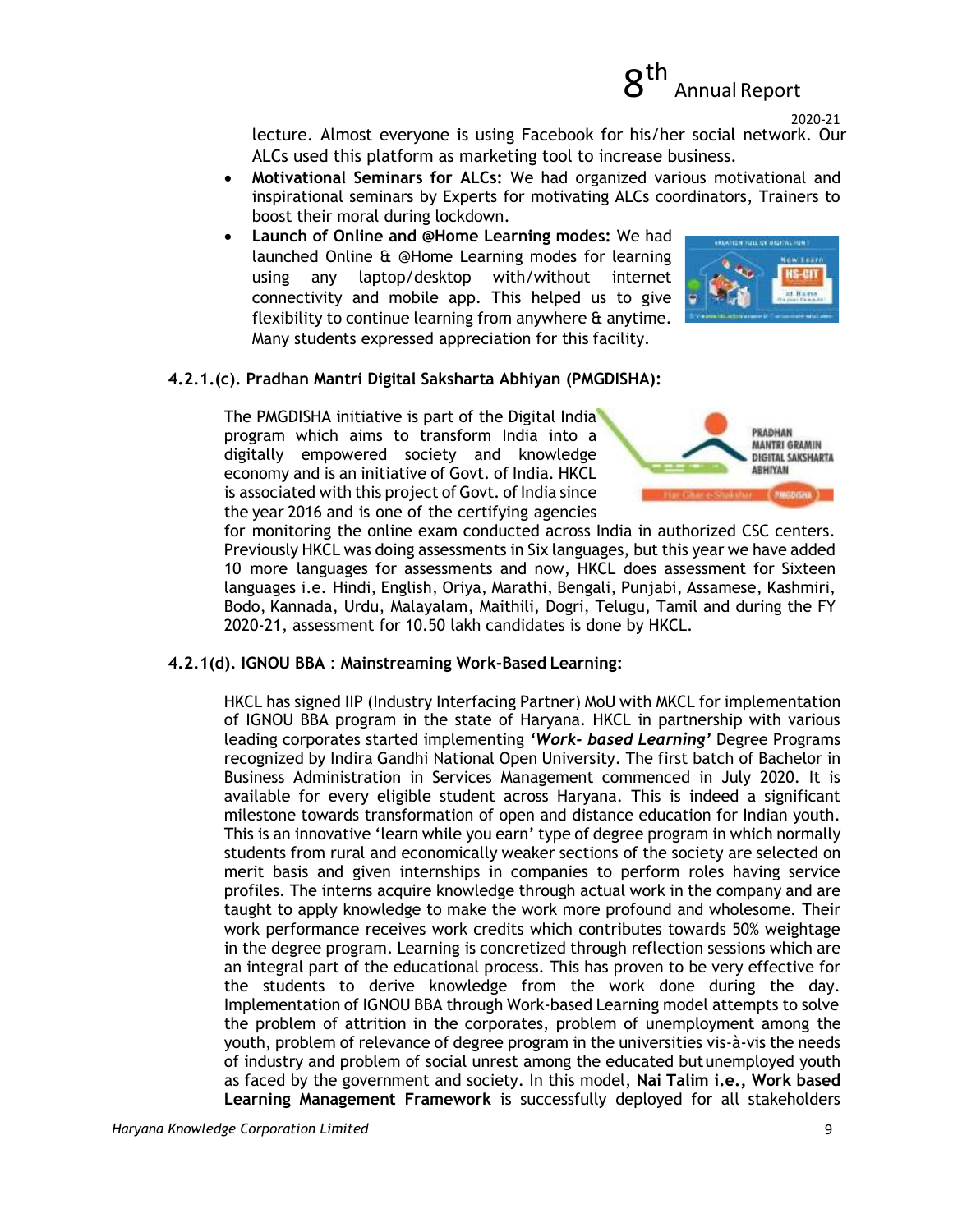

comprising of University, Students, Mentors, and Industry partners. Students can access and read eBooks, access eLearning content in both online and offline mode. Mentors can record interactions held with students along with necessary evidence and give learning inputs to students in framework. Industry partners and University can review and evaluate student eWorkbook submissions.

In 2020, HKCL has identified 5 Industry partner to start this program and started first batch of BBA program with these industry partners located in Panchkula, Ambala, Karnal, Faridabad, Gurugram.

#### **4.2.2 Digital University Business Development Program (DU-BDP)**

Digital University is a software framework for seamless management of life cycles of millions of students, thousands of institutions, and tens of thousands of courses/credits. The digitally empowered

students' life-cycle management is the core of this framework. It offers e-Services(eSuvidha) at affordable costs to millions of students at all stages throughout their university life cycle right from the student online admissions up to the award of degrees and placement assistance.

It is one of the most highly scalable, integrated, seamless and end-to-end Educational eGovernance Framework in Indian



Higher Education Sector and has applicability to Open and Distance Learning (ODL) Sector as well involving Open Universities and Distance Education Directorates / Departments of traditional Universities as well as Autonomous Colleges.

HKCL is currently providing services under DU framework to following six Universities of the State.

- Bhagat Phool Singh Mahila Vishwavidyalaya, Sonepat
- Chaudhary Devi Lal University, Sirsa
- Chaudhary Ranbir Singh University, Jind
- Guru Jambheshwar University of Science & Technology, Hisar
- Kurukshetra University, Kurukshetra
- State University of Performing and Visual Arts, Rohtak

HKCL now offers direct e-eSuvidha services to 1.35 lakhs registered students in above mentioned universities, their affiliated colleges, university departments. Digital University software framework implementation in Haryana is recognized as a reform in universitycollege administrative life cycle managements and it is regularly presented at UGC sponsored workshops.

During this financial year 2020-21, following new features/enhancements, modules and functionalities have been implemented or piloted at various universities through the Digital University Framework:

- Online Admissions
- Student's Life Cycle Management
	- o Admission
	- o Registration
	- o Pre examination
	- o Post Examination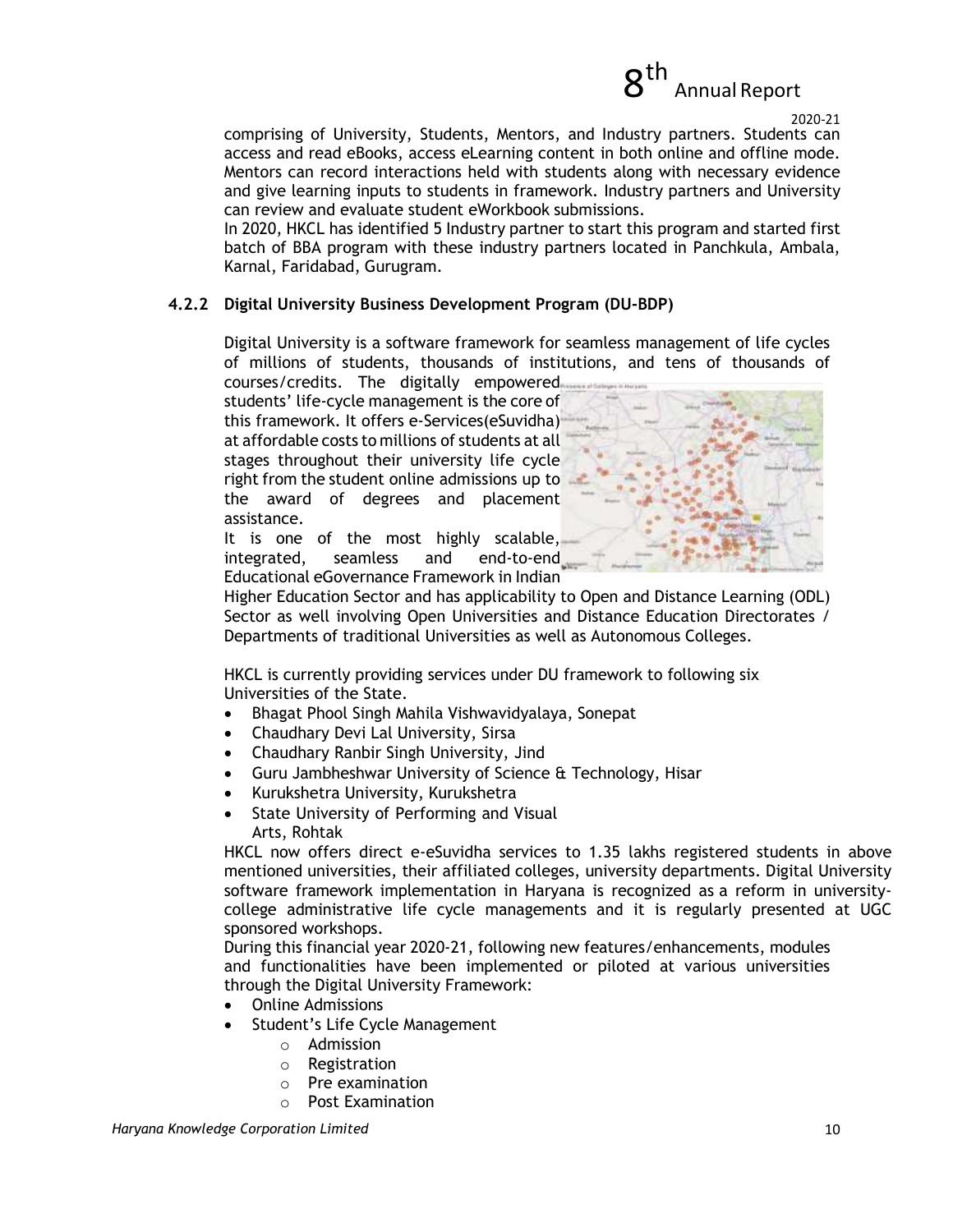

- Student Facilitation Centric services
- Methodology for promotion of students without examination.
- New Interface for Admissions implemented in universities.
- OTP based Web & ERPS Logins for all stakeholders.

Due to Covid-19 Pandemic, in this academic year, activities like admissions, examinations & results were not completed as per standard schedule and, there were major changes communicated in rules. In this situation, we have provided many new customized features like document uploading facility to students for admissions and expected tasks were completed without any error like result declaration.

COVID-19 Pandemic has affected the operational activities, but online meeting/training sessions were scheduled for colleges and University users to support them and train them in very effective manner.

## **4.2.3 e-Governance Business Development Program**

HKCL provides software development and maintenance related services to various departments of Haryana Government. Mostly, these services were given on SaaS model or on technical manmonth charges basis.

During the FY 2020-21, HKCL worked on following projects:

#### **4.2.3.(a). Online Recruitment**

HKCL provided integrated online application solutions and services in the field of recruitments for various Departments and Universities in the state of Haryana. HKCL's Online Recruitment Framework enables various Departments for inviting online



applications, fees payment, selection of preferences and joining of shortlisted candidates across various posts / disciplines, based on their qualification andwork experience.

**Services Offered to our clients under this product are as follows:**

- Designing & Developing application as per the client requirement.
- Online Application data collection services. (Personal, Professional, Preferences)
- Accepting Online Registration Fees.
- Report Generation as per client requirement.
- Post/Department & course/college Allotment services as per the client's logic and reservation policy.
- Online Admit Card/Allotment Letter Generation services.
- Online Counselling services.
- Back-office processing services.
- Project Completion & Final Data Handover in encrypted format.
- Invoice Generation.

#### **New features and advancements during the year 2020-21.**

• Grievance Module for HSSC: The Grievance Module is developed with a vision to provide helping hand to students and staff by acknowledging and solving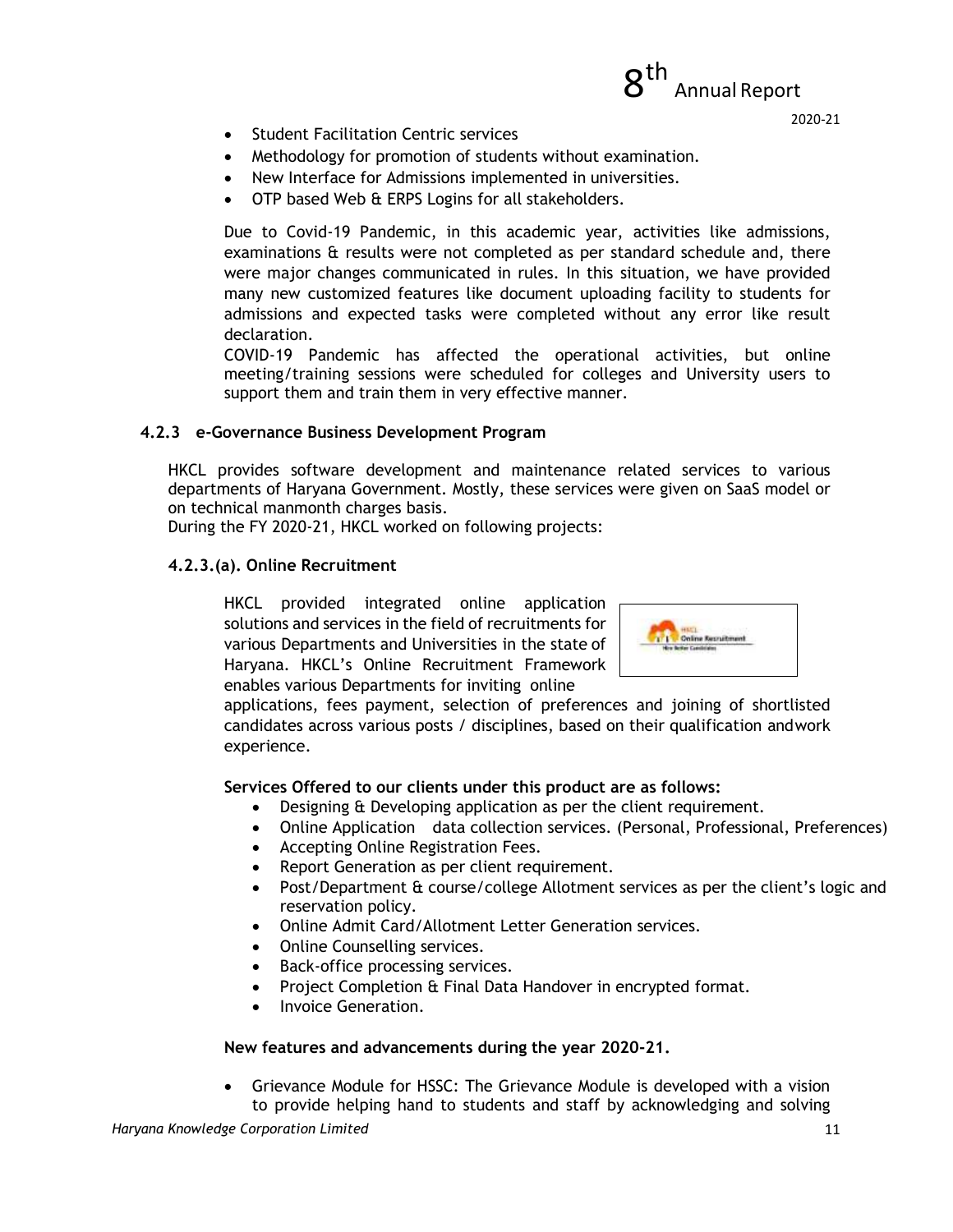

their problems. It maintains the healthy environment for stakeholders. The module includes receiving grievances, maintaining grievances & solving grievances.

• Admit Card Generation: HKCL has generated the admit cards of those advertisements which were advertised by CDAC. For this, HKCL has developed an online application portal where the candidates can download the admit cards after proper online authentication and appear for the exams.

#### **Online Recruitment Software Service provided to following clients:**

- Haryana Staff Selection Commission (HSSC): During the year **2020-21**, 42,04,853 applicants of HSSC department availed services of this recruitment portal.
- Haryana Vidyut Prasaran Nigam Limited (HVPNL). In the year **2020-2021**, 2592 GATE-2020 applicants applied for the post of Assistant Engineers across Electrical, Mechanical and Civil cadres of Haryana Power Utilities – HVPNL, HPGCL, UHBVNL and DHBVNL.
- Pt. Bhagwat Dayal Sharma University of Health Sciences, Rohtak (UHSR)

## **Online Recruitment Software Service provided to following clients:**

- Haryana Staff Selection Commission (HSSC) : During the year **2020-21**, 42,04,853 applicants of HSSC department availed services of this recruitment portal.
- Haryana Vidyut Prasaran Nigam Limited (HVPNL). In the year **2020-2021**, 2592 GATE-2020 applicants applied for the post of Assistant Engineers across Electrical, Mechanical and Civil cadres of Haryana Power Utilities – HVPNL, HPGCL, UHBVNL and DHBVNL.
- Pt. Bhagwat Dayal Sharma University of Health Sciences, Rohtak (UHSR)

## **4.2.3.(b). Online Admission**

Online Admission module was developed and implemented for many Universities and Government Departments. This software provides very hassle-free admission process to our esteemed clients.

## **Services Offered to our clients are as follows:**

- Mutually agreed feasible customization, enhancement in Online Admission Software as per the client's requirement.
- Online Application data collection services.(Personal, Professional, Preferences)
- Accepting Online Registration Fees.
- Various Report Generation.
- Course/College Allotment services as per admission process rule including reservation policy.
- Online Admit Card/Allotment Letter Generation services.
- Online Counselling services.
- Back-office processing services.
- Project Completion & Final Data Handover in encrypted format.

## **Distinguished clients under Online Admission Project are:**

• State Council of Educational Research & Training (SCERT), Haryana. (D.Ed. Courses): During the year **2020-21**, total 20,932 applications availed services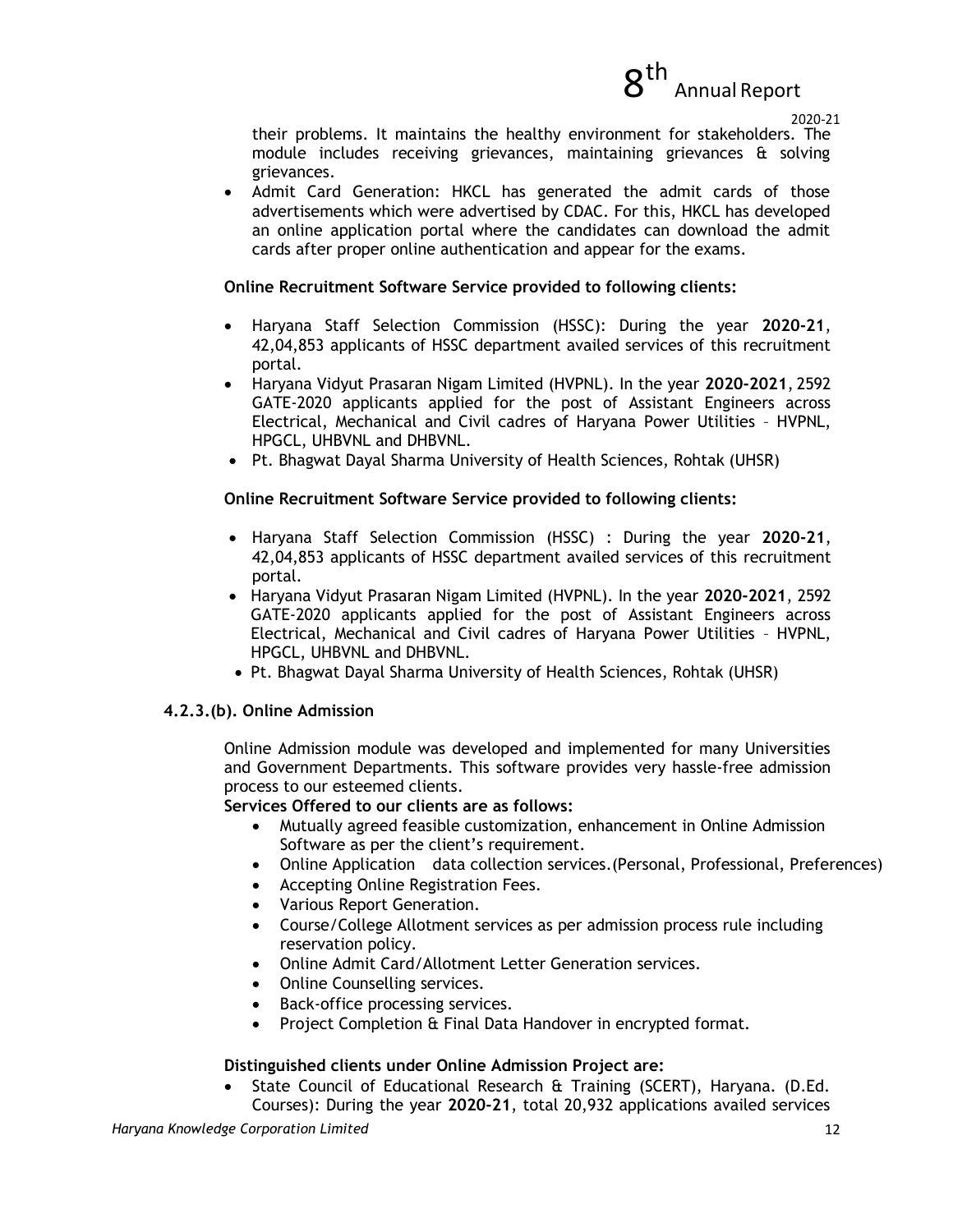

under this SCERT D. Ed Project.

• Haryana Nurses and Nurse Midwives Council, Haryana. (ANM-GNM-MPHW(M) courses): During the year **2020-21**, total 8,928 applications availed services under this ANM-GNM Project.

## 4**.2.3.(c). Online Transfers.**

This system has been developed to implement transparent transfers of Government Employees from various locations in a mass-personalized manner by giving them postings based on the fulfilment of certain eligibility criteria and their preferential choices of locations. The system is customizable as per the requirement of Government Departments.



The transfer drive run through several stages as per

transfer policy of a particular department. The system seamlessly processes the complex personalized set of rules to transfer the employees transparently. The transfer processing system has an integrated joining and relieving systems.

This system is being successfully used for transfers of thousands of employees in Haryana over last few years and has been widely used and acclaimed by the government employees and administrators.

## **The development of transfer policy application is broadly divided into seven steps.**

- Transfer policy analysis
- Data Collection
- Calculation of vacancy and eligible employees
- Merit Points
- Opening transfer preferences
- Provisional allocation
- Final allocation

## **Features/new developments during the year:**

- Data collection web form
- Merit points calculation module
- Application form for transfer preferences
- Transfer allocation logic

## **In FY 2020-21, HKCL has successfully executed transfer drive of following departments.**

- Prison Department
- ITI Department
- Transport Department

## **COVID Initiatives**

During the lock-down restrictions, HKCL had remotely supported Government Department through Google Meet to conduct final allocation of transfer by concerned Minister of Department.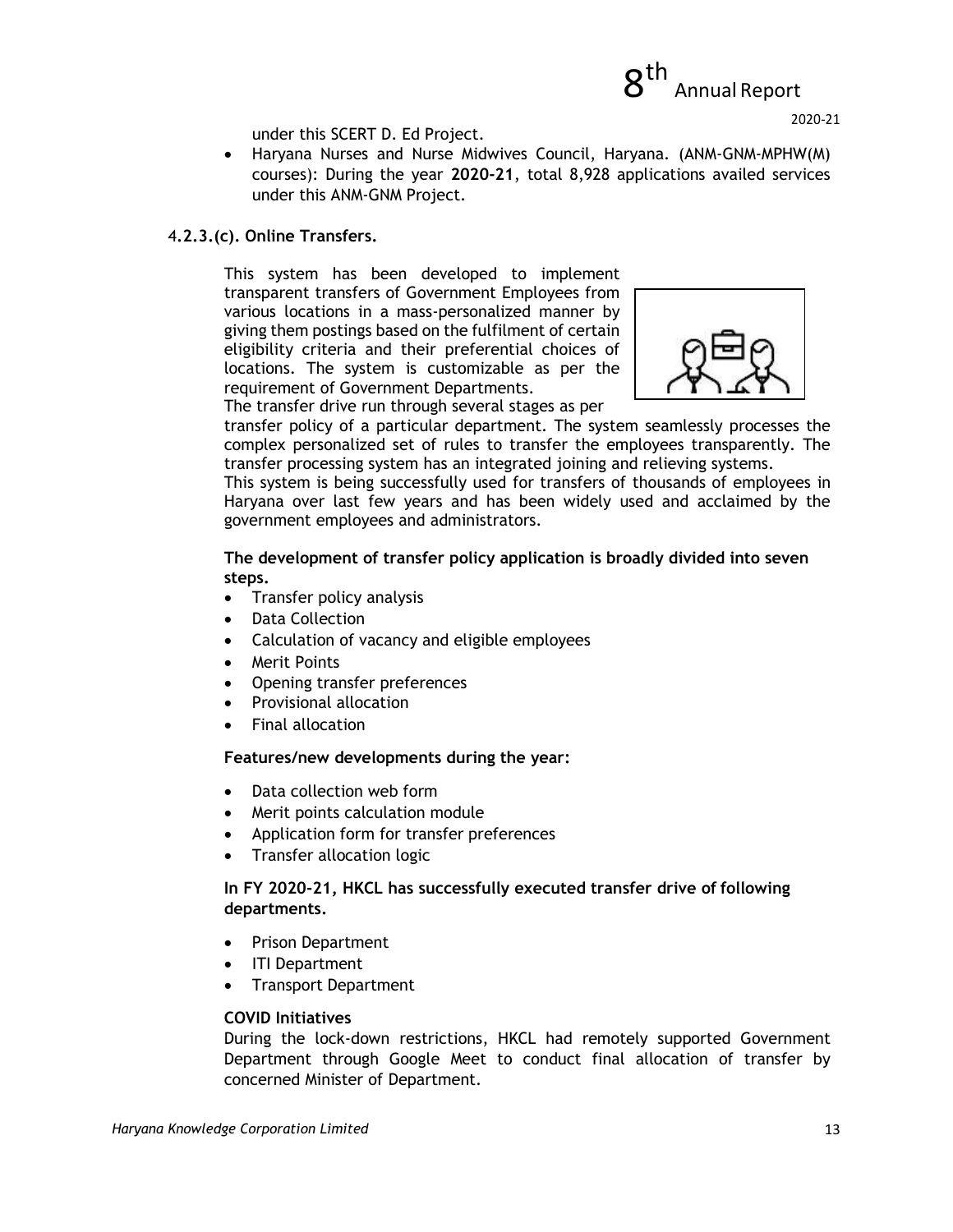

### **4.2.3.(d). eAuction Management System**

HKCL has started this eAuction Management Software services in 2019 for HSIIDC. In 2020, HKCL has revamped existing software and redeveloped new eAuction platform, which is more robust, reliable, flexible, secure, user friendly, fast, configurable, transparent, low cost, efficient, comprehensive, less dependent on technical team and competitive to other similar platforms.

HKCL's eAuction Management system has following major features.

- Auction configuration
- **Bidder Registration**
- Auto alert triggered to Registered Bidders through Email and SMS for upcoming Auction.
- Online Payments collection through Secure Payment Gateway.
	- o Registration fee
		- o EMD
- Real time Round wise Bidding.
- Auto Refund.
- Online Letter of Intent available at H1 bidder Login.
- Online payments collection for Allotment Letter.
- Auto Allotment Letter available post auction successful payment.
- Live IP address Tracking for future reference
- Live Auction Dashboard on single screen
- Round-wise Auction: Client can start an auction for multiple lots at a single time and auction process starts for first lot, on completion of bidding forfirst lot and declaration of successful bidder, auction for next lot starts and so on. In round system one bidder can participate in one or multiple rounds of bidding.

## **Highlights:**

- Total Bidder 4000
- Auction Conducted 500
- Department Served 5

## **4.2.3.(e).Website Development and Maintenance**

HKCL provides website development and maintenance service to various departments. Till date, we had designed & developed more than 20 websites for our clients as per their requirements. We provide necessary support for hosting of these website with proper security testing with SSL support. We also provide facility of CMS to manage content of website. These websites are designed with latest technology, tools, and scripts, so



that it can be compatible to any screen size, operating system, and browser. In year 2020-21, **HKCL has developed & maintained websites for following departments**:

• Haryana Staff Selection Commission (HSSC)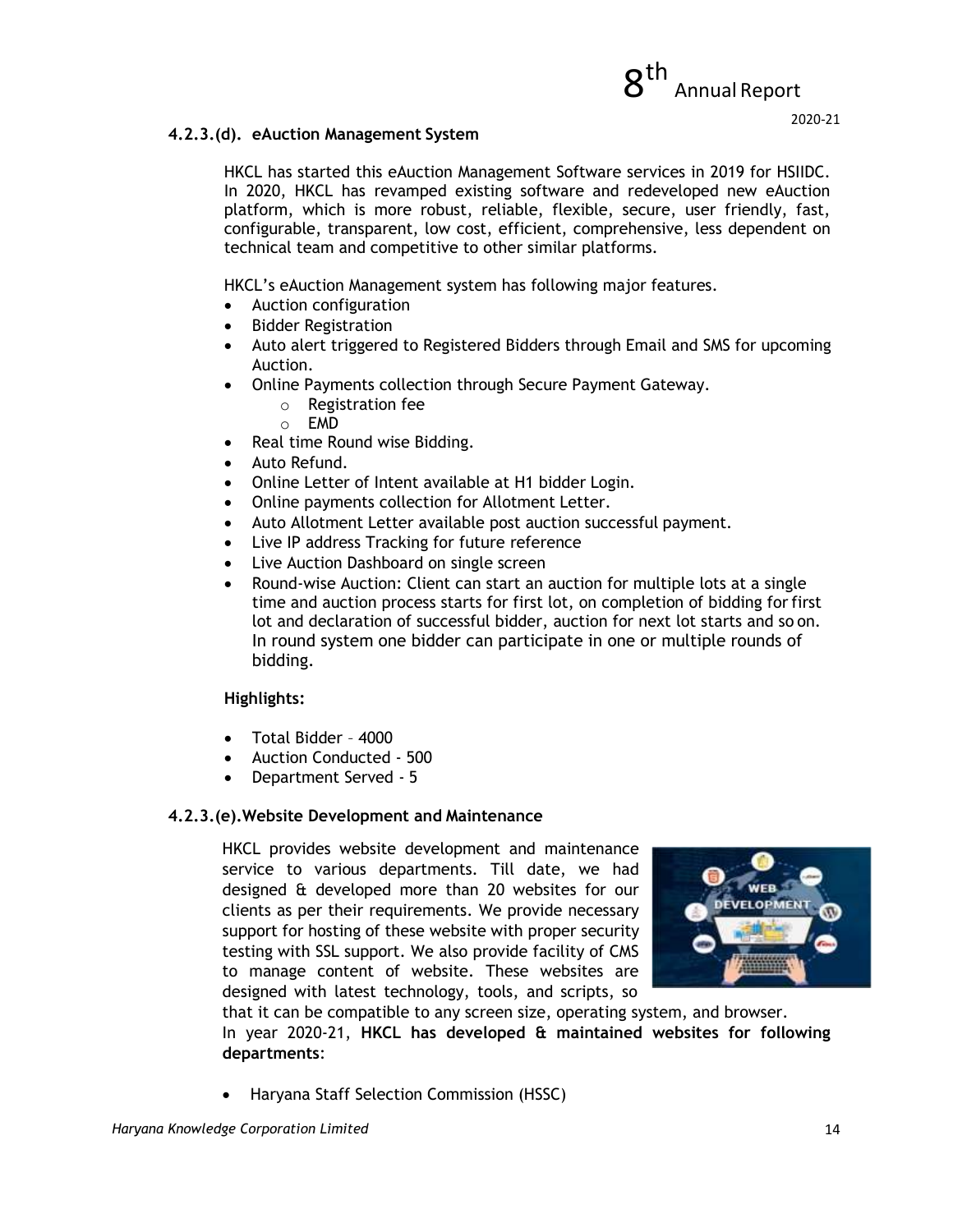

- Utkarsh Society of Haryana
- Haryana Skill Development Mission Website
- **HAFED**

## **4.2.3.(f). eAGRI web based software application for Agriculture Department: Software Development and Maintenance Project**

HKCL has developed very important software system for Agriculture Department in year 2018 and it was maintained, enhanced on regular basis as per the requirement of Agriculture Department. This software is named as 'e-Agri' platform. e-Agri application simplifies the process of receiving the applications



for providing subsidy under various government schemes to farmers. We proudly say that our software is very user friendly because it was used successfully by farmers of Haryana. Now, farmers can apply online for any of the schemes available on the portal. Online processing of the application reduces application processing time and increases transparency in the system.

eAgri application also provides facility to apply for License which facilitates License application verification & approval and minimizes the manual effort. All the application submitted by manufacturing firm are processed online which makes the process very easy and fast.

Our e-Agri software is integrated with Haryana Government's SARAL Portal for data exchange. Due to this integration, applications from SARAL platform are processed instantly and processing status is shared with SARAL portal, so that farmers can track their application on SARAL portal.

Broad Features –

- Farmers can apply online for any DBT Scheme.
- Officers can approve/reject applications online depending upon area of application.
- Insecticides/Pesticides manufacturer can apply for license online.
- Online License Generation.

## **Highlights:**

- Total Farmers Registered- 1.52 Lakhs
- Farmers Applied for Schemes- 2.81 Lakhs
- Total Schemes / Services 43
- Integrated with SARAL AND PPP Portal

## **4.2.3(g). eRavaana Portal: Software Development and Maintenance Project**

HKCL has developed very useful software named as eRavaana portal for Department of Mines and Geology for every contractor, stone crusher, mineral dealer license holder and department users. All the

transactions related to mineral extraction, sale of minerals, crushing details etc. are logged into the eRavaana portal. Besides this,



**Mines and Geology Department** Government of Harvana

department has also made it mandatory for every stakeholder to sell its material through eRavaana portal and use the eRavaana bill generated for the transport of the minerals.

Major feature developed during this year: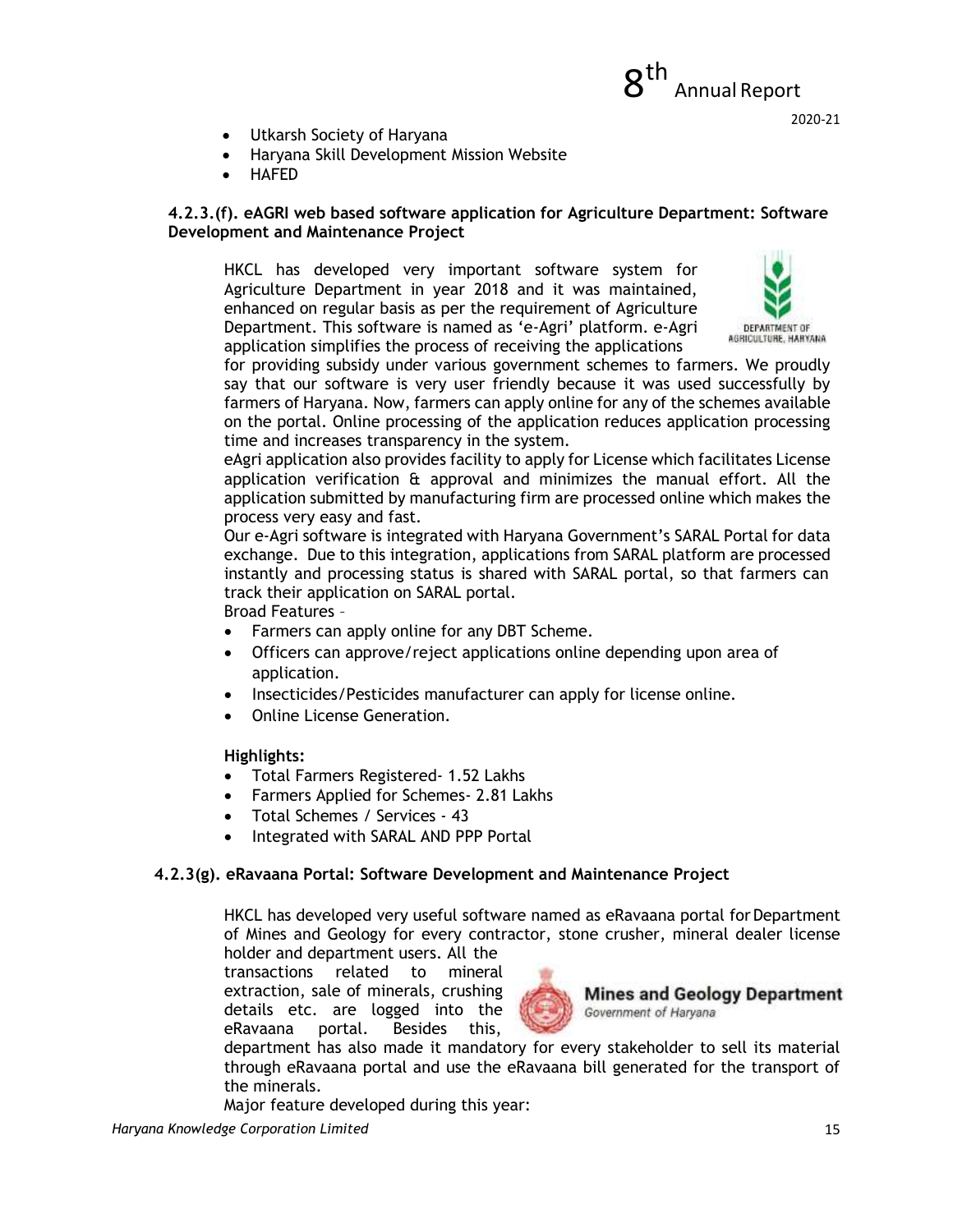

- Integration with Crusher Module,
- MDL (mineral delivering license),
- STP (short term permit),
- Vehicle Module (integration with SARAL Vahan module),
- Vehicle Seizing Module,
- Vehicle Break down message services.

## **4.2.3.(h). HSIIDC E-Sewa: Software Development and Maintenance Project**

HKCL provided software maintenance and development service to HSIIDC for e-Sewa portal. HSIIDC E-Sewa is a platform which facilitates the consumer to purchase industrial/commercial plot online. The portal provides various preallotment and post-allotment online services like Physical Possession, Building Plan, Transfer. The portal also facilitates Payroll for online salary generation.

During this year following new features, modules and functionalities have been implemented by HKCL in this software.

- Integration with Axis Bank in the system for Offline (NEFT/RTGS) and Online Payments.
- Plot Change facility after allotment of plot.
- Complete new solution for requisition of plot after E-Auction process.
- Online document upload facility for all post allotment services with deficiency management.
- Facility for Online generation of password for consumer.
- Add new facility for user to upload TDS details online and manage account statement accordingly.
- Ledger/account statement
- CM Dashboard
- Change of Plot allotment.

## **4.2.4. Human Resource Outsourcing Program.**

Since 2015 as per MoU signed with HARTRON, HKCL was providing IT skilled manpower as per the requirement of various Departments/Boards/Corporations of State Government. This project was concluded and handed over to HARTRON. All technical consultants/resources appointed by HKCL were transferred to HARTRON on 31st December 2020.

HKCL is also providing manpower outsourcing service to Ayush Department through separate MOU signed with HARTRON for the said purpose. HKCL has deployed 76 resources for Ayush department during the year 2020-21 which are providing necessary service from Panchkula and 22 district head quarter of Haryana State.

## **5. DEMATERIALIZATION OF EQUITY SHARES OF THE COMPANY**

The Ministry of Corporate Affairs, Government of India issued notification dated September 10, 2018 and accordingly, with effect from October 02, 2018, as per Rule 9A(1) of the Companies (Prospectus and Allotment of Securities) Third Amendment Rules, 2018 ("the Rules"),

*'every unlisted public company shall -*

*(a) issue the securities only in dematerialized form; and*

*Haryana Knowledge Corporation Limited* 16 *(b) facilitate dematerialization of all its existing securities.*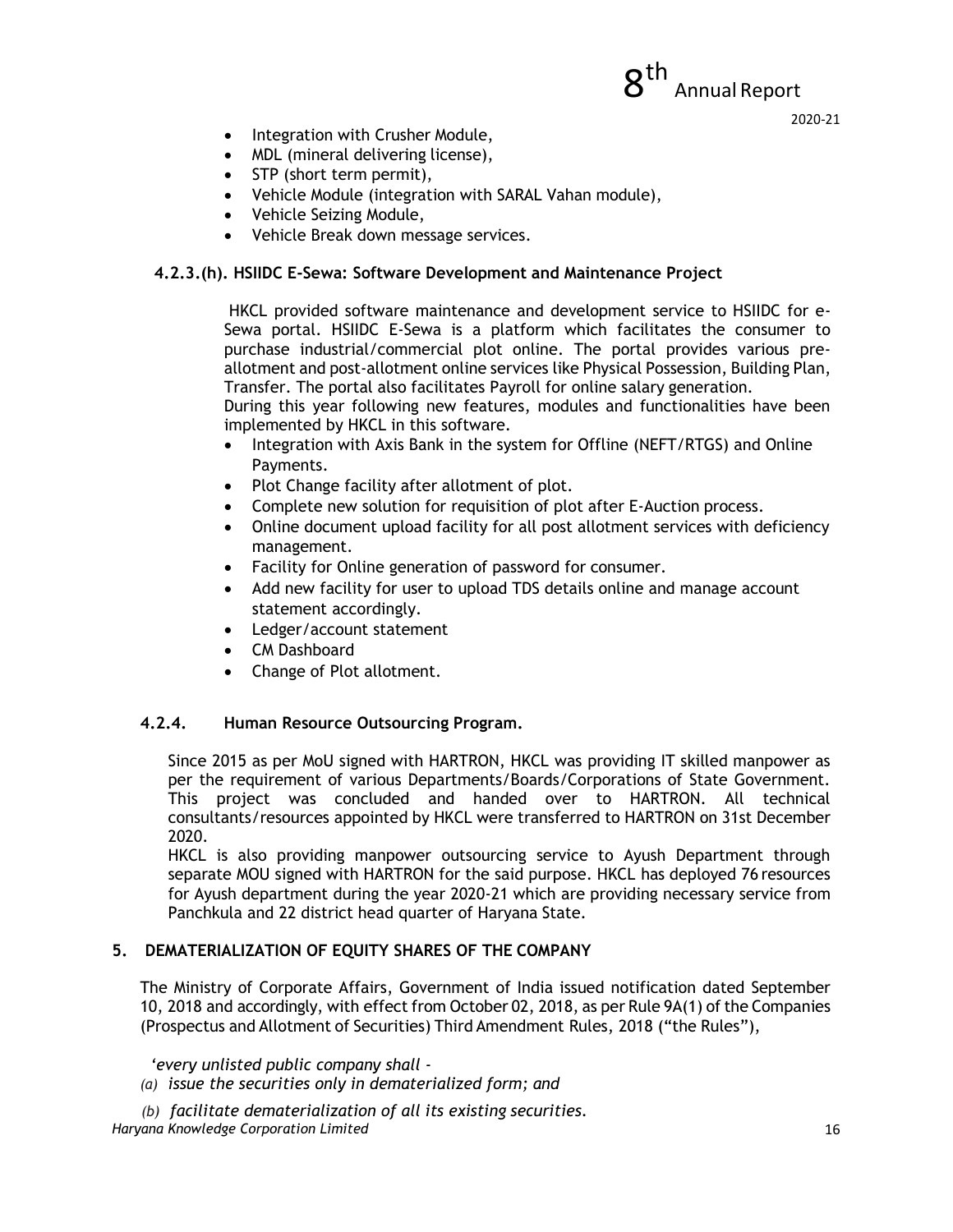

*in accordance with provisions of the Depositories Act, 1996 and regulations made there under.'*

Further, as per Rule 9A(3)(a) of the said Rules, *'Every holder of securities of an unlisted public company, who intends to transfer such securities on or after 2nd October 2018, shall get such securities dematerialized before the transfer'.*

Accordingly, effective October 02, 2018 except in cases of transmission or transposition, transfer of securities of the Company cannot be processed unless the securities are held in dematerialized from with a depository. The implication of this amendment is, post October 02, 2018, equity shares of the Company which are held in physical form by some shareholders can be continued to be held by them in physical form but cannot be further transferred by the Company or its R&T Agent except in case of transmission & transposition matters.

The Company has obtained International Security Identification Number (ISIN) from National Securities Depository Limited (NSDL) it is **INE0BBD01010**. For more details refer to the Corporate website [http://hkcl.in/dematerialization-of-shares.html.](http://hkcl.in/dematerialization-of-shares.html)

The Company has appointed Link Intime India Pvt. Ltd.as Registrar and Share Transfer Agent ("RTA") for electronic connectivity and facilitation of dematerialization of its equity shares. The details of RTA are given in the Annexure III enclosed to this report.

## **6. DIRECTORS**

#### **Meetings of the Board of Directors**

During the Financial Year 2020-21, the Company held 4 (Four) board meetings of the Board of Directors as per Section 173 of Companies Act, 2013. The provisions of Companies Act, 2013 and guidelines issued by Ministry of Corporate Affairs were adhered to while considering the time gap between two meetings.

| <b>Name of Director</b>  | Category                       | <b>Board Meeting Dates</b> |            |            |            |  |  |  |  |
|--------------------------|--------------------------------|----------------------------|------------|------------|------------|--|--|--|--|
|                          |                                | 30.06.202                  | 22.09.2020 | 07.12.2020 | 31.03.2021 |  |  |  |  |
| Sh. Ankur Gupta<br>IAS   | Chairman                       | Attended                   |            |            |            |  |  |  |  |
| Smt. Veena Kamath        | <b>MKCL</b><br>Nominee         | Attended                   | Attended   | Attended   | Attended   |  |  |  |  |
| Sh. Vikas Desai          | Managing<br>Director &<br>CEO. | Attended                   | Attended   | Attended   | Attended   |  |  |  |  |
| Smt. Komal Chaubal       | <b>MKCL</b><br>Nominee         | Attended                   | Attended   | Attended   | Attended   |  |  |  |  |
| Sh. V.Umashankar,<br>IAS | Chairman                       |                            |            | Attended   |            |  |  |  |  |
| Sh. Vineet Garg,<br>IAS  | Chairman                       |                            |            |            | Absent     |  |  |  |  |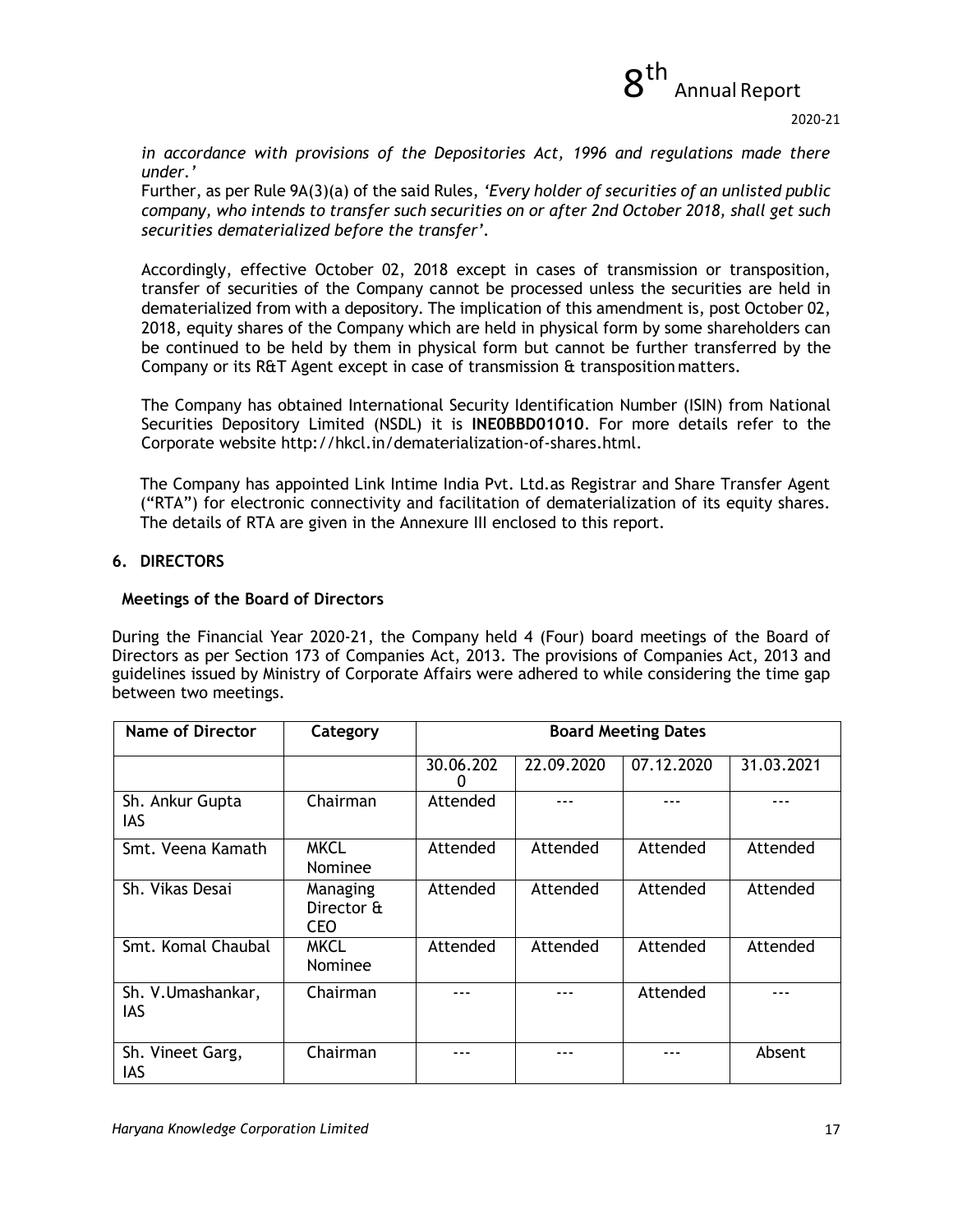

#### **6.1 Directors' Responsibility Statement**

Pursuant to Section 134(5) of the Companies Act, 2013, the Board of Directors of the Company confirms that-

- In the preparation of the annual accounts, the applicable accounting standards had been followed along with proper explanation relating to material departures.
- The directors had selected such accounting policies and applied them consistently and made judgments and estimates that are reasonable and prudent so as to give a true and fair view of the state of affairs of the company at the end of the financial year and of the profit and loss of the company for that period.
- The directors had taken proper and sufficient care for the maintenance of adequate accounting records in accordance with the provisions of this Act for safeguarding the assets of the company and for preventing and detecting fraud and other irregularities.
- The directors had prepared the annual accounts on a going concern basis; and
- Company being unlisted sub clause (e) of section 134(3) is not applicable.
- The directors had devised proper systems to ensure compliance with the provisions of all applicable laws and that such systems were adequate and operating effectively.

## **6.2 Directors and KMP**

During the Financial year and up to the date of the report the following changes have occurred in the constitution of directors of the company:

| Sr | <b>Name</b>                          | Designation                                        | of<br>Date  | of<br>Date | Mode<br><b>of</b>                                                 |
|----|--------------------------------------|----------------------------------------------------|-------------|------------|-------------------------------------------------------------------|
| No |                                      |                                                    | appointment | Cessation  | appointment/<br>Cessation                                         |
| 1. | Sh. Vikas<br>Shivajirao Desai        | Managing<br><b>Director</b><br>$\mathbf{f}$<br>CEO | 01.04.2020  |            | Appointed<br>by<br>Board<br>οf<br>of<br><b>Directors</b><br>HKCL. |
| 2. | Sh. Ankur Gupta,<br><b>IAS</b>       | Nominee<br>£.<br>Director<br>Chairman              | 06.07.2018  | 20.08.2020 | by<br>Nominated<br>State Govt.                                    |
| 3. | Sh. V.<br>Umashankar IAS             | Nominee<br>$\mathbf{f}$<br>Director<br>Chairman    | 17.10.2020  | 04.02.2021 | Nominated<br>by<br>State Govt.                                    |
| 4. | Sh. Vineet Garg,<br>IAS              | <b>Nominee</b><br>£<br>Director<br>Chairman        | 26.03.2021  |            | Nominated<br>by<br>State Govt.                                    |
| 5. | Sh.<br>Vijay<br>Singh<br>Dahiya, IAS | Nominee<br>Director                                | 08.07.2021  |            | Nominated<br>by<br>State Govt.                                    |

#### **Government Nominees on the Board.**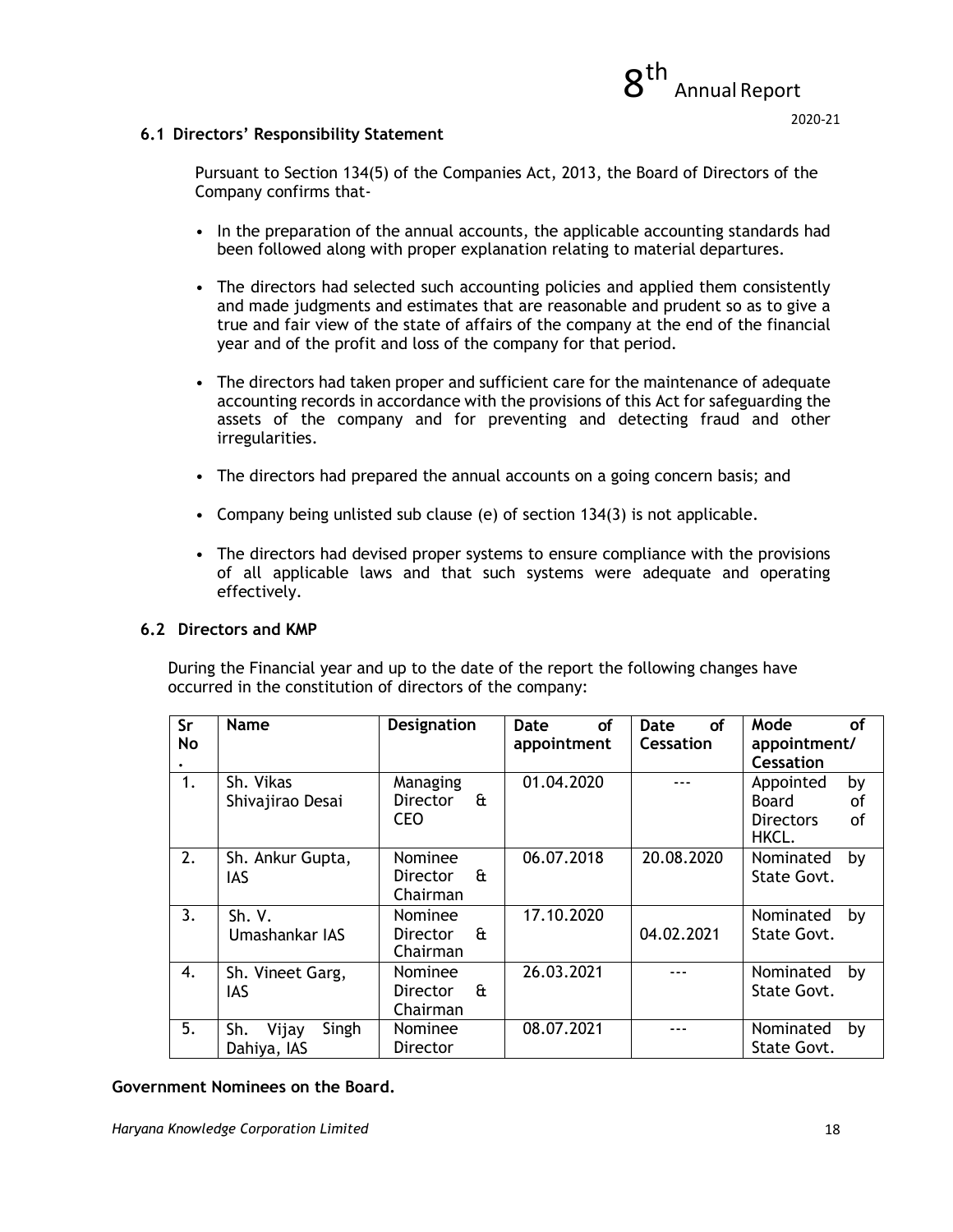

As per Articles of Association of the Company , below two nominees of Haryana Government were members on the Board.

- **i)** Principal Secretary to Govt. of Haryana, Electronics & Information Technology Department.
- **ii)** Director, Department of Technical Education, Haryana.

Accordingly, the Company sent request communications to the above nominees for completion of requisite procedural compliances for appointment as Director on the Board. The Company received all requisite documents from both the nominees.

### **Re-appointment of Sh. Vikas Desai as Managing Director & CEO as Managing Director & CEO, HKCL.**

Sh. Vikas Desai was re-appointed as Managing Director & CEO of the Company for another term on one year starting on and from April 01, 2021.

#### **Appointment of Sh. Vineet Garg, IAS**

Sh. Vineet Garg, IAS was appointed as Government Nominee Director and Chairman of the Board and the Company w.e.f. March 26, 2021 i.e., the date of receipt of requisite consent by the Company.

Sh. Vineet Garg, IAS is presently handling charges of Principal Secretary to Govt. of Haryana, Welfare of Schedule Castes and Backward Classes Department, Principal Secretary to Govt. of Haryana, Social Justice and Empowerment Department and Principal Secretary to Govt. of Haryana, Information Technology, Electronics & Communications Department.

#### **Note of thanks for Sh. Ankur Gupta, IAS**.

Sh. Ankur Gupta, IAS the then Principal Secretary to State Govt. of Haryana, E&IT Department, remained Chairman of HKCL and its Board from July 06, 2018 to August 20, 2020. With his vast knowledge and experience, he guided and supported HKCL in achieving new heights by working for different projects of State Govt. HKCL and its management will always be thankful for contributions of Sh. Ankur Gupta, IAS as Chairman, HKCL.

### **Note of thanks for Sh. V. Umashankar**

Sh. V. Umashankar then remained Chairman of HKCL and its Board from October 17, 2020 to February 04, 2021. Although his tenure of association with HKCL was short but he had a positive vision for HKCL and he always guided HKCL to explore new areas in terms of Business. Sh. V. Umashankar always insisted that HKCL shall focus on its core area of work i.e. Education and empowerment of youth. HKCL Management is thankful to him for his contributions and guidance given to HKCL during his tenure as Chairman.

#### **MKCL Nominees on Board**.

As per Articles of Association of the Company and Promoters agreement dated July 18, 2013 signed between State Govt. of Haryana and MKCL, being a substantial Shareholder, MKCL is entitled to denominate two directors on the Board of HKCL. Accordingly, Smt. Veena Kamath and Smt. Komal Chaubal were the Nominee Directors of MKCL on the Board of HKCL .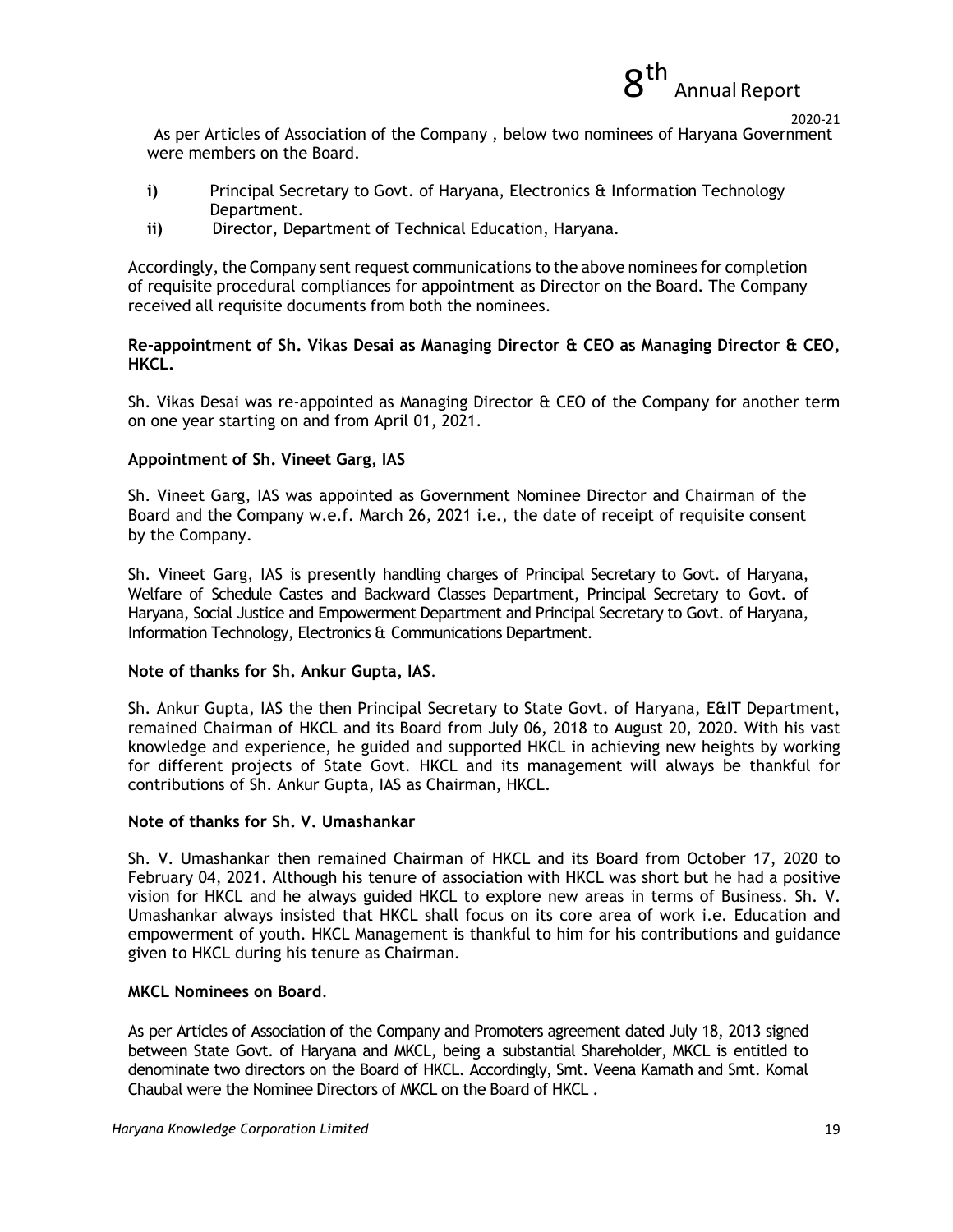

#### **Directors Retiring by Rotation.**

Pursuant to provisions of Section 152 of the Companies Act, 2013 and Articles of Association of the Company, Sh. Vijay Singh Dahiya, IAS, Smt. Veena Kamath and Smt. Komal Chaubal will retire by rotation at the  $8<sup>th</sup>$  Annual General Meeting of the Company and being eligible, have offered themselves for re-appointment.

## **6.3 Committees of The Board & Its Meetings**

During the year, Company had only one Committee consisting of Board Members of HKCL i.e., Corporate Social Responsibility (CSR) Committee, the constitution of which as on March 31, 2021, was as under:

#### Sh. Vikas Desai, Managing Director & CEO, HKCL

Smt. Veena Kamath, Managing Director, MKCL

Details of CSR Committee meetings held during the FY 2020-21 are as under:

| Name of Director  | <b>Category</b>               | Meeting<br>Date<br>(31.03.2021) |
|-------------------|-------------------------------|---------------------------------|
| Smt. Veena Kamath | Chairperson                   | Attended                        |
| Sh. Vikas Desai   | Managing Director & CEO, HKCL | Attended                        |

#### **6.4 Independent Directors and Declaration**

The provisions of Section 149 pertaining to the appointment of Independent Directors do not apply to our Company.

#### **6.5 Remuneration to Directors:**

The remuneration is paid to Managing Director & CEO of the Company and is approved by Board of Directors in Board meeting, subject to the subsequent approval of the shareholders at the General Meeting and such other authorities, as may be required. The remuneration is decided after considering various factors such as qualification, experience, performance, responsibilities shouldered, industry standards as well as financial position of the Company.

No remuneration or sitting fee is paid to any other Director.

## **7. AUDITORS**

M/s P.K. Bhasin & Associates, Chartered Accountants were appointed as Statutory Auditors of the Company for a period of six (6) years at the annual general meeting held on 28<sup>th</sup> June 2019, from the conclusion of  $6<sup>th</sup>$  Annual General Meeting to hold office till the conclusion of 12th Annual General Meeting of the Company to be held in the calendar year 2025.

The remuneration payable to statutory auditors for the FY 2021-22 shall be subject to recommendation by Board Members of HKCL and approval from shareholders at the ensuing Annual General Meeting.

## **8. CONSERVATION OF ENERGY, TECHNOLOGY ABSORPTION AND FOREIGN EXCHANGE OUTGO:**

#### **(A) Conservation of energy and Technology absorption**

*Haryana Knowledge Corporation Limited* 20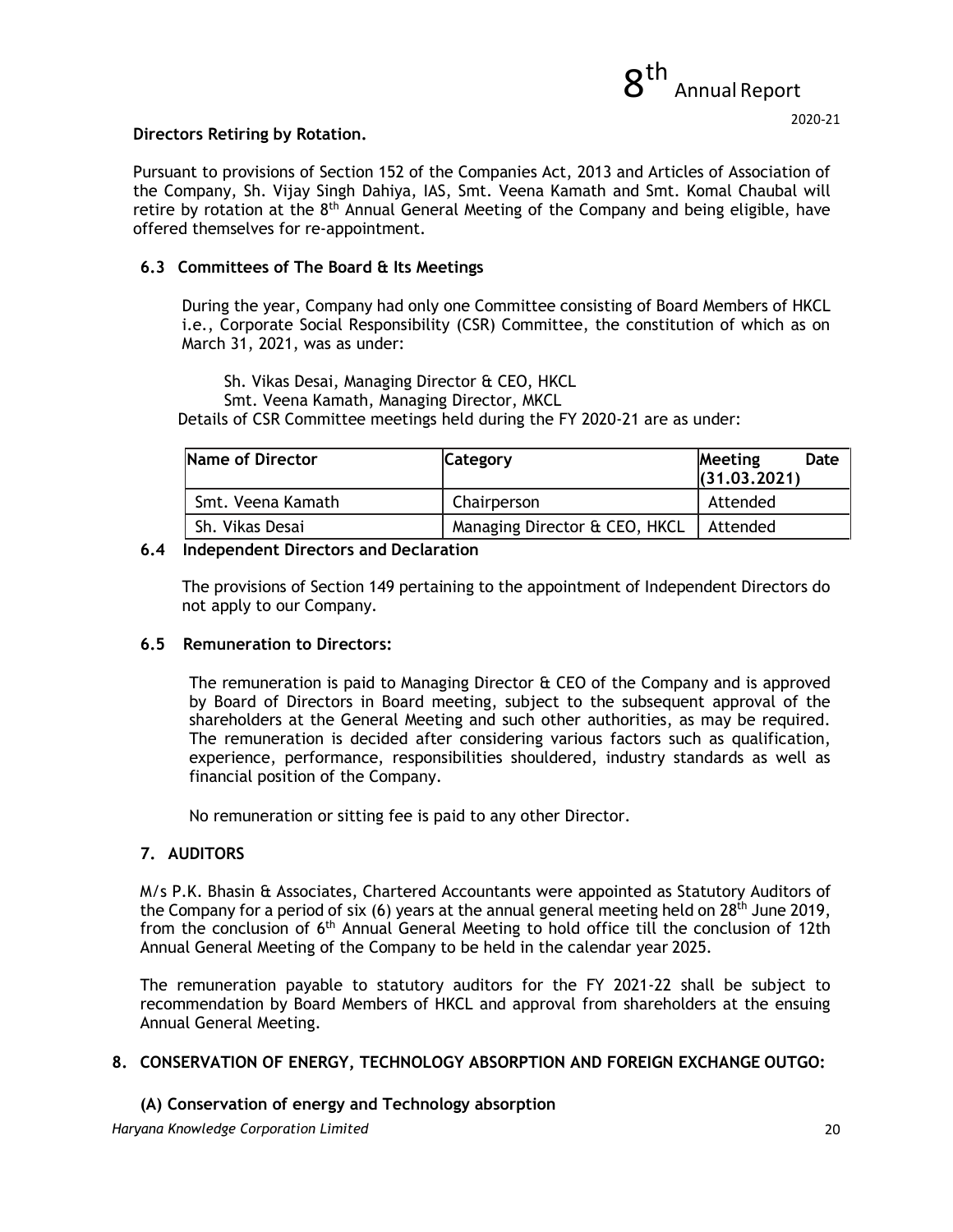

The particulars as required under the provisions of Section 134(3) (m) of the Companies Act, 2013 in respect of conservation of energy and technology absorption have not been furnished considering the nature of activities undertaken by the company during the year underreview.

#### **(B) Foreign exchange earnings and Outgo**

There were no foreign exchange earnings and outgo during the year under review.

#### **9. RISK MANAGEMENT**

The Company does not have any Risk Management Policy as the elements of risk threatening the Company's existence is very minimal.

### **10. DISCLOSURE UNDER SEXUAL HARASSMENT OF WOMEN AT WORKPLACE (PREVENTION, PROHIBITION AND REDRESSAL) ACT, 2013**

As per the requirement of The Sexual Harassment of Women at Workplace (Prevention, Prohibition & Redressal) Act, 2013 ('Act') and rules made there under, your Company has adopted a Sexual Harassment Policy in the year 2018 to ensure healthy working environment without fear of prejudice, gender bias and sexual harassment and constituted an Internal Complaint Committee (ICC) to redress complaints received against sexual harassment. Further, The Company also adopted "Anti-Sexual Harassment Policy" in the year 2018 to effectively redress complaints received regarding sexual harassment for all genders. All employees (including permanent, contractual, consultants, trainees) of the Company are covered under this policy.

| Sr.<br>No.              | Name of Member         | Designation                                                                                 | Term of office                            | <b>Members</b>       |
|-------------------------|------------------------|---------------------------------------------------------------------------------------------|-------------------------------------------|----------------------|
| 1                       | Ms. Sunita Arora       | <b>Company Secretary</b>                                                                    | December 28, 2019 to<br>December 27, 2022 | Presiding<br>Officer |
| $\overline{2}$          | Dr. Ameer Sultana      | Member<br>and<br>Convener<br>University<br>Punjab<br>Committee against Sexual<br>Harassment | December 28, 2019 to<br>December 27, 2022 | Member               |
| 3                       | Mr. Prabhdeep<br>Singh | <b>HR</b> Assistant                                                                         | June 30, 2020 to June<br>29, 2023         | Member               |
| $\overline{\mathbf{4}}$ | Ms. Veena Kamath       | Nominee Director                                                                            | December 28, 2019 to<br>December 27, 2022 | Member               |
| 5                       | Mr. Amit Kundal        | Accountant                                                                                  | December 28, 2019 to<br>December 27, 2022 | Member               |

The Constitution of ICC on March 31, 2020 was as below:

The Management states that there were no cases or complaints filed pursuant to the Sexual Harassment of Women at Workplace (Prevention, Prohibition and Redressal) Act, 2013 or under the Anti Sexual Harassment Policy during the FY 2020-21.

#### **11. CORPORATE SOCIAL RESPONSIBILITY**

*Haryana Knowledge Corporation Limited* 21 During the year 2020-21, the Corporate Social Responsibility (CSR) Committee recommended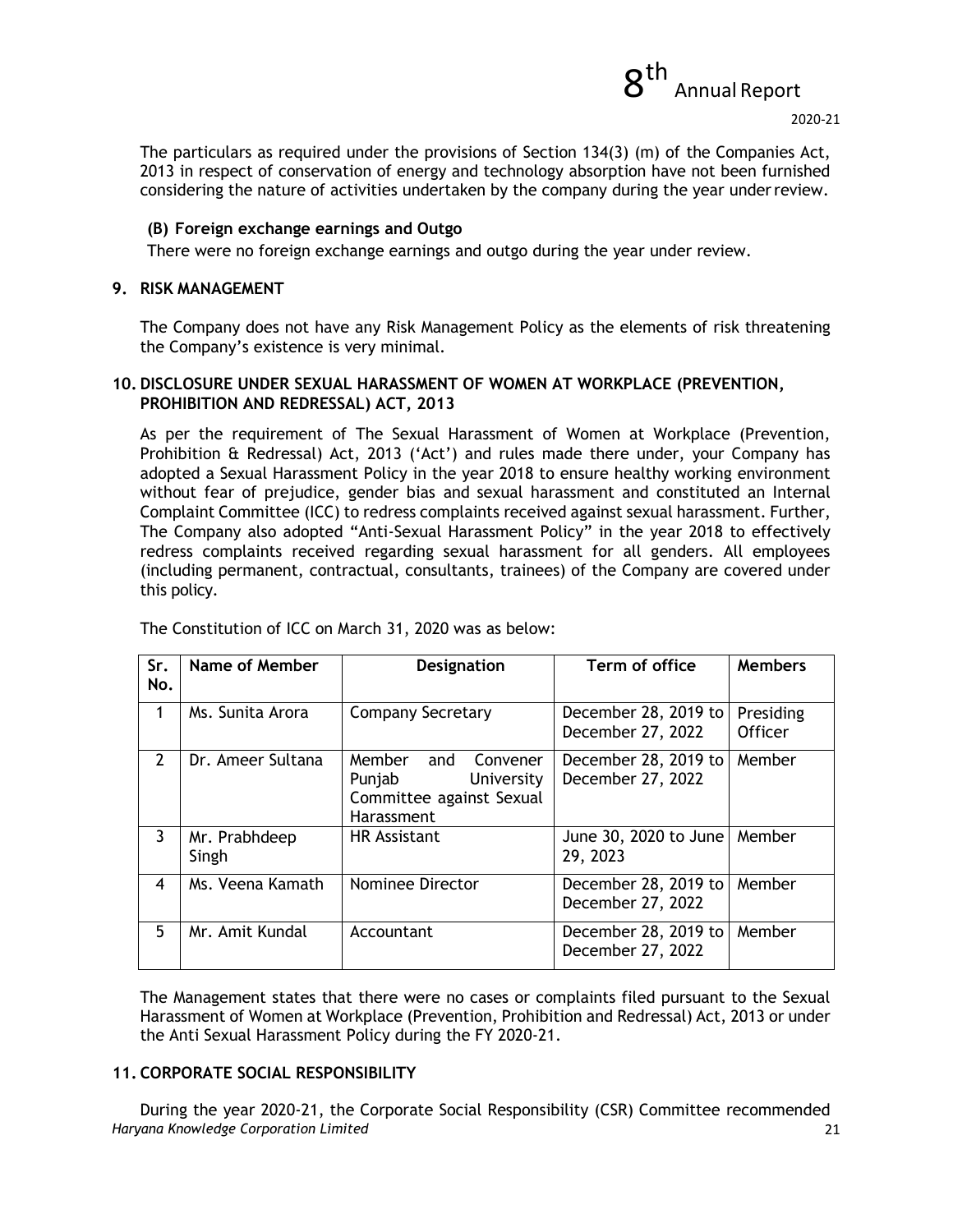

to the Board the 'Corporate Social Responsibility' Policy. The said Policy was approved by the Board in its meeting held on March 31, 2021.

The detail Report on the activities carried on by the Company as CSR during the year as signed by the members of the CSR Committee was submitted to the Board. The copy of the same is enclosed as *Annexure I.*

#### **12. COMPLIANCE TO SECRETARIAL STANDARDS**

During the year under report, the Company has complied with all the applicable Secretarial Standards ("SS") issued by the Institute of Company Secretaries of India.

#### **13. ANNUAL EVALUATION**

The provision of section 134(3) (p) relating to board evaluation is not applicable on the company.

#### **14. NOMINATION AND REMUNERATION COMMITTEE**

The provisions of Section 178(1) relating to constitution of Nomination and Remuneration Committee are not applicable to the Company.

#### **15. AUDIT COMMITTEE**

The provisions of Section 177 of the Companies Act, 2013 read with Rule 6 and 7 of the Companies (Meetings of the Board and its Powers) Rules, 2013 are not applicable to the Company.

#### **16. MATERIAL CHANGES AND COMMITMENTS**

No material changes and commitments affecting the financial position of the Company occurred between the ends of the financial year to which these financial statements relate on the date of this report.

## **17. ANNEXURES**

#### **17.1 CSR Reporting**

In accordance to Section 135 and Companies (Corporate Social Responsibility Policy) Rules, 2014 and other applicable provisions, CSR Report submitted by the CSR Committee of HKCL is appended as *Annexure I* to the Board's Report.

## **17.2 Particulars of contracts/arrangements with related parties**

In accordance to clause (h) of sub-section (3) of section 134 of the Act and Rule 8(2) of the Companies (Accounts) Rules, 2014, Form AOC-2 for disclosure of particulars of contracts/arrangements entered into by the Company with related parties referred to in sub-section (1) of section 188 of the Companies Act, 2013 including certain arm's length transactions under third proviso thereto is appended as *Annexure II* to the Board's Report.

*Haryana Knowledge Corporation Limited* 22 All transactions of the Company with its Associate Companies were "arm's length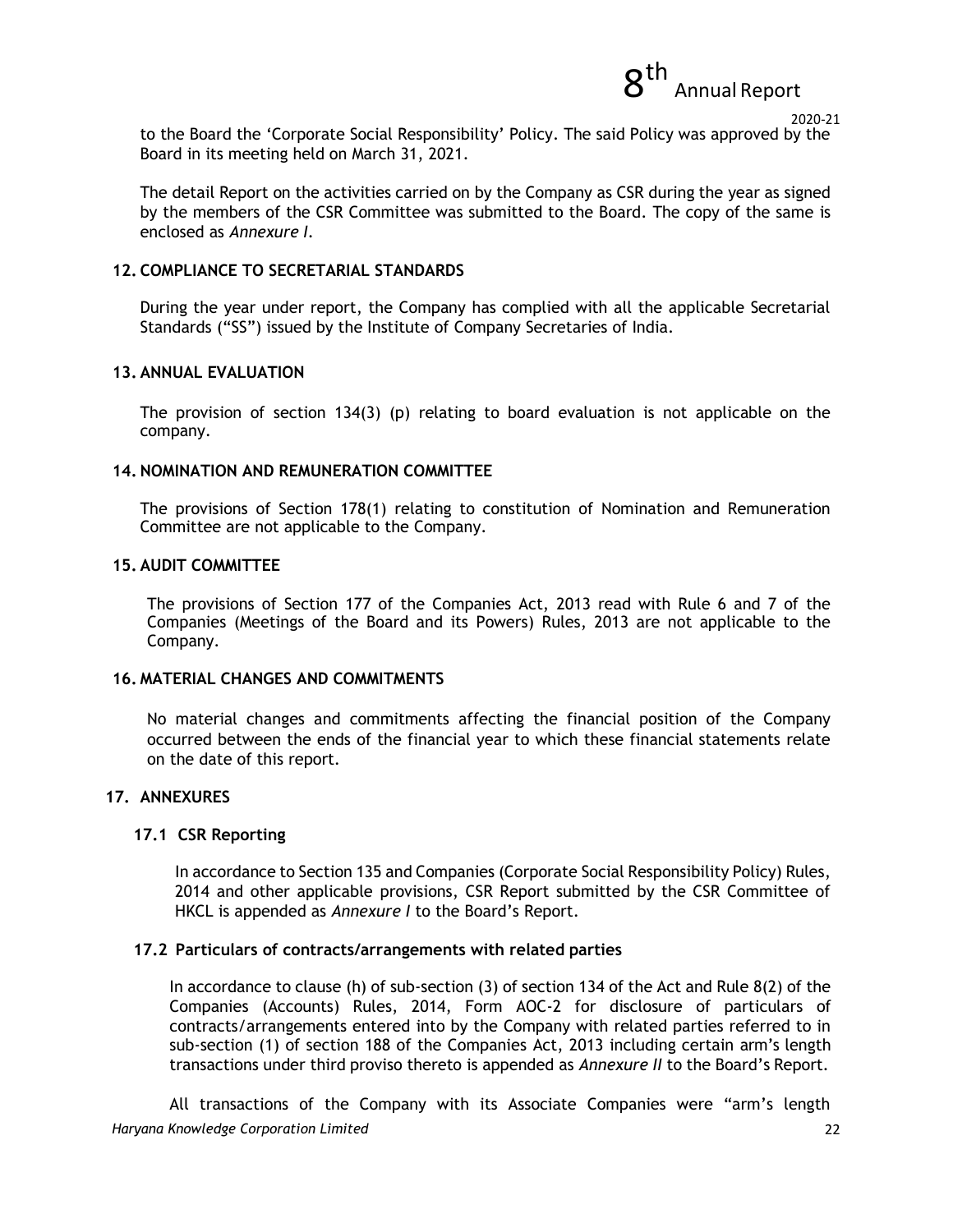

transactions" and in the ordinary course of business. As such, all the transactions are exempted from the purview of section 188 of the Companies Act, 2013.

#### **17.3 Extract of Annual Return**

In accordance with Section 134(3) (a) of the Companies Act, 2013, an extract of the annual return in the prescribed format is appended as *Annexure III*to the Board's Report. The copy of Annual return shall be placed on the website of the company after approval of the Board.

#### **ACKNOWLEDGEMENT**

Your Directors wish to express their grateful appreciation to the continued co-operation received from the Banks, Government Authorities, Authorized Learning Centers, Vendors and Shareholders during the year under review. Your Directors also wish to place on record their deep sense of appreciation for the committed service of the Executives, staff and Workers of the Company.

> For and on behalf of the Board of Directors of Haryana Knowledge Corporation Limited

Vineet Garg, IAS Vikas Desai Sunita Arora Chairman Managing Director & CEO Company Secretary DIN: 02740234 DIN: 08716227 ACS: 24763

Date: 09.07.2021 Place: Chandigarh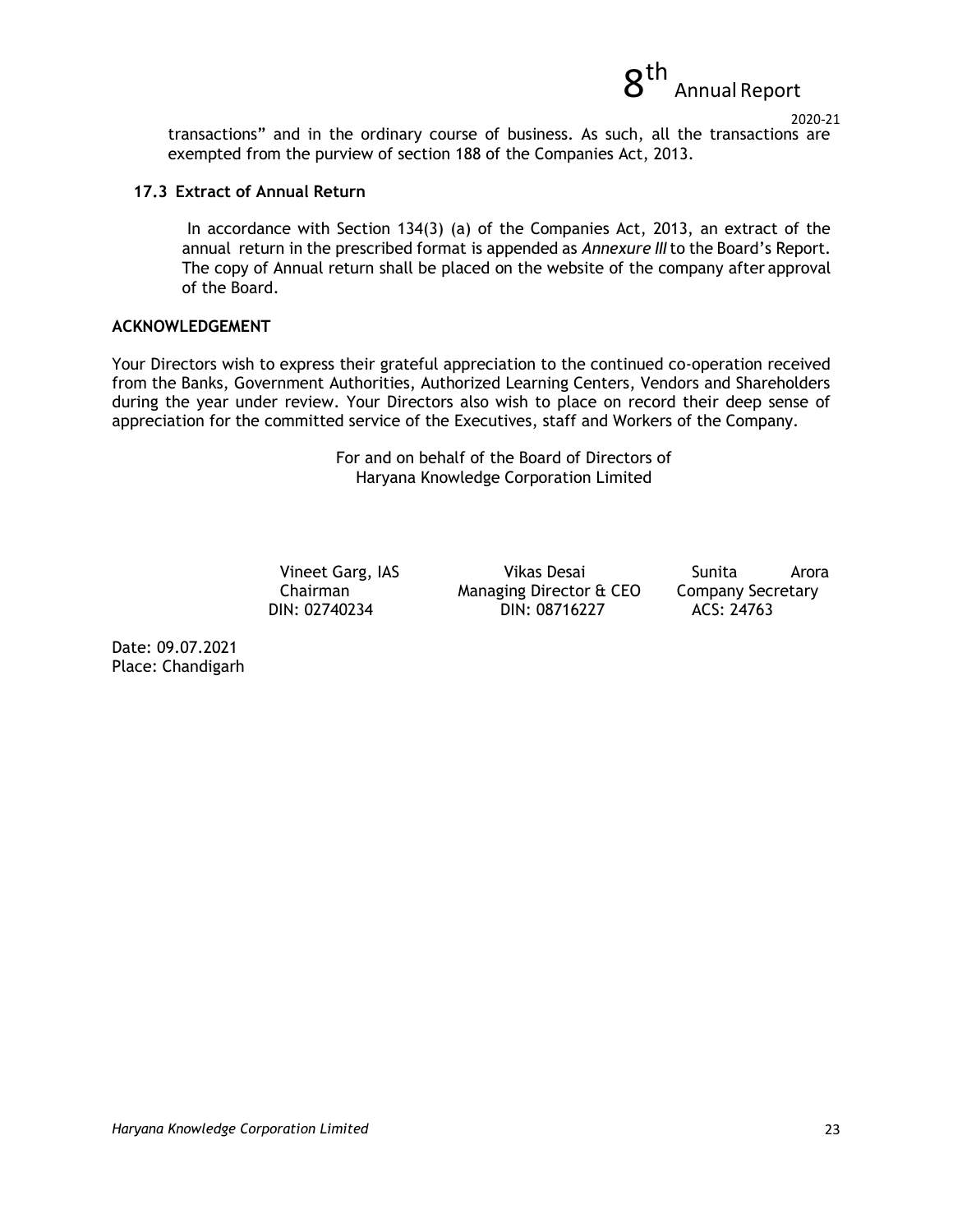

*ANNEXURE-I to Board Report*

#### **CORPORATE SOCIAL RESPONSIBILITY (CSR) REPORT FOR FINANCIAL YEAR 2020-2021**

#### **1. Brief outline on CSR Policy of the Company.**

"Giving back to the society, for all the years of care, support and nurturance that is being bestowed upon the organization".

The Company, firmly believes that CSR is primarily, the responsibility of the Company in relation to the impact of its decisions and activities on the society and also the environment, through a transparent and ethical behavior which is:

- (a) consistent with sustainable development and welfare of society,
- (b) takes into account the expectations of stakeholders,
- (c) is in compliance with applicable law, and
- (d) is uniformly integrated and practiced throughout the Company.

Haryana Knowledge Corporation Limited (HKCL) had as per its CSR Policy in FY 2020-21 decided to contribute the amount required to be spent on CSR activities as below:

|     | Sr. No. CSR project or<br>activity<br><b>lidentified</b>                          | Sector in<br>lwhich<br>project is<br>lidentified | Projects<br><b>or</b><br><b>Programs</b><br>1) Local<br>Area<br><b>or</b><br>lother<br>Specify the State<br>12).<br>land<br>District where project<br>or programs were<br>lundertaken | Amoun<br>outlay<br>Budge<br>lt)<br>project<br>lor<br>progra<br>m wise | Amount spent<br>on projects or<br>programs<br>Sub heads:<br>1) Direct<br><b>Expenditure</b><br>on project/<br>programs<br>lOverheads | <b>Cumulative</b><br>expenditure<br> upto<br>reporting period  y | Amoun<br>t spent<br>the directl<br>or<br> throug<br><i>imple</i><br>Imentin<br>Ig<br>agency | Details of<br><i>impleme</i><br><b>Inting</b><br><b>agency</b> |
|-----|-----------------------------------------------------------------------------------|--------------------------------------------------|---------------------------------------------------------------------------------------------------------------------------------------------------------------------------------------|-----------------------------------------------------------------------|--------------------------------------------------------------------------------------------------------------------------------------|------------------------------------------------------------------|---------------------------------------------------------------------------------------------|----------------------------------------------------------------|
| 11. | Contribution to the<br>Minister's<br>lPrime.<br>Relief<br><b>National</b><br>Fund | l--N.A.--                                        | l--N.A.---                                                                                                                                                                            |                                                                       | Direct<br>$\cdot$ - $\cdot$ N.A. $\cdot$ - Rs.16,33,146/-<br>Total Rs.                                                               | RS.16, 33, 146/<br>Rs. 16, 33, 146/-                             | Directly NA                                                                                 |                                                                |

*Haryana Knowledge Corporation Limited* 25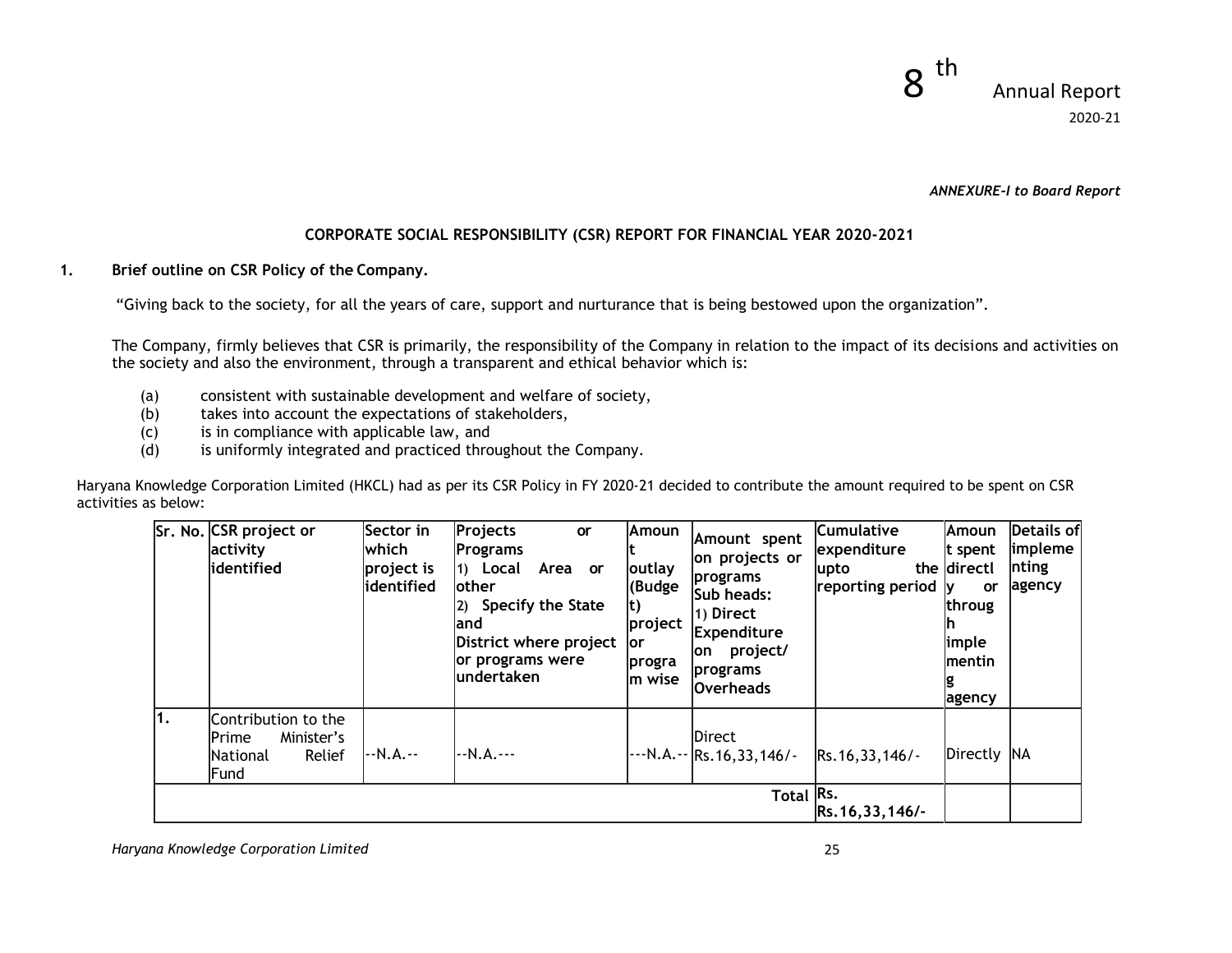**2. Composition of CSR Committee:**

| SI. No. | Name of Director              | Designation<br><b>Nature</b><br>Directorship | / Number of meetings of Number of<br>during the year | of CSR I<br>meetings<br>of CSR Committee held Committee attended during the<br>Ivear |
|---------|-------------------------------|----------------------------------------------|------------------------------------------------------|--------------------------------------------------------------------------------------|
|         | Smt. Veena Kamath Chairperson |                                              | lOne                                                 | <b>O</b> ne                                                                          |
| 2.      | Smt. Vikas Desai              | Managing Director One                        |                                                      | <b>One</b>                                                                           |

- **3.** Provide the web-link where Composition of CSR committee, CSR Policy and CSR projects approved by the board are disclosed on the website of the company.
- **4.** Provide the details of Impact assessment of CSR projects carried out in pursuance of sub-rule (3) of rule 8 of the Companies (Corporate Social responsibility Policy) Rules, 2014, if applicable (attach the report).
- **5.** Details of the amount available for set off in pursuance of sub-rule (3) of rule 7 of the Companies (Corporate Social responsibility Policy) Rules, 2014 and amount required for set off for the financial year, if any

<http://hkcl.in/downloads.html>

Not Applicable

Not Applicable

**6.** Average net profit of the company as per section 135(5)

| Year         | Net Profits (Rs)   |
|--------------|--------------------|
| 2017-18      | Rs. 60.298.769/-   |
| 2018-19      | Rs. 89, 943, 523/- |
| 2019-20      | Rs.94,729,580/-    |
| <b>TOTAL</b> | Rs. 244,971,872/-  |

**Average Net Profit:**

Total Profit during three preceding financial years/3 = Rs.81,657,291/-

**2% of Rs. Rs.81,657,291/-= Rs.16,33,146/-**

7 (a) Two percent of average net profit of the company as per section 135(5)

Nil

- (b) Surplus arising out of the CSR projects or programmes or activities of the previous financial years. (c ) Amount required to Nil
- be set off for the financial year, if any (d) Total CSR obligation for the financial year (7a+7b- 7c). **Rs.16,33,146/-**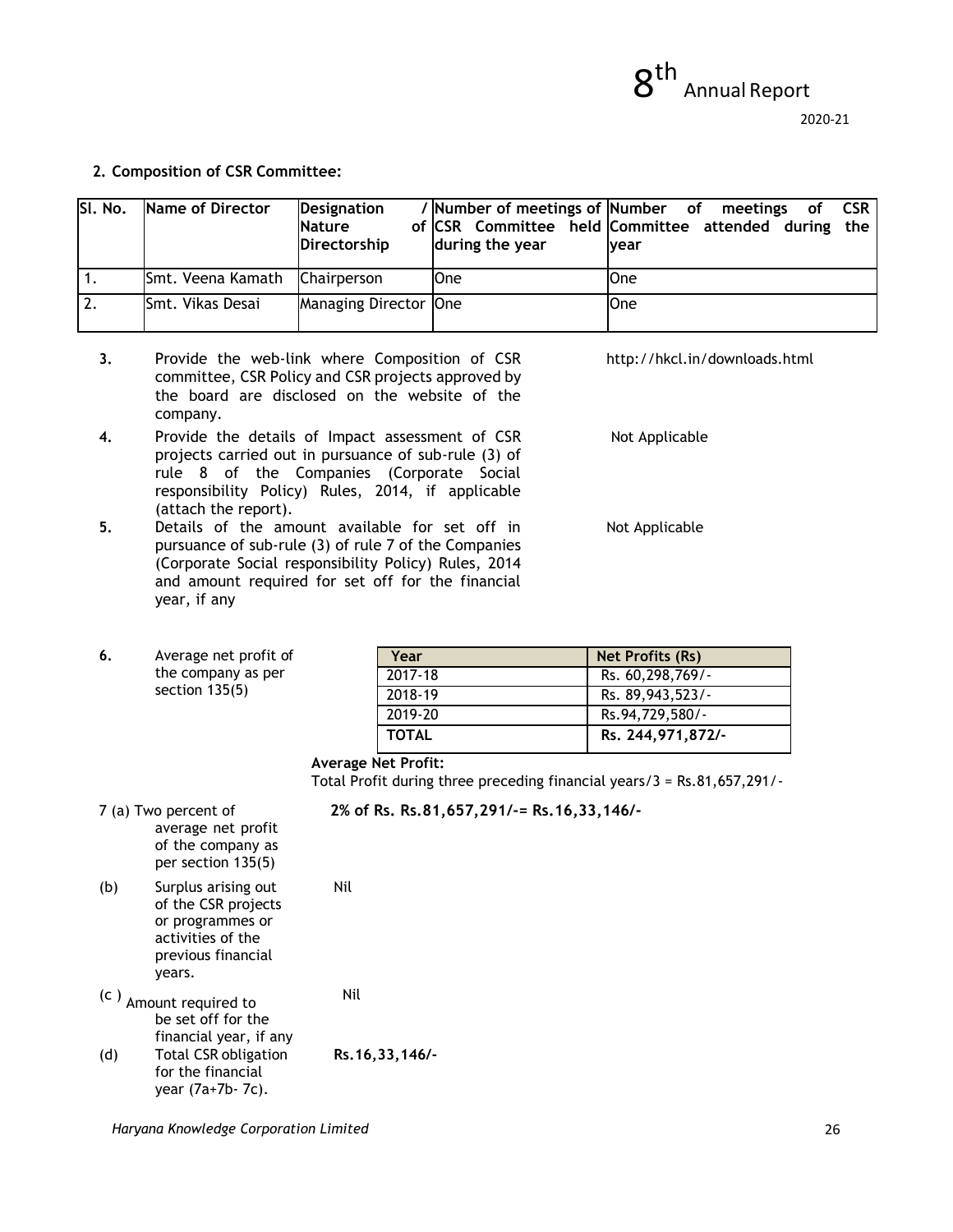

8. (a) CSR amount spent or unspent for the financial year:

| <b>Total Amount</b><br>Spent for the<br>Financial<br>Year. | Amount Unspent (in Rs.)                              |                           |                                                                                                                |          |                   |  |  |  |  |  |
|------------------------------------------------------------|------------------------------------------------------|---------------------------|----------------------------------------------------------------------------------------------------------------|----------|-------------------|--|--|--|--|--|
|                                                            | Total<br>Amount<br>Unspent CSR<br>section $135(6)$ . | transferred<br>Account as | to Amount transferred to any fund specified under<br>per Schedule VII as per second proviso to section 135(5). |          |                   |  |  |  |  |  |
| (in Rs.)                                                   |                                                      |                           | Name of the                                                                                                    |          |                   |  |  |  |  |  |
|                                                            | lAmount.                                             | Date of transfer.         | lFund                                                                                                          | lAmount. | Date of transfer. |  |  |  |  |  |
| Rs. 16, 33, 146/-                                          | Nil<br>Not Applicable                                |                           | Not Applicable                                                                                                 | Nil      | Not Applicable    |  |  |  |  |  |

(b) Details of CSR amount spent against **ongoing projects** for the financial year:

| (1)        | (2)                                                          | (3)                                                                                                     | (4)           | (5)             |                    | 6                                  | (7)                                                 | (8)                                                                                      | (9)                                                                                                                     | (10)                                                                       | (11)                                           |                                                      |
|------------|--------------------------------------------------------------|---------------------------------------------------------------------------------------------------------|---------------|-----------------|--------------------|------------------------------------|-----------------------------------------------------|------------------------------------------------------------------------------------------|-------------------------------------------------------------------------------------------------------------------------|----------------------------------------------------------------------------|------------------------------------------------|------------------------------------------------------|
| Sī.<br>No. | lof<br>the<br>Proje<br>lct.                                  | Name Item from Local<br>the list of larea<br>activities<br>lin<br><b>Schedule</b><br>VII to the<br>Act. | (Yes/<br>No). | the<br>project. | Location of Pro    | liec<br>It.<br>dur<br>lati<br>lon. | Amount<br>allocated for<br>the project<br>(in Rs.). | <b>Amount spent Amount</b><br>lin<br>curre<br>financial Unspent<br>Int<br>Year (in Rs.). | the transferr<br>ed to<br><b>CSR</b><br>Account<br>for<br>the<br>project<br>as<br>per<br>Section<br>135(6)<br>(in Rs.). | Mode<br>Implement   Implementati<br>a tion -<br><b>Direct</b><br>(Yes/No). | of Mode<br>on - Through<br>lementing<br>Agency | of<br><b>Imp</b>                                     |
|            |                                                              |                                                                                                         |               | e.              | Stat Distri<br>ct. |                                    |                                                     |                                                                                          |                                                                                                                         |                                                                            | Name                                           | <b>CSR</b><br><b>Regist</b><br>ration<br>numb<br>er. |
| 1.         | to the Prime<br>lr's<br>Nation Fund<br>lal<br>Relief<br>Fund | Contri Contributi N.A.<br>bution on to the<br>Prime Minister's<br><b>Ministe National</b><br>Relief     |               | N.A. N.A.       |                    |                                    |                                                     | $N.A.$ Rs. 16, 33, 146/ Rs. 16, 33, 146/ N.A.                                            |                                                                                                                         | <b>Direct</b>                                                              | N.A.                                           | N.A.                                                 |
|            |                                                              | <b>Total</b>                                                                                            |               |                 |                    |                                    |                                                     | Rs. 16, 33, 146/Rs. 16, 33, 146/                                                         |                                                                                                                         |                                                                            |                                                |                                                      |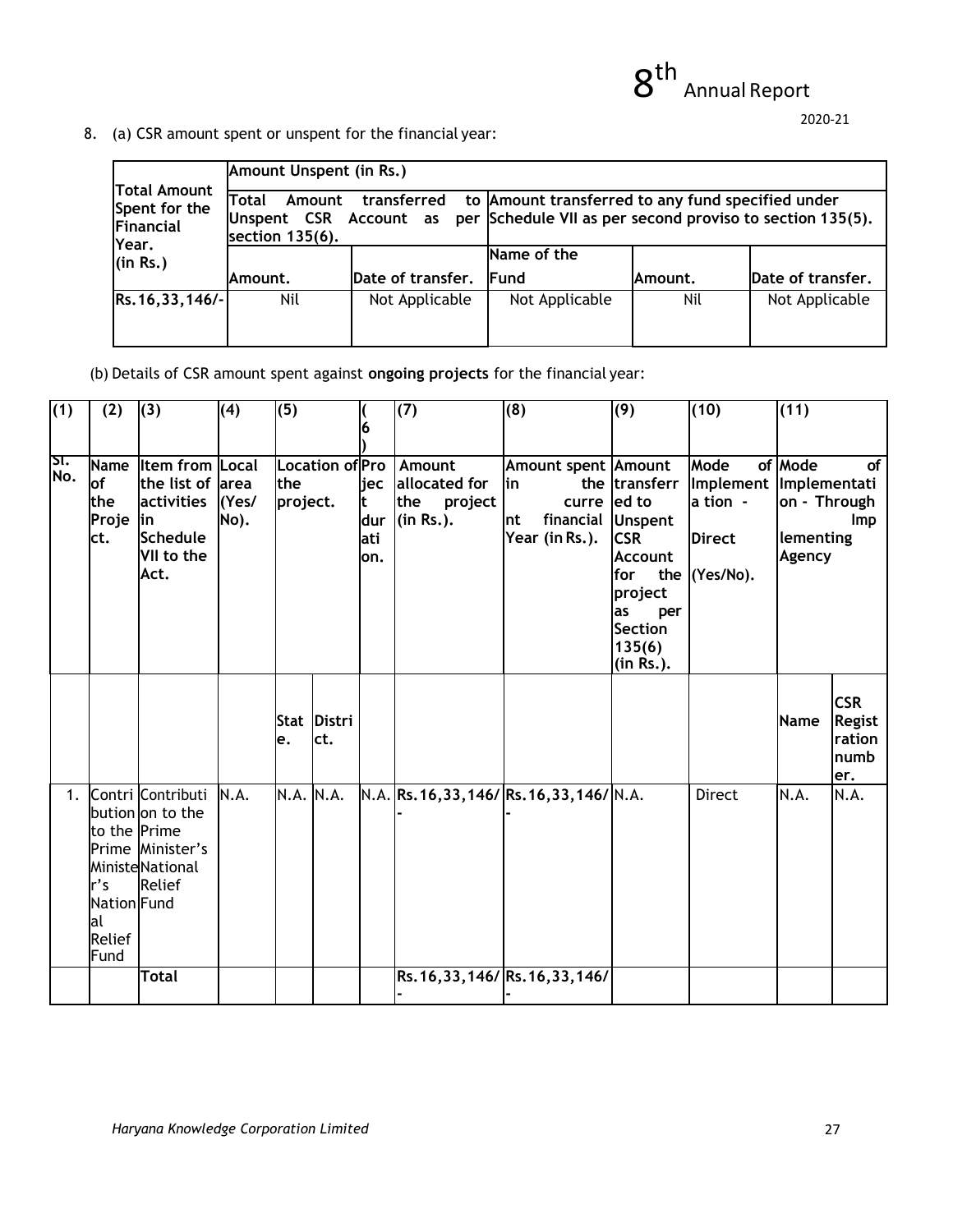

(c) Details of CSR amount spent against other than ongoing projects for the financial year:

| $\frac{(1)}{SI}$ | (2)                        | (3)                                                  | (4)                            | (5)                         |           | (6)                                         |                                                    | (8) |           |                                                    |
|------------------|----------------------------|------------------------------------------------------|--------------------------------|-----------------------------|-----------|---------------------------------------------|----------------------------------------------------|-----|-----------|----------------------------------------------------|
| No.              | Name of<br>lthe<br>Project | Item from<br>the list of<br>activities<br>inschedule | Local<br>area<br>(Yes/<br>No). | Location of the<br>project. |           | <b>Amount</b><br>spent<br>forthe<br>project | Mode<br><i>implementa</i><br>tion<br><b>Direct</b> |     | ngagency. | of Mode of implementation<br>Through<br>implementi |
|                  |                            | VII to the<br>Act.                                   |                                | State.                      | District. | (in Rs.).                                   | (Yes/No)                                           |     | Name.     | <b>CSR</b><br>registratio<br>Innumber.             |
|                  |                            |                                                      |                                | Not Applicable              |           |                                             |                                                    |     |           |                                                    |

| (d) | Amount spent in Administrative Overheads                     | Not Applicable    |
|-----|--------------------------------------------------------------|-------------------|
| (e) | Amount spent on Impact Assessment, if applicable             | Not Applicable    |
| (f) | Total amount spent for the Financial Year<br>$(8b+8c+8d+8e)$ | Rs. 16, 33, 146/- |

# (g) Excess amount for set off, if any

| SI. No. | <b>Particular</b>                                                                                              | Amount (in Rs.)   |
|---------|----------------------------------------------------------------------------------------------------------------|-------------------|
| (i)     | Two percent of average net profit of the company as per<br>section $135(5)$                                    | Rs. 16, 33, 146/- |
| (i)     | Total amount spent for the Financial Year                                                                      | Rs. 16, 33, 146/- |
| (iii)   | Excess amount spent for the financial year $[(ii)-(i)]$                                                        | <b>NIL</b>        |
| (iv)    | Surplus arising out of the CSR projects or programmes or<br>activities of the previous financial years, if any | <b>NIL</b>        |
| (v)     | Amount available for set off in succeeding financial years<br>$[(iii)-(iv)]$                                   | <b>NIL</b>        |

9. (a) Details of Unspent CSR amount for the preceding three financial years:

| Name<br>section $135(6)$ Year(in Rs.).<br><b>Ifinancial</b>                    | $\overline{\mathsf{SL}}$<br>No. | <b>Precedin</b><br>Financial | <b>Amount</b><br>transferred to<br>Unspent CSR reporting | <b>Amount</b><br>spentin the |        | Amount transferred to<br>specified under Schedule VII as per<br>section $135(6)$ , if any. | anv     | fund lAmount<br>remaining to<br>be spent in |
|--------------------------------------------------------------------------------|---------------------------------|------------------------------|----------------------------------------------------------|------------------------------|--------|--------------------------------------------------------------------------------------------|---------|---------------------------------------------|
| vears.<br><b>Fund</b><br>transfer.<br>Rs).<br>$Rs.$ )<br><b>Not Applicable</b> |                                 | Year.                        | Account under Financial<br>(in Rs.)                      |                              | of the | Amount (in                                                                                 | Date of | succeeding<br>(in                           |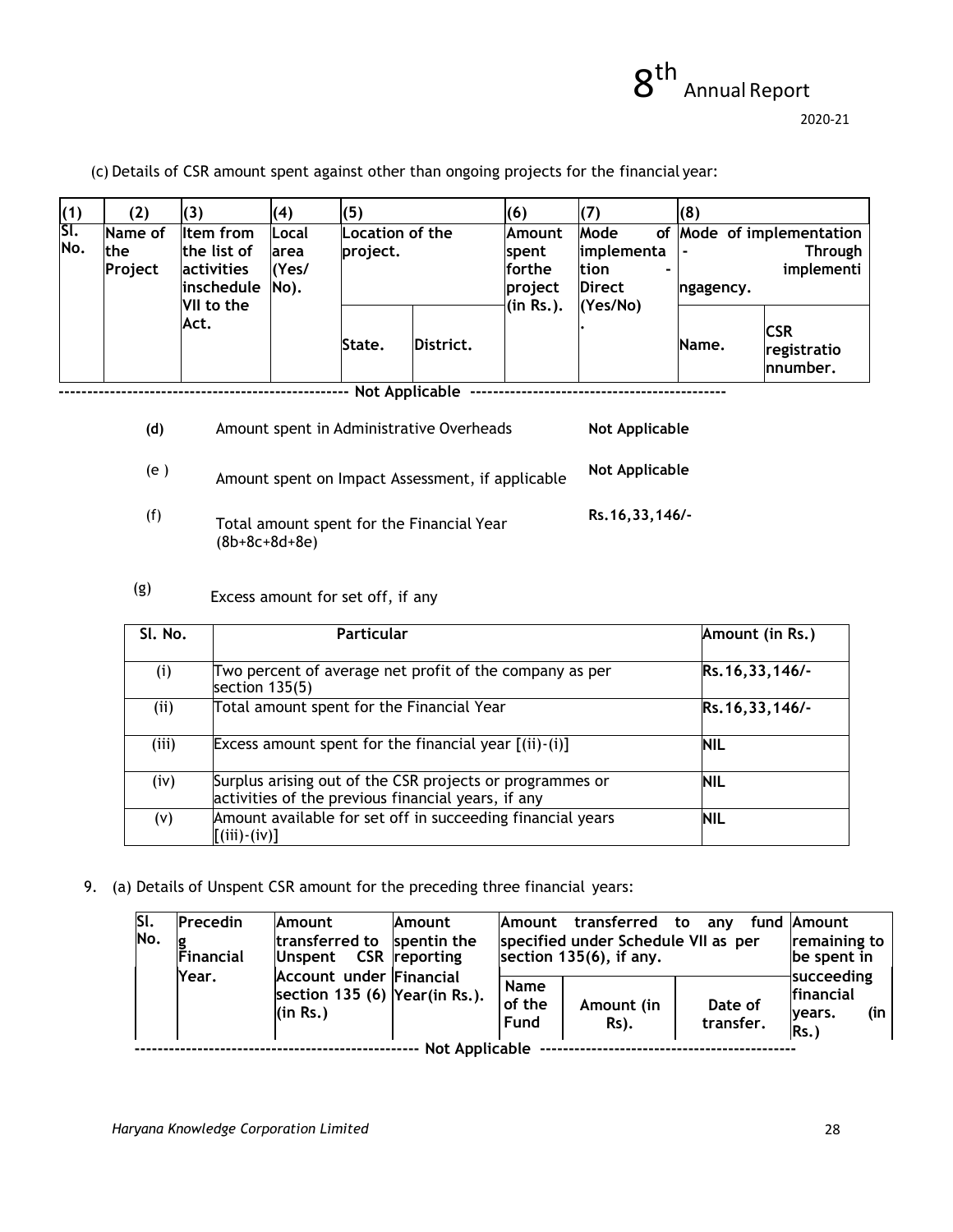

| (1)         | (2)  | (3)                                        | (4)                                                                    | (5)                    | (6)                                                | (7)                                                                                                        | (8)                                                                                                | (9)                                                                  |
|-------------|------|--------------------------------------------|------------------------------------------------------------------------|------------------------|----------------------------------------------------|------------------------------------------------------------------------------------------------------------|----------------------------------------------------------------------------------------------------|----------------------------------------------------------------------|
| IST.<br>No. | IID. | <b>Project Name of</b><br>lthe<br>Project. | Financial<br>Year<br>which<br>the<br>project<br>was<br>commence<br>Id. | Project<br>in duration | Total<br>amount<br>for the<br>project<br>(in Rs.). | <b>Amount</b><br>spent on<br>allocated the project<br>in the<br>reporting<br>Financial<br>Year<br>(in Rs). | <b>Cumulative</b><br>lamount<br>spent at the<br>end of<br>reporting<br>Financial<br>Year. (in Rs.) | Status of the<br>project<br>$\blacksquare$<br>Completed<br>/Ongoing. |

(b) Details of CSR amount spent in the financial year for **ongoing projects** of the preceding financialyear(s):

**-------------------------------------------------- Not Applicable -----------------------------------------**

In case of creation or acquisition of capital asset, furnish the details relating to the asset so created or acquired through CSR spent in the financial year (asset-wise details). Not Applicable

(a) Date of creation or acquisition of the capital asset(s).

(b) Amount of CSR spent for creation or acquisition of capital asset.

(c ) Details of the entity or public authority or beneficiary under whose name such capital asset is registered, their address etc.

(d) Provide details of the capital asset(s) created or acquired (including complete address and location of the capital asset).

Specify the reason(s), if the company has failed to spend two per cent of the average net profit as per section 135(5). Not Applicable

> For and on behalf of the Board of Directors of Haryana Knowledge Corporation Limited

Veena Kamath Vikas Desai

Date: 20.04.2021 Place: Panchkula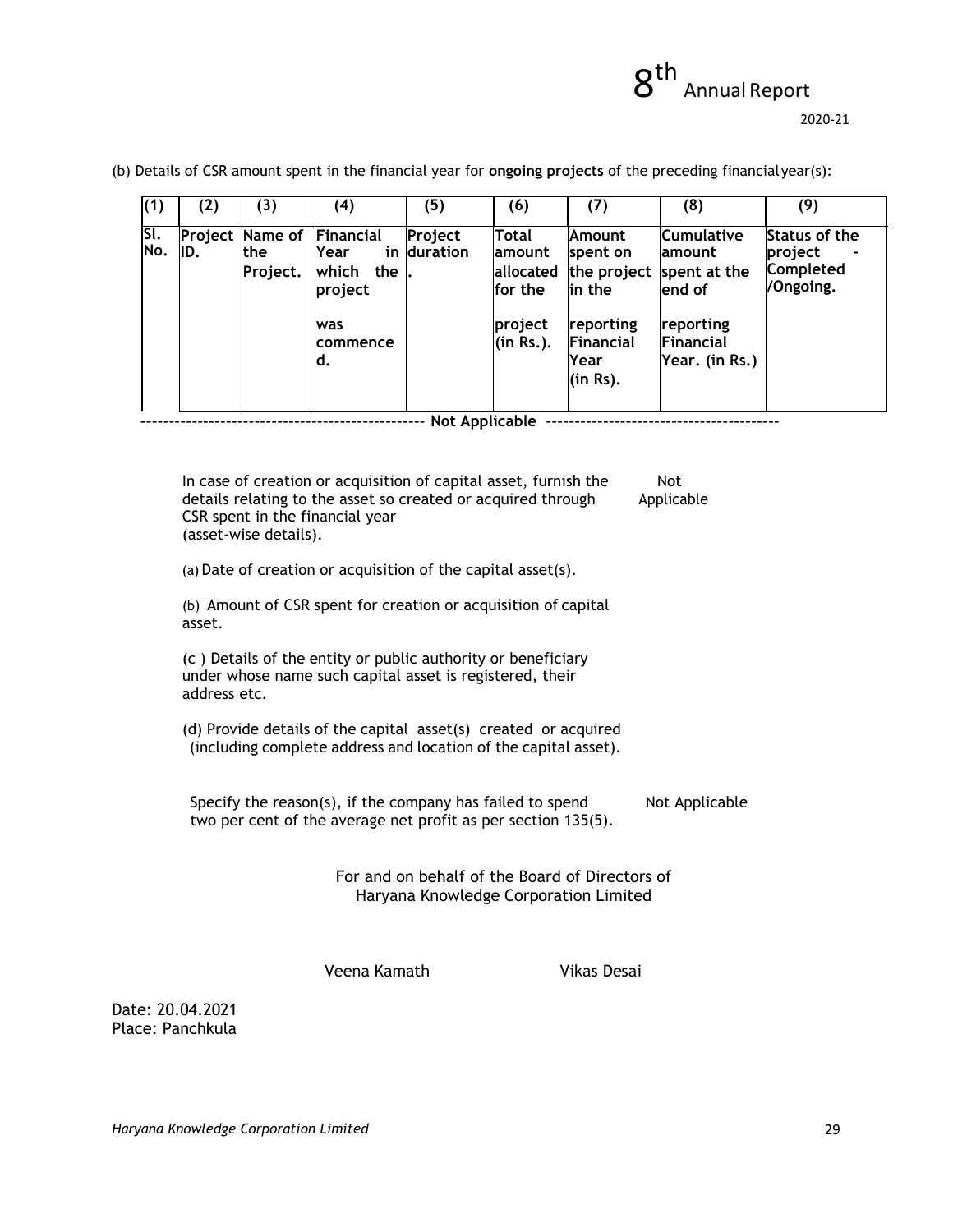

*ANNEXURE-II to Board Report*

## **Form No. AOC-2**

(Pursuant to *clause (h) of sub-section (3) of section 134 of the Act and* Rule 8(2) of the Companies (Accounts) Rules, 2014)

**Form for disclosure of particulars of contracts/arrangements entered into by the company with related parties referred to in sub-section (1) of section 188 of the Companies Act, 2013 including certain arms length transactions under third proviso thereto**

**1. Details of contracts or arrangements or transactions not at arm's length basis:**

- (a) Name(s) of the related party and nature of relationship: NA
- (b) Nature of contracts/arrangements/transactions: NA
- (c) Duration of the contracts / arrangements/transactions: NA
- (d) Salient terms of the contracts or arrangements or transactions including the value, if any: NA
- (e) Justification for entering into such contracts or arrangements or transactions
- (f) Date(s) of approval by the Board: NA
- (g) Amount paid as advances, if any: NA

(h) Date on which the special resolution was passed in general meeting as required underfirst proviso to section 188: NA

#### **2. Details of material contracts or arrangement or transactions at arm's length basis:**

- (a) Name(s) of the related party and nature of relationship: as per table A
- (b) Nature of contracts/arrangements/transactions: as per table A
- (c) Duration of the contracts / arrangements/transactions: as per table A
- (d) Salient terms of the contracts or arrangements or transactions including the value, if any:
- (e) Date(s) of approval by the Board, if any: as per table A
- (f) Amount paid as advances, if any: as per table A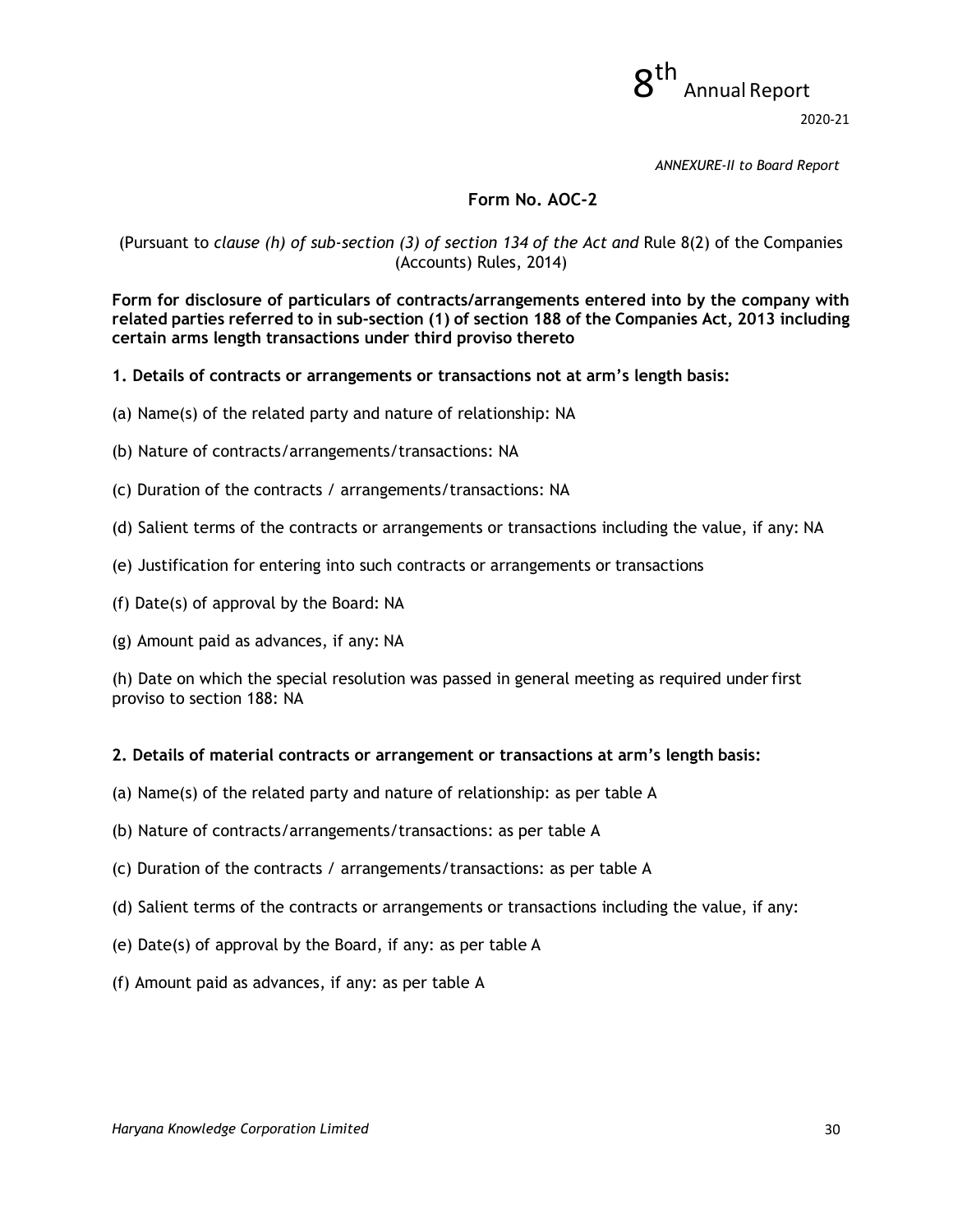# $8^{\text{th}}$ Annual Report

2020-21

## **TABLE – A**

## **i) MAHARASHTRA KNOWLDEGE CORPORATION LIMITED**

| S.N<br>Ο.      | Projects                                                       | Nature of<br>Contract                         | <b>Duration of</b><br>Contract       | Value                                                                                                                                                              | Date of<br>board<br>Approval |
|----------------|----------------------------------------------------------------|-----------------------------------------------|--------------------------------------|--------------------------------------------------------------------------------------------------------------------------------------------------------------------|------------------------------|
| $\mathbf{1}$   | <b>D.Ed Admissions</b>                                         | Admission                                     | Upto 30.06.2021                      | HKCL shall pay to MKCL<br>@40% plus applicable<br>taxes of the price<br>quoted by HKCL to<br>SCERT.                                                                | 27.08.2019                   |
| $\mathbf{2}$   | Digital University<br>software<br>framework (LCM<br>$f(x)$ OA) | Admissions<br>and LCM                         | 1st April 2014 to<br>31st March 2021 | HKCL Shall pay to MKCL<br>@ 50% plus applicable<br>taxes of the price<br>quoted by HKCL to its<br>customer.                                                        | 04.03.2016                   |
| $\overline{3}$ | OASIS-Online<br>Recruitment<br>(HSSC)                          | Recruitment                                   | Upto 13.12.2021                      | HKCL shall pay to MKCL<br>@55% plus applicable<br>taxes of the price<br>quoted by HKCL to its<br>customer after<br>confirmation from<br><b>MKCL</b>                | 02.09.2015                   |
| $\overline{4}$ | OASIS-Online<br>Recruitment &<br>Admissions                    | Recruitment<br>£<br>Admissions                | Upto 31.03.2021                      | HKCL shall pay to MKCL<br>@55% plus applicable<br>taxes of the price<br>quoted by HKCL to its<br>customer after<br>confirmation from<br><b>MKCL</b>                | 02.09.2015                   |
| 5              | OASIS-Online<br>Admission (DMER)                               | Admission<br>under<br><b>DGMER</b><br>Haryana | Upto 30.06.2021                      | HKCL shall pay to MKCL<br>@40% plus applicable<br>taxes of the price<br>quoted by HKCL to its<br>customer after<br>confirmation from<br><b>MKCL</b>                |                              |
| $\overline{6}$ | Secured e-<br><b>Tendering Systems</b><br>(SETS)               | eTendering<br><b>Services</b>                 | upto July 31,<br>2021.               | <b>HKCL shall pay to MKCL</b><br>@ 70% plus applicable<br>Taxes of the total<br>revenue booked as per<br>the agreement<br>executed between<br>HKCL and its clients | 27.08.2019                   |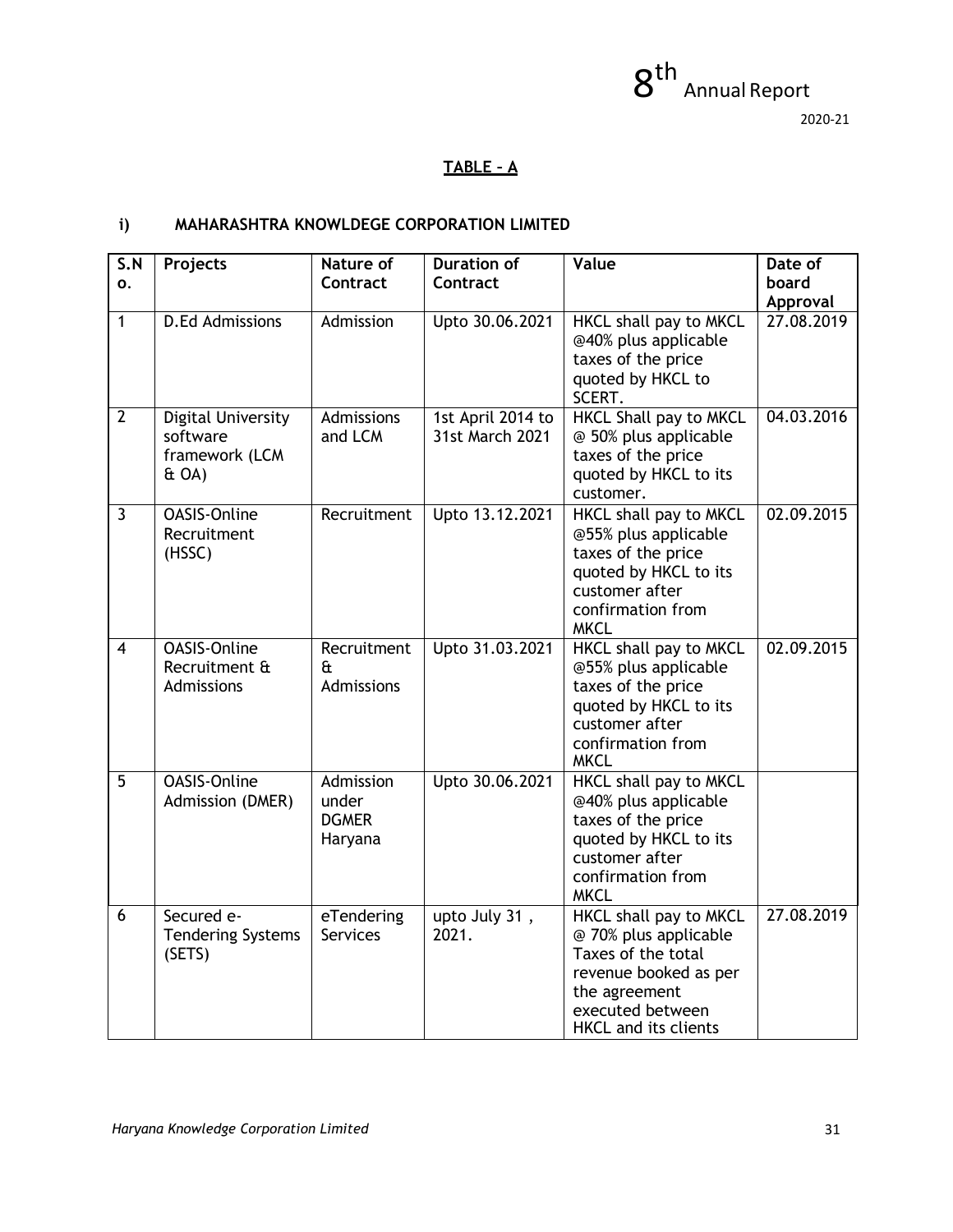

| $\overline{7}$ | <b>HS-CIT Course</b>                                          | <b>HS-CIT</b><br>Admissions/<br>Exams                      | upto 31st March<br>2024                    | <b>HKCL Shall Pay to MKCL</b><br>Rs. 175/- plus<br>Applicable taxes per<br>confirmed learner<br>HKCL Shall Pay to MKCL<br>Rs.70/- plus Applicable<br>taxes per confirmed<br>Re-examination learner<br>Rs. 100/- per book<br>supplied by MKCL to<br><b>HKCL for HSCIT Course</b><br>inclusive of taxes              | 20.03.2014 |
|----------------|---------------------------------------------------------------|------------------------------------------------------------|--------------------------------------------|--------------------------------------------------------------------------------------------------------------------------------------------------------------------------------------------------------------------------------------------------------------------------------------------------------------------|------------|
| 8              | HS-CIT-NCR/CR                                                 | New Center<br>Registration<br>/Center<br>Renewal           | upto 31st March<br>2024                    | HKCL shall pay to<br>MKCL Rs. 1600/- plus<br>Applicable Taxes per<br>center Renewal<br>HKCL shall pay to<br>MKCL Rs 5200/- plus<br><b>Application Taxes per</b><br>New Center Registered<br>HKCL shall pay to<br>MKCL Rs. 400/- plus<br>Applicable Taxes per<br><b>Faculty Registered for</b><br><b>ONCET</b> exam | 20.03.2014 |
| 9              | <b>Wave Courses</b>                                           | Skill<br>Developmen<br>t Support<br><b>Services</b>        | November 1,<br>2017 to October<br>31, 2022 | <b>HKCL Shall Pay to MKCL</b><br>Rs.225/- plus<br>Applicable taxes per<br>confirmed learner<br><b>HKCL shall Pay to MKCL</b><br>Rs. 75/- plus Applicable<br>Taxes for per<br>confirmed Re-<br>examination Learner                                                                                                  | 24.10.2016 |
| 10             | <b>BDIP's Share for</b><br><b>KLiC Certificate</b><br>Courses | <b>Skill</b><br>Developmen<br>t Support<br><b>Services</b> | upto 31st<br>August, 2021                  | MKCL shall Pay to HKCL<br>for BDIP's Share @<br>Rs.225/-inclusive of all<br>applicable Taxes per<br>learner for 120 hours<br>courses and Rs. 113/-<br>inclusive of all<br>applicable taxes per<br>learner for 60 hours<br>courses.                                                                                 | 06.03.2020 |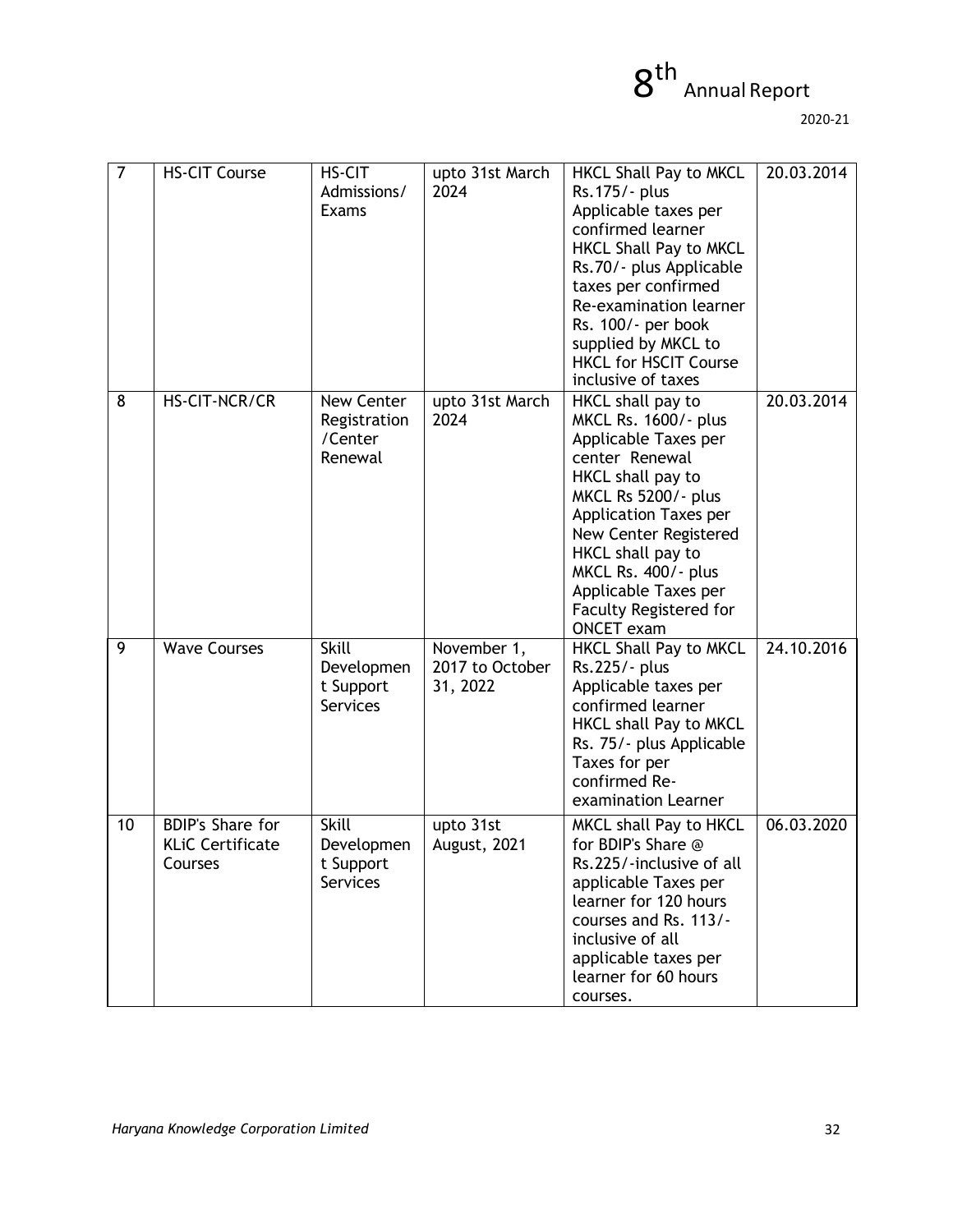

| 11<br>12 | <b>BDIP's Share for</b><br><b>KLiC Diploma</b><br>Courses<br><b>BDP-Helpdesk</b><br><b>Operations</b><br>(HSSPP) | Skill<br>Developmen<br>t Support<br><b>Services</b><br>Manpower<br>Support | upto 31st<br>August, 2021<br>Amended from<br>1st October<br>2019 onwards | MKCL shall Pay to HKCL<br>for BDIP's Share @<br>Rs.444/-inclusive of all<br>applicable Taxes per<br>learner for 360 hours<br>courses.<br>MKCL shall Pay to HKCL<br>for providing Manmonth<br>@ Rs.18,000/- per head<br>plus applicable Taxes<br>upto September 2020<br>and Rs. 19,800/- per<br>head plus applicable<br>Taxes October 2020<br>onwards                                                                                                                                                                                                                                                                                                 | 06.03.2020<br>27.08.2019 |
|----------|------------------------------------------------------------------------------------------------------------------|----------------------------------------------------------------------------|--------------------------------------------------------------------------|------------------------------------------------------------------------------------------------------------------------------------------------------------------------------------------------------------------------------------------------------------------------------------------------------------------------------------------------------------------------------------------------------------------------------------------------------------------------------------------------------------------------------------------------------------------------------------------------------------------------------------------------------|--------------------------|
| 13       | IP Share in MFS<br><b>IGNOU</b>                                                                                  | <b>BBA</b>                                                                 | Valid from<br>January 31,<br>2020 till the<br>validity of<br>agreement   | Inservice:<br>Share<br>Amount<br>per<br>Student per Semester<br>for a span of 3 years (6<br>Semesters)<br>i.e.<br>Duration of the degree<br>program-<br>MKCL will pay Rs.<br>250/- plus taxes<br>per Student per<br>Semester at the<br>0f<br><b>First</b><br>end<br>Semester;<br>MKCL will pay Rs.<br>250/- plus taxes<br>per Student per<br>Semester at the<br>end<br>of<br>Second<br>Semester;<br>MKCL will pay Rs.<br>250/- plus taxes<br>per Student per<br>Semester at the<br><b>Third</b><br>end<br><sub>of</sub><br>Semester;<br>MKCL will pay Rs.<br>250/- plus taxes<br>per Student per<br>Semester at the<br>of Fourth<br>end<br>Semester; | 06.03.202<br>0           |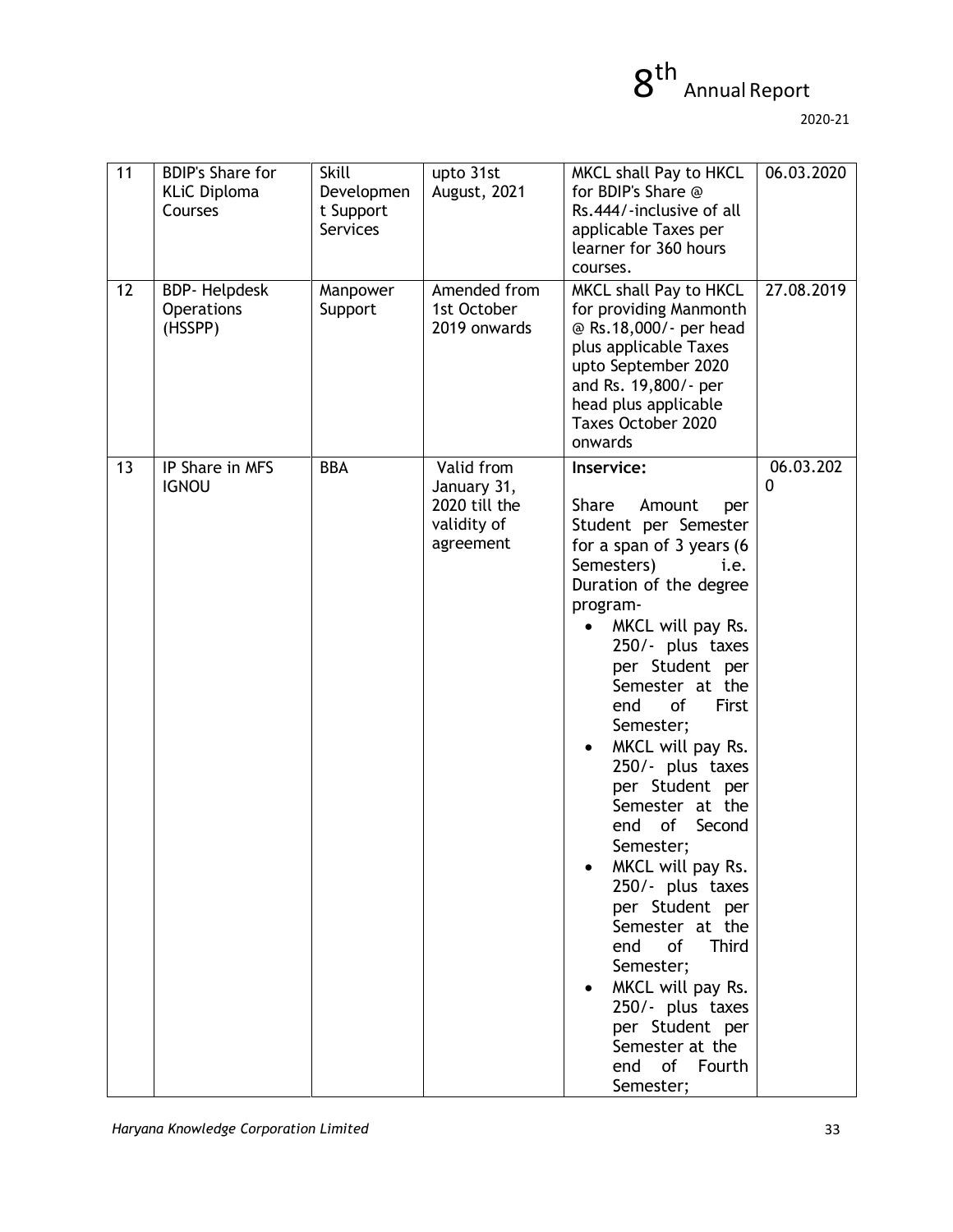

|  |  | MKCL will pay Rs.<br>$\bullet$ |  |
|--|--|--------------------------------|--|
|  |  | 250/- plus taxes               |  |
|  |  | per Student per                |  |
|  |  | Semester at the                |  |
|  |  | end of Fifth                   |  |
|  |  | Semester;                      |  |
|  |  | MKCL will pay Rs.<br>$\bullet$ |  |
|  |  | 250/- plus taxes               |  |
|  |  | per Student per                |  |
|  |  | Semester at the                |  |
|  |  | end of Sixth                   |  |
|  |  | Semester;                      |  |
|  |  |                                |  |
|  |  | Pre-service:                   |  |
|  |  |                                |  |
|  |  | MKCL will pay Rs.250/-         |  |
|  |  | per confirmed learner          |  |
|  |  | plus taxes. This is one        |  |
|  |  | time share.                    |  |
|  |  |                                |  |
|  |  |                                |  |

| <b>Nature of Transaction</b>                                                                                                       | <b>Amount of Transactions</b><br>(Inclusive of Taxes) (In Rs.) |
|------------------------------------------------------------------------------------------------------------------------------------|----------------------------------------------------------------|
| Transactions in respect to Services received from Maharashtra<br>Knowledge Corporation Limited (Inclusive of GST) (Sr. No. 1 to 9) | Rs. 39,482,609                                                 |
| Transactions for Rendering of services to Maharashtra<br>Knowledge Corporation Limited (inclusive of GST) (Sr. No 10 to<br>13)     | Rs. 1,966,241                                                  |

## For and on behalf of the Board of Directors of

Haryana Knowledge Corporation Limited

Vineet Garg, IAS Chairman<br>DIN: 02740234

Vikas Desai Managing Director & CEO DIN: 02740234 DIN: 08716227 ACS: 24763

Sunita Arora Company Secretary<br>ACS: 24763

Date: 09.07.2021 Place: Chandigarh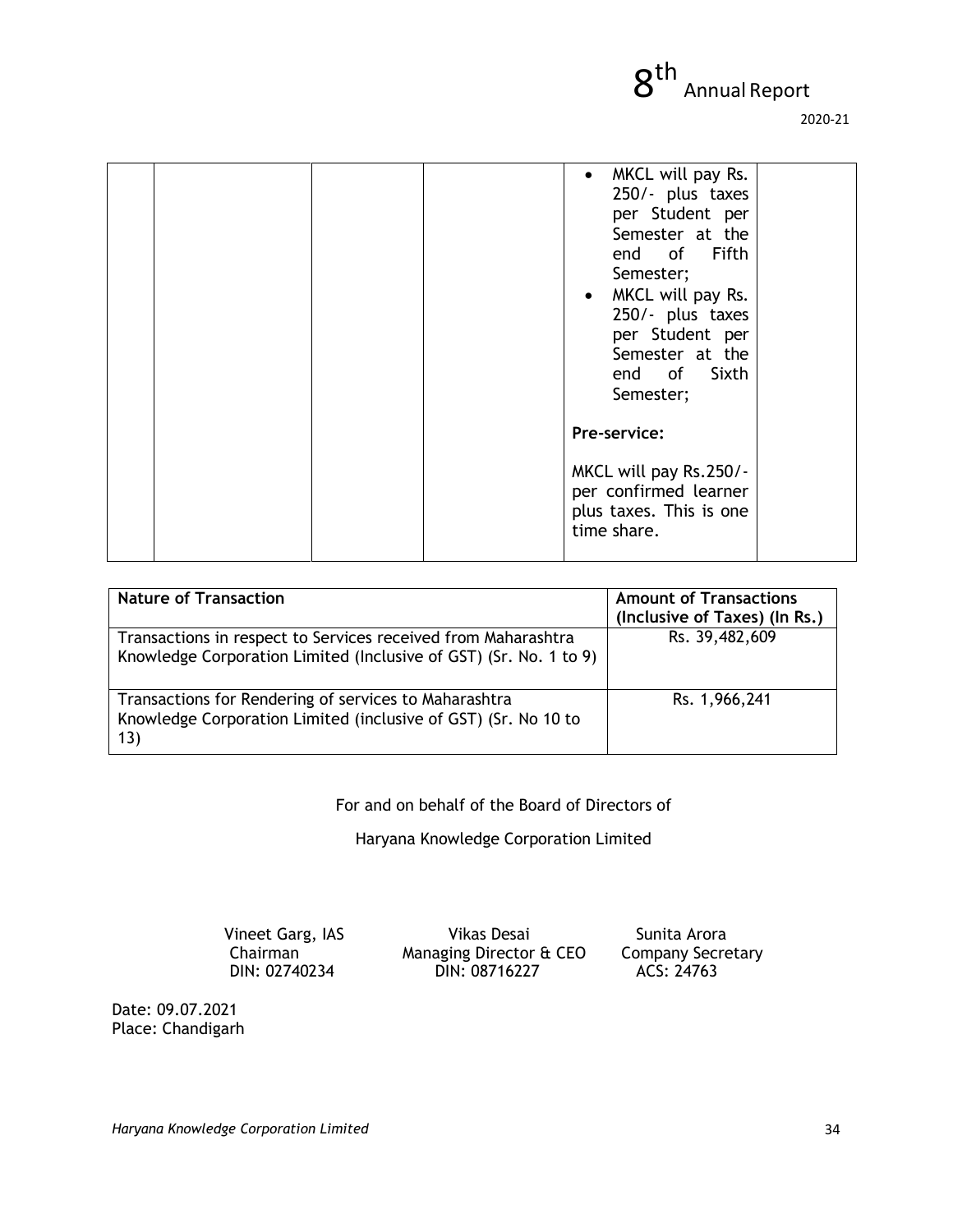$8^{\text{th}}$ Annual Report

2020-21

*Annexure III to Board Report*

## **Form No. MGT-9**

## EXTRACT OF ANNUAL RETURNAS ON THE FINANCIAL YEAR ENDED ON 31.03.2021

### *[Pursuant to section 92(3) of the Companies Act, 2013 and rule 12(1) of the Companies (Management and Administration) Rules, 2014]*

## **I.REGISTRATION AND OTHER DETAILS**:

|      | <b>CIN</b>                                                                   | U80904HR2013PLC050331                                                                                                              |
|------|------------------------------------------------------------------------------|------------------------------------------------------------------------------------------------------------------------------------|
| ii.  | <b>Registration Date</b>                                                     | 10.09.2013                                                                                                                         |
| iii. | Name of the Company                                                          | Haryana Knowledge Corporation<br>Limited                                                                                           |
| iv.  | Category / Sub-Category of the Company                                       | <b>Public Limited with Share Capital</b>                                                                                           |
| ٧.   | Address of the Registered office and<br>contact details                      | Plot No. 1, HSIIDC IT Park, 4th Floor,<br>Sector - 22, Panchkula - 134109.<br>Contact No. - 0172 - 5210251,<br>e-mail: cs@ hkcl.in |
| vi.  | Whether listed company                                                       | No.                                                                                                                                |
| vii. | Name, Address and Contact details of<br>Registrar and Transfer Agent, if any | Link Intime India Pvt. Ltd.<br>C-101, 247 Park,<br>LBS MARG, Vikhroli (WEST) - Mumbai - 400083,<br>Maharashtra, INDIA              |

#### **II.PRINCIPAL BUSINESS ACTIVITIES OF THE COMPANY**

All the business activities contributing 10 % or more of the total turnover of the company shall be stated: -

| Sr. | Name and Description of main                                                                                                                                       | NIC Code of the         | % to total turnover of the |
|-----|--------------------------------------------------------------------------------------------------------------------------------------------------------------------|-------------------------|----------------------------|
| No. | products / services                                                                                                                                                | <b>Product/ service</b> | company                    |
|     | <b>Technical and Vocational Secondary</b><br><b>Education</b><br>HS-CIT, WAVE & KLIC (Haryana State<br>Certificate in information<br>Technology), PMGDISHA & HSDM. | 8522                    | 20.56%                     |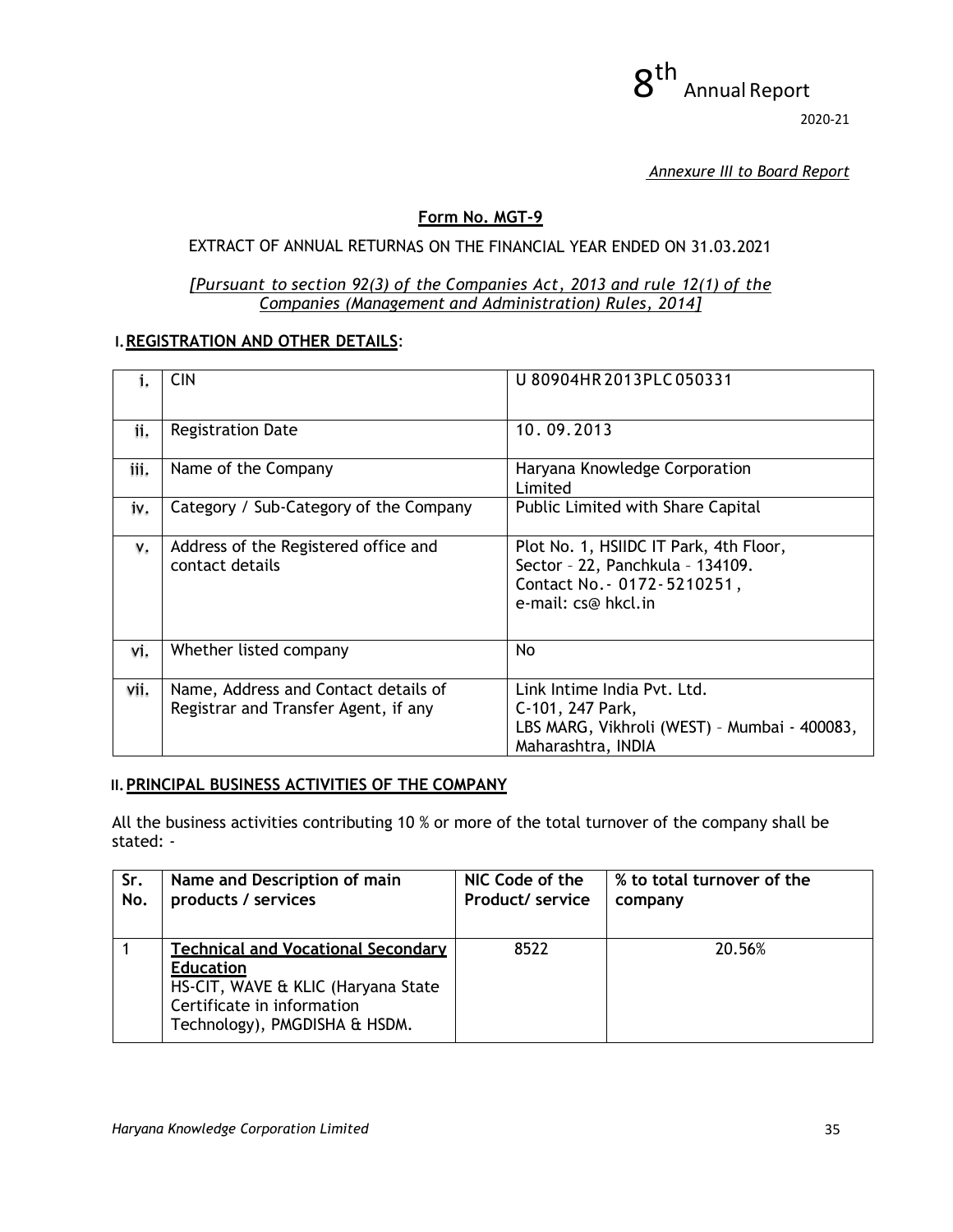

| $\mathcal{L}$ | Other Information Technology &<br><b>Computer Services activities</b><br>Recruitment services/OASIS and<br>Digital University Framework services<br>various departments/Universities of<br>Haryana & e-Governance. | 6209 | 39.21% |
|---------------|--------------------------------------------------------------------------------------------------------------------------------------------------------------------------------------------------------------------|------|--------|
| 3             | <b>Activities of Employment</b><br><b>Placement Agencies</b><br>Manpower Recruitment & Supply<br>Agency Services for Hartron &<br>Ayushman Bharat Projects                                                         | 7810 | 36.97% |

## **III.PARTICULARS OF HOLDING, SUBSIDIARY AND ASSOCIATE COMPANIES**

| No. | Name And Address Of<br>The Company | <b>CIN/GLN</b> | Holding/<br>Subsidiary<br>/Associate | % of<br>shares<br>held | Applicable<br><b>Section</b> |
|-----|------------------------------------|----------------|--------------------------------------|------------------------|------------------------------|
|     |                                    |                |                                      |                        |                              |

## **IV. SHARE HOLDING PATTERN (Equity Share Capital Breakup as percentage of Total Equity)**

## *i. Category-wise Share Holding*

| <b>Category of</b><br><b>Shareholders</b> |           | No. of Shares held at the<br>beginning of the year |              |                           | No. of Shares held at the end of<br>the year |             |          |                                   | %<br><b>Chan</b><br>е<br>durin<br>g<br>the<br>yea<br>r |
|-------------------------------------------|-----------|----------------------------------------------------|--------------|---------------------------|----------------------------------------------|-------------|----------|-----------------------------------|--------------------------------------------------------|
|                                           | De<br>mat | Physical                                           | Total        | %<br>of<br>Total<br>Share | Dem<br>lat                                   | Physical    | Total    | %<br>of<br>Total<br><b>Shares</b> |                                                        |
| A. Promoter                               |           |                                                    |              |                           |                                              |             |          |                                   |                                                        |
| 1) Indian                                 | <b>NA</b> |                                                    |              |                           | <b>NA</b>                                    |             |          |                                   |                                                        |
| a) Individual/<br><b>HUF</b>              |           | $\mathbf 0$                                        | $\mathbf 0$  | $\mathbf 0$               |                                              | $\mathbf 0$ | 0        | $\mathbf 0$                       | $\mathbf 0$                                            |
| b) Central Govt.                          |           | 0                                                  | $\mathbf{0}$ | $\mathbf{0}$              |                                              | $\Omega$    | $\Omega$ | 0                                 | 0                                                      |
| $ c $ State Govt $(s)$                    |           | 6,00,000                                           | 6,00,000     | 30                        |                                              | 6,00,000    | 6,00,000 | 30                                | 0                                                      |
| d) Bodies Corp                            |           | 6,00,000                                           | 6,00,000     | 30                        |                                              | 6,00,000    | 6,00,000 | 30                                | 0                                                      |
| e) Banks $\sqrt{FI}$                      |           | 0                                                  | 0            | 0                         |                                              | 0           | $\Omega$ | $\Omega$                          | 0                                                      |
| f) Any Other                              |           | 8,00,000                                           | 8,00,000     | 40                        |                                              | 8,00,000    | 8,00,000 | 40                                | 0                                                      |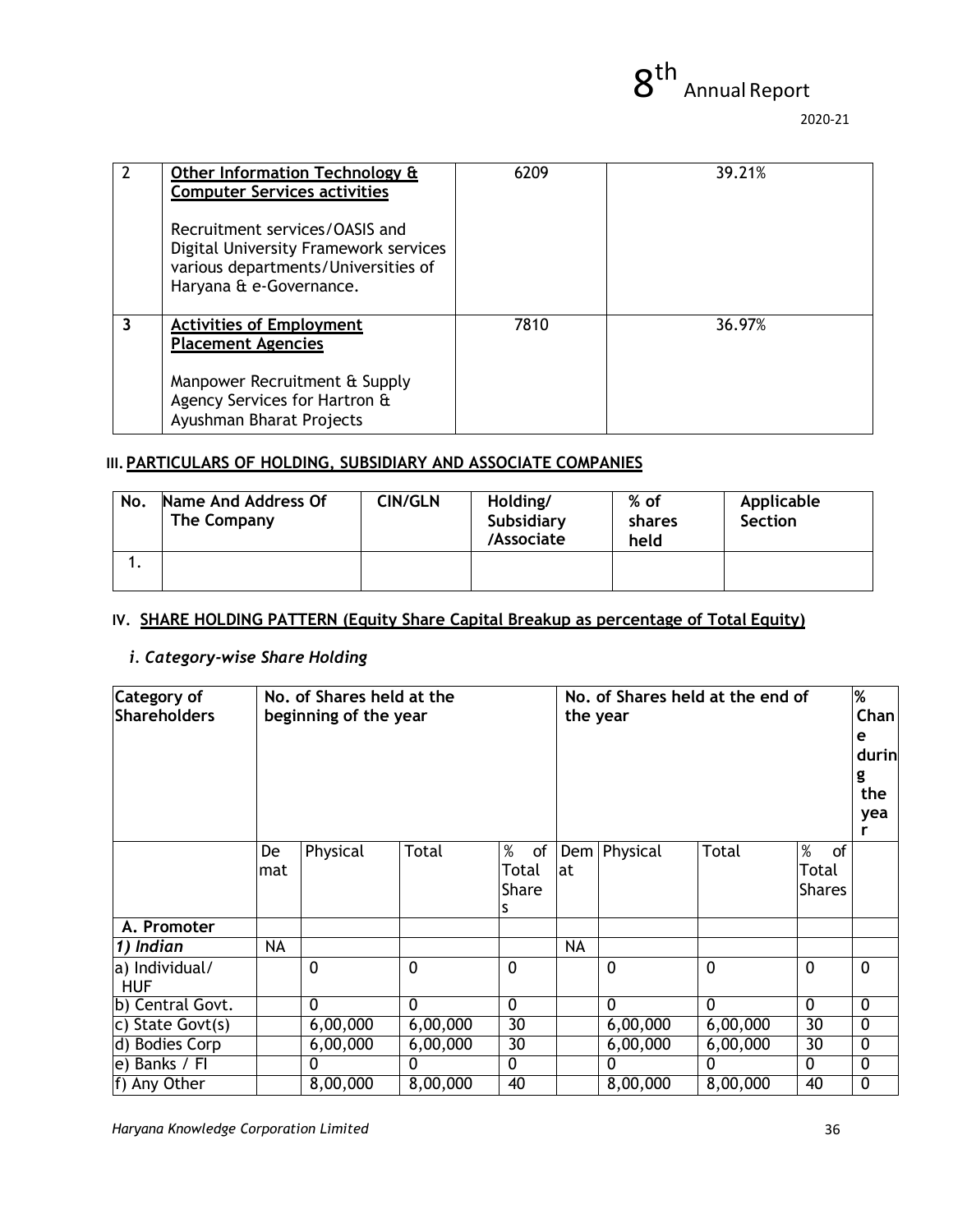

|                        |           | 20,00,000 | 20,00,000 | 100 | 20,00,000 | 20,00,000 | 100 | 0           |
|------------------------|-----------|-----------|-----------|-----|-----------|-----------|-----|-------------|
| $Sub-total(A)(1)$ :-   |           |           |           |     |           |           |     |             |
| 2) Foreign             | NА        |           |           |     |           |           |     |             |
|                        | NА        | 20,00,000 | 20,00,000 | 100 | 20,00,000 | 20,00,000 | 100 | 0           |
| Sub-total $(A)(2)$ :-  |           |           |           |     |           |           |     |             |
| <b>B. Public</b>       | <b>NA</b> |           |           |     |           |           |     |             |
| Shareholding           |           |           |           |     |           |           |     |             |
| C. Shares held by      | <b>NA</b> |           |           |     |           |           |     |             |
| Custodian for          |           |           |           |     |           |           |     |             |
| <b>GDRs &amp; ADRs</b> |           |           |           |     |           |           |     |             |
| <b>Grand Total</b>     |           | 20,00,000 | 20,00,000 | 100 | 20,00,000 | 20,00,000 | 100 | $\mathbf 0$ |
| $(A+B+C)$              |           |           |           |     |           |           |     |             |

## *ii) Shareholding of Promoters*

| Sr.<br>No | Shareholder's Name                                                                                                           | Shareholding at the<br>beginning of the year |                                                              | Shareholding at the end of<br>the year                                             |               |                                                           |                                                                           |                                                   |
|-----------|------------------------------------------------------------------------------------------------------------------------------|----------------------------------------------|--------------------------------------------------------------|------------------------------------------------------------------------------------|---------------|-----------------------------------------------------------|---------------------------------------------------------------------------|---------------------------------------------------|
|           |                                                                                                                              | No. of<br><b>Shares</b>                      | % of<br>total<br><b>Share</b><br>s of<br>lthe<br>comp<br>any | %of<br><b>Shares</b><br>Pledg<br>ed /<br>lencu<br>mbere<br>d to<br>total<br>shares | No. of Shares | $%$ of<br>total<br><b>Shares</b><br>of the<br>compa<br>ny | %of<br><b>Shares</b><br>Pledged<br>lencumb<br>lered to<br>total<br>shares | % change in<br>shareholding<br>during the<br>year |
| 1.        | Governor of<br>Haryana,<br>Government of<br>Haryana,<br>Department of<br><b>Electronics and</b><br>Information<br>Technology | 6,00,000                                     | 30                                                           | $\mathbf 0$                                                                        | 6,00,000      | 30                                                        | $\mathbf 0$                                                               | $\mathbf 0$                                       |
| 2.1       | State<br>Haryana<br>Electronics<br>Development<br>Corporation<br>(HARTRON),<br>Panchkula, Haryana                            | 3,00,000                                     | 15                                                           | $\mathbf 0$                                                                        | 3,00,000      | 15                                                        | $\mathbf 0$                                                               | $\mathbf 0$                                       |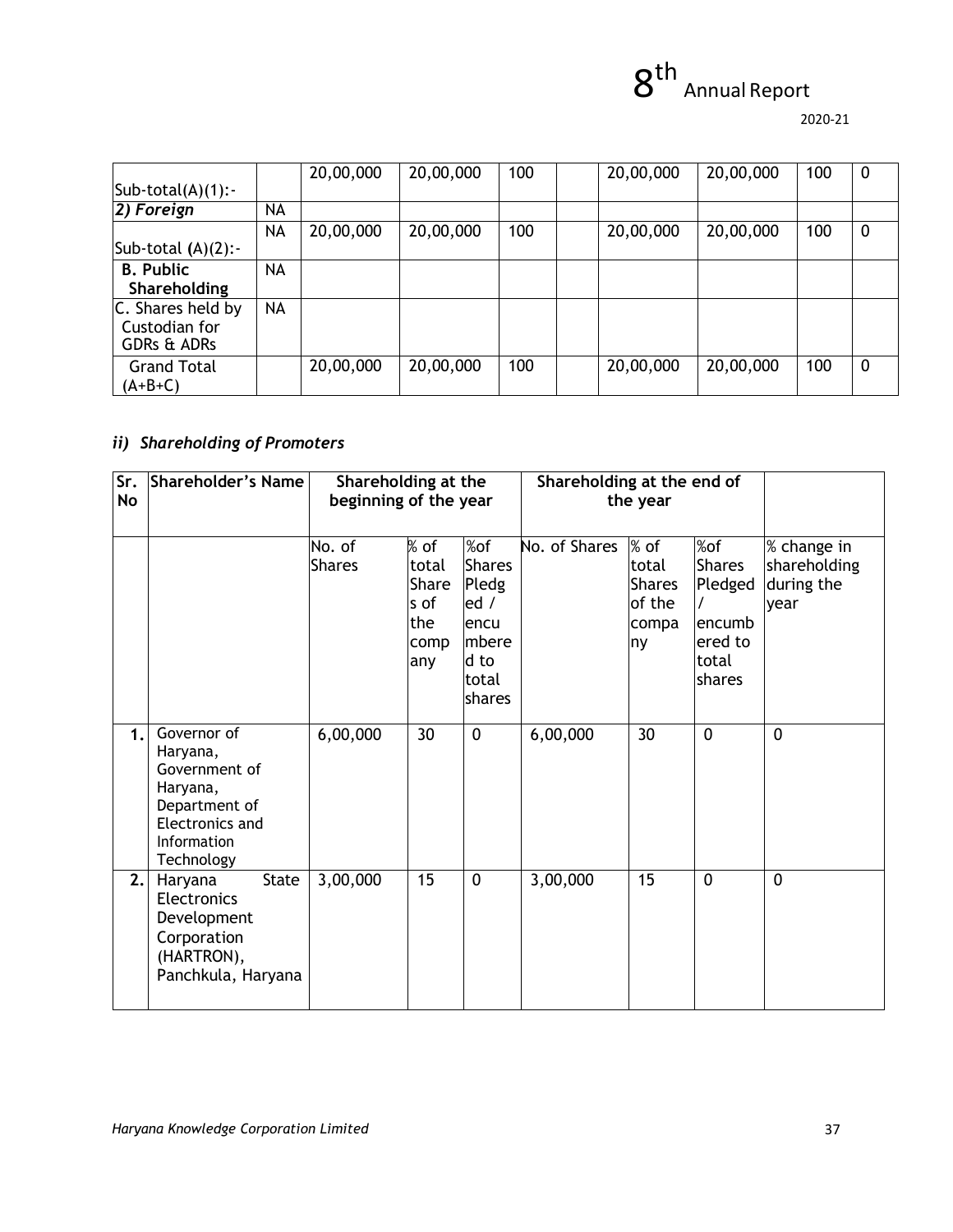$8^{\text{th}}$ Annual Report

2020-21

| 3.  | Maharashtra<br>Knowledge<br>Corporation<br>Ltd,<br>Pune, Maharashtra                       | 6,00,000  | 30  | $\mathbf 0$ | 6,00,000  | 30  | $\mathbf 0$ | $\mathbf 0$ |
|-----|--------------------------------------------------------------------------------------------|-----------|-----|-------------|-----------|-----|-------------|-------------|
| 4.1 | Guru Jambheshwar<br>University, Hisar,<br>Haryana                                          | 1,00,000  | 5   | $\mathbf 0$ | 1,00,000  | 5   | $\mathbf 0$ | $\mathbf 0$ |
| 5.  | Kurukshetra<br>University,<br>Kurukshetra,<br>Haryana                                      | 1,00,000  | 5   | $\mathbf 0$ | 1,00,000  | 5   | $\mathbf 0$ | $\mathbf 0$ |
| 6.  | DeenBandhu<br>Chhotu Ram<br>University of<br>Science &<br>Technology,<br>Murthal, Sonipat, | 1,00,000  | 5   | $\mathbf 0$ | 1,00,000  | 5   | $\mathbf 0$ | $\mathbf 0$ |
| 7.  | <b>BPS Mahila</b><br>Vishvavidyalaya,<br>Khanpur Kalan,<br>Sonipat, Haryana.               | 1,00,000  | 5   | $\mathbf 0$ | 1,00,000  | 5   | $\mathbf 0$ | $\mathbf 0$ |
| 8.  | Board of School<br>Education,<br>Bhiwani, Haryana.                                         | 1,00,000  | 5   | $\mathbf 0$ | 1,00,000  | 5   | $\mathbf 0$ | $\mathbf 0$ |
|     | <b>Total</b>                                                                               | 20,00,000 | 100 | $\mathbf 0$ | 20,00,000 | 100 | $\mathbf 0$ | $\mathbf 0$ |

# *ii. Change in Promoters' Shareholding (please specify, if there is nochange)*

Not applicable as there is no change in promoter's shareholding.

**V. INDEBTEDNESS : NIL**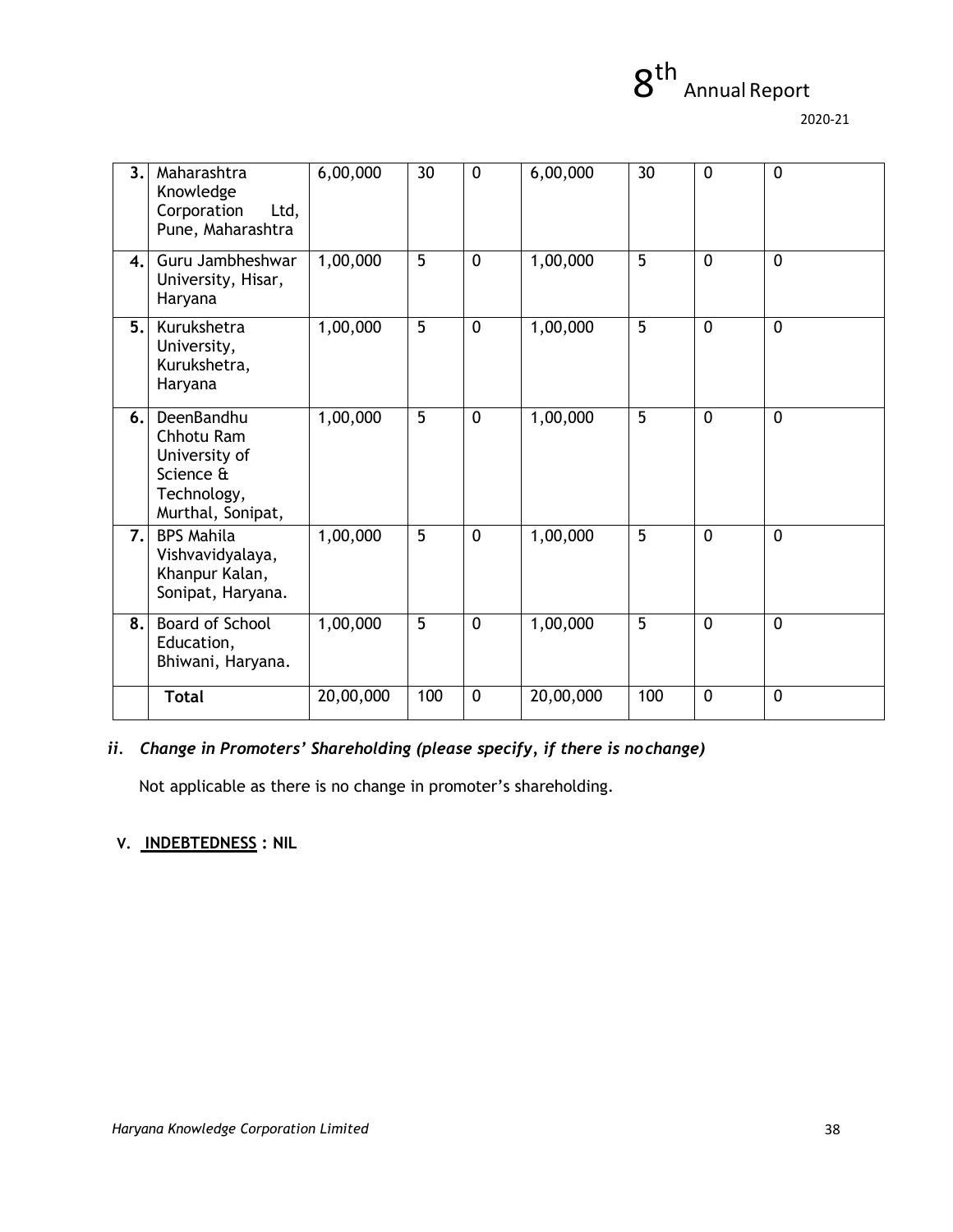

## **VI. REMUNERATION OF DIRECTORS AND KEY MANAGERIAL PERSONNEL**

## **A. Remuneration to Managing Director, Whole-time Directors and/or Manager**

| $\overline{\mathsf{SL}}$<br>No. | <b>Particulars of Remuneration</b>                                                                      | Sh. Vikas Shivajirao Desai<br><b>MD &amp; CEO</b><br>$(01.04.2020 - 31.03.2021)$ |
|---------------------------------|---------------------------------------------------------------------------------------------------------|----------------------------------------------------------------------------------|
| $\overline{1}$ .                | Gross salary                                                                                            |                                                                                  |
|                                 | (a) Salary as per provisions contained in<br>section 17(1) of the Income-tax Act,<br>1961               | 29,08,420/-                                                                      |
|                                 | (b) Value of perquisites u/s<br>17(2) Income-tax Act,<br>1961                                           |                                                                                  |
|                                 | (c) Profits in lieu of salary under section 17(3)<br>Income-tax Act, 1961                               |                                                                                  |
| $\overline{2}$ .                | <b>Stock Option</b>                                                                                     |                                                                                  |
| $\overline{3}$ .                | <b>Sweat Equity</b>                                                                                     |                                                                                  |
| 4.                              | Commission<br>as % of profit<br>$\overline{\phantom{a}}$<br>Others, specify<br>$\overline{\phantom{a}}$ |                                                                                  |
| $\overline{5}$ .                | Others, please specify                                                                                  | $- -$                                                                            |
| 6.                              | Total (A)                                                                                               | 29,08,420/-                                                                      |
|                                 | Ceiling as per the Act                                                                                  |                                                                                  |

## **B. Remuneration to other directors:** NIL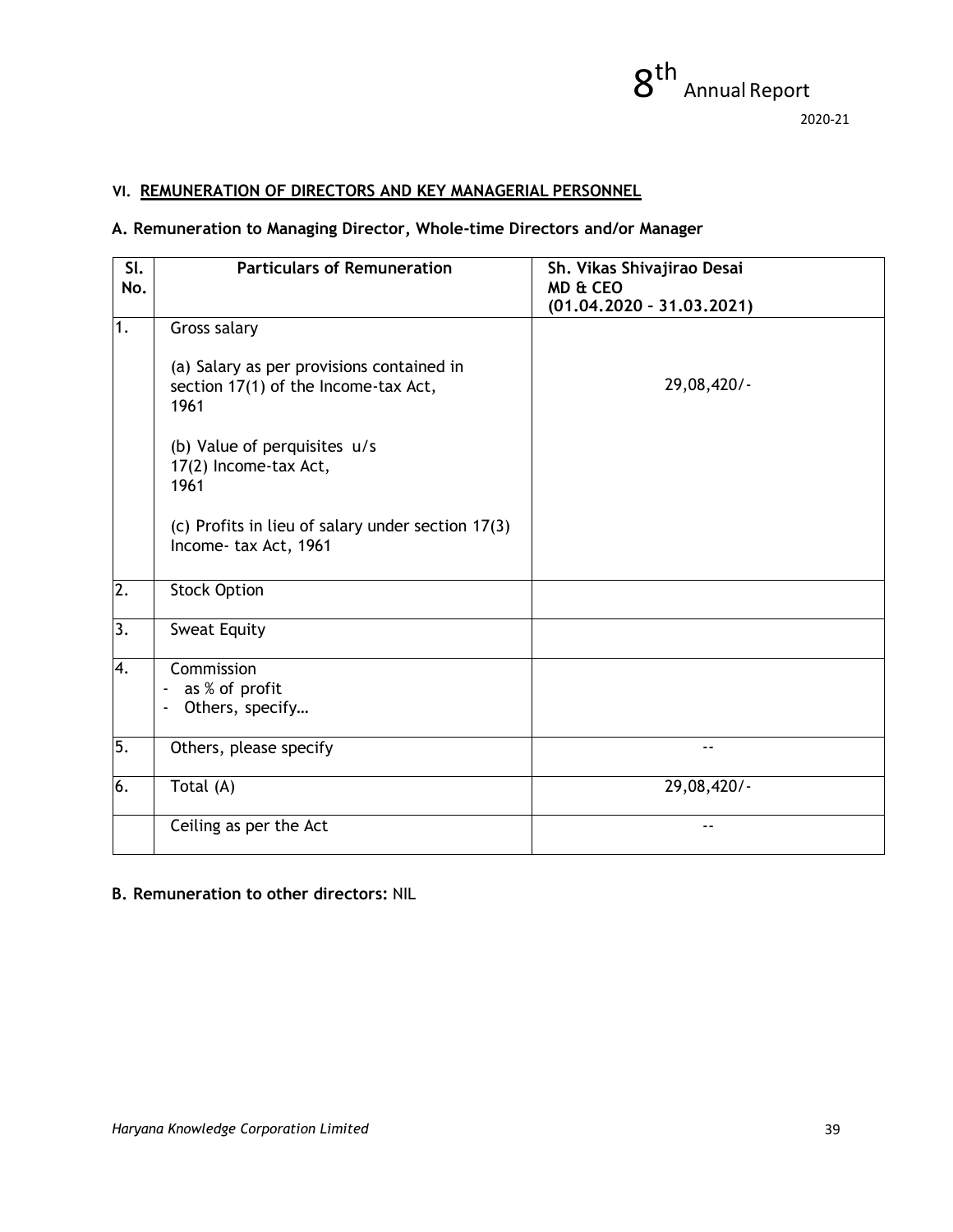

| SI. | <b>Particulars of</b>                                                                                                                                                                                                                                              | <b>Key Managerial Personnel</b> |                      |            |               |  |  |
|-----|--------------------------------------------------------------------------------------------------------------------------------------------------------------------------------------------------------------------------------------------------------------------|---------------------------------|----------------------|------------|---------------|--|--|
| no. | Remuneration                                                                                                                                                                                                                                                       | (Amount in rupees)              |                      |            |               |  |  |
|     |                                                                                                                                                                                                                                                                    | <b>CEO</b>                      | Company<br>Secretary | <b>CFO</b> | Total         |  |  |
| 1.  | Gross salary<br>(a) Salary as per provisions<br>contained in section 17(1)<br>of the Income-tax Act, 1961<br>(b) Value of perquisites<br>u/s<br>17(2) Income-tax<br>Act, 1961<br>(c) Profits in lieu of salary under<br>Section<br>$17(3)$ Income-tax<br>Act, 1961 | <b>NA</b>                       | 12,44,666/           | <b>NA</b>  | $12,44,666/-$ |  |  |
| 2.  | <b>Stock Option</b>                                                                                                                                                                                                                                                |                                 |                      |            | --            |  |  |
| 3.  | <b>Sweat Equity</b>                                                                                                                                                                                                                                                |                                 |                      |            |               |  |  |
| 4.  | Commission<br>as % of profit<br>- Others, specify                                                                                                                                                                                                                  |                                 |                      |            |               |  |  |
| 5.  | Others, please specify                                                                                                                                                                                                                                             |                                 |                      |            |               |  |  |
| 6.  | Total                                                                                                                                                                                                                                                              |                                 | 12,44,666/           |            | 12,44,666/    |  |  |

## **C. Remuneration to Key Managerial Personnel Other Than MD /Manager /WTD**

## **VII. PENALTIES / PUNISHMENT/ COMPOUNDING OF OFFENCES: NOT APPLICABLE**

For and on behalf of the Board of Directors of Haryana Knowledge Corporation Limited

Vineet Garg, IAS Chairman<br>DIN: 02740234

Vikas Desai Managing Director & CEO Company Secretary DIN: 08716227 ACS: 24763

Sunita Arora

Date: 09.07.2021 Place: Chandigarh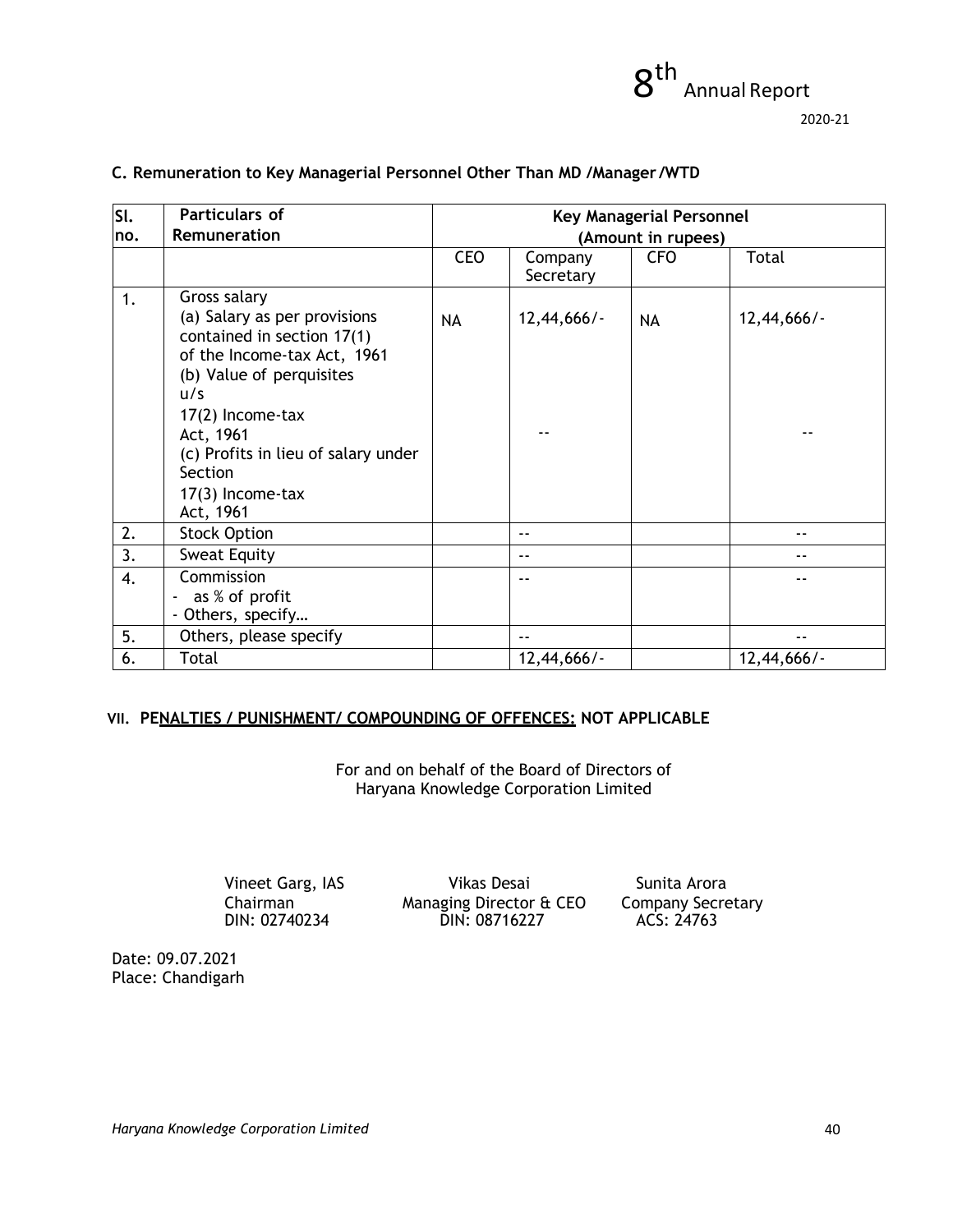

The Members of **Haryana Knowledge Corporation Limited,** Panchkula

## **Report on the Audit of the Standalone Financial Statements**

#### **Opinion**

To

We have audited the accompanying standalone financial statements of **Haryana Knowledge Corporation Limited** ("the Company"), which comprise the Balance Sheet as at March 31, 2021, the Statement of Profit and Loss (including Other Comprehensive Income), the Statement of Changes in Equity and the Statement of Cash Flows for the year ended on that date, and a summary of the significant accounting policies and other explanatory information (hereinafter referred to as "the standalone financial statements").

In our opinion and to the best of our information and according to the explanations given to us, the aforesaid standalone financial statements give the information required by the Companies Act, 2013 ("the Act") in the manner so required and give a true and fair view in conformity with the Indian Accounting Standards prescribed under section 133 of the Act read with the Companies (Indian Accounting Standards) Rules, 2015, as amended, ("Ind AS") and other accounting principles generally accepted in India, of the state of affairs of the Company as at March 31, 2021, the profit and total comprehensive income, changes in equity and its cash flows for the year ended on that date.

#### **Basis for Opinion**

We conducted our audit of the standalone financial statements in accordance with the Standards on Auditing specified under section 143(10) of the Act (SAs). Our responsibilities under those Standards are further described in the Auditor's Responsibilities for the Audit of the Standalone Financial Statements section of our report. We are independent of the Company in accordance with the Code of Ethics issued by the Institute of Chartered Accountants of India (ICAI) together with the independence requirements that are relevant to our audit of the standalone financial statements under the provisions of the Act and the Rules made thereunder, and we have fulfilled our other ethical responsibilities in accordance with these requirements and the ICAI's Code of Ethics. We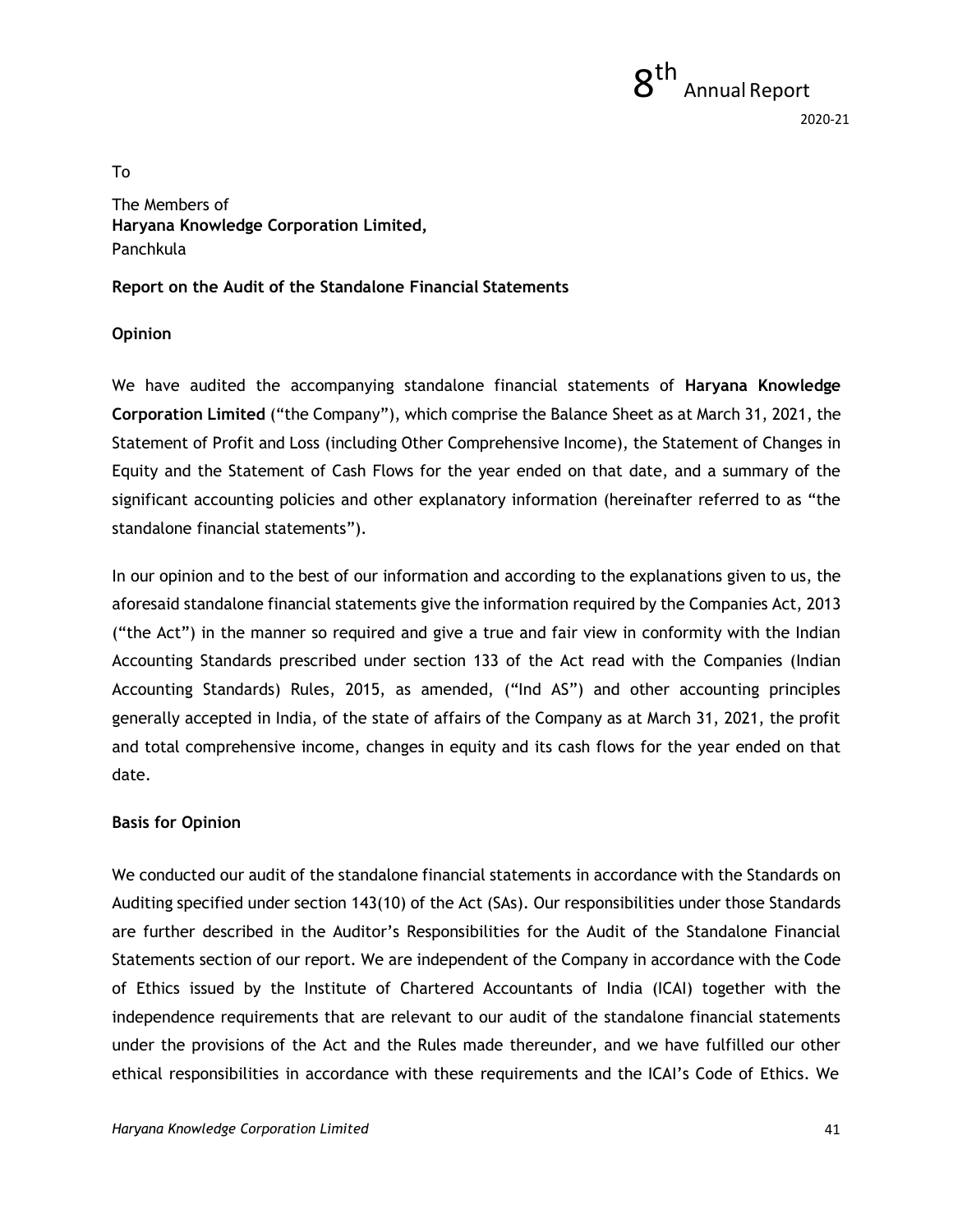

believe that the audit evidence we have obtained is sufficient and appropriate to provide a basis for our audit opinion on the standalone financial statements.

### **Key Audit Matters**

Key audit matters are those matters that, in our professional judgement, were of most significant in our audit of the Financial Statements of the current period. These matters were addressed in the context of our audit of the financial statement as a whole, and in forming our opinion thereon, and we do not provide a separate opinion on these matters. In the audit of the current period, we have not observed any key audit matters required to be reported separately.

#### **Information Other than the Standalone Financial Statements and Auditor's Report Thereon**

The Company's Board of Directors is responsible for the preparation of the other information. The other information comprises the information included in the Management Discussion and Analysis, Board's Report including Annexures to Board's Report, Business Responsibility Report, Corporate Governance and Shareholder's Information, but does not include the standalone financial statements and our auditor's report thereon.

Our opinion on the standalone financial statements does not cover the other information and we do not express any form of assurance conclusion thereon.

In connection with our audit of the standalone financial statements, our responsibility is to read the other information and, in doing so, consider whether the other information is materially inconsistent with the standalone financial statements or our knowledge obtained during the course of our audit or otherwise appears to be materially misstated.

If, based on the work we have performed, we conclude that there is a material misstatement of this other information, we are required to report that fact. We have nothing to report in this regard.

## **Management's Responsibility for the Standalone Financial Statements**

The Company's Board of Directors is responsible for the matters stated in section 134(5) of the Act with respect to the preparation of these standalone financial statements that give a true and fair view of the financial position, financial performance, total comprehensive income, changes in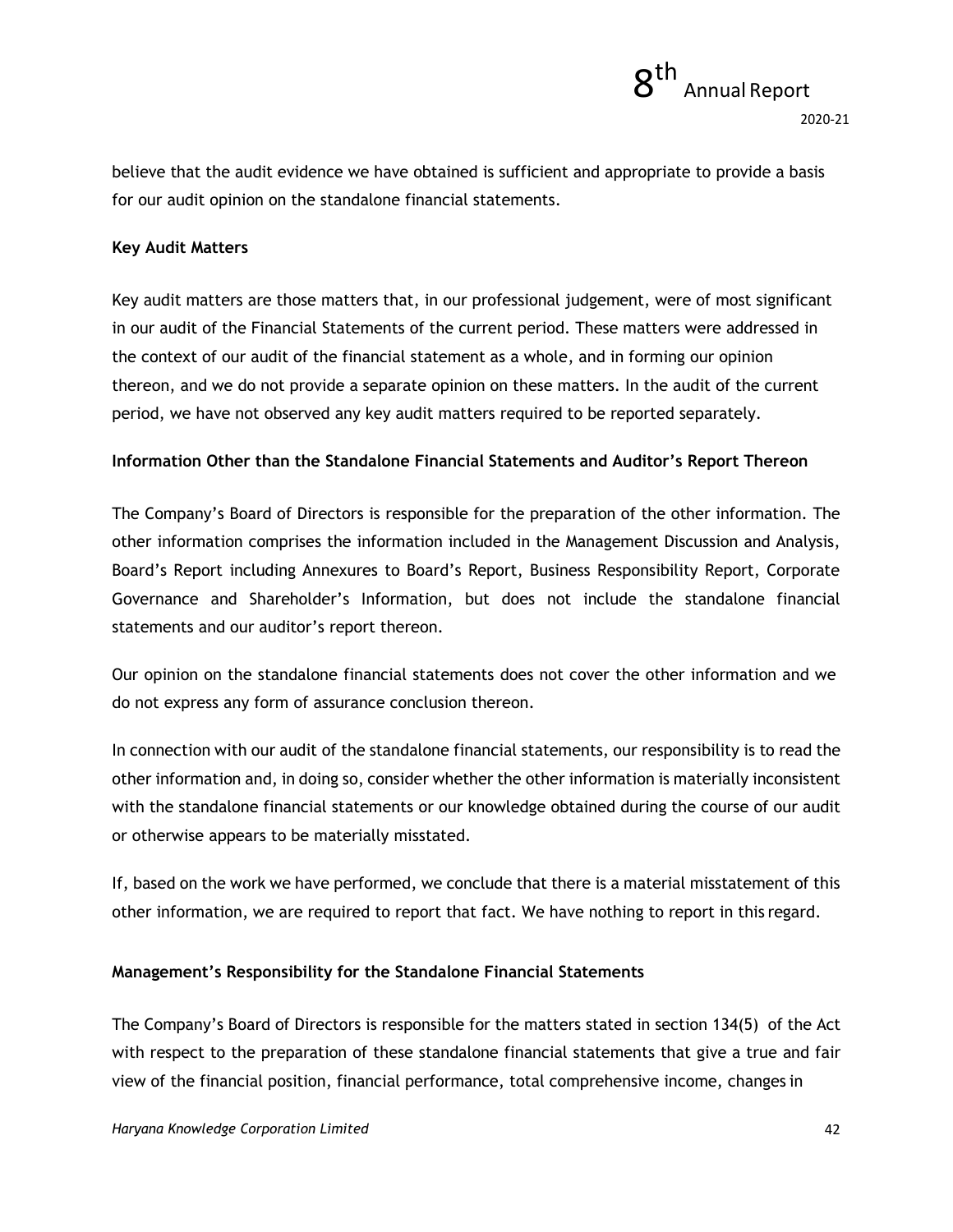

equity and cash flows of the Company in accordance with the Ind AS and other accounting principles generally accepted in India. This responsibility also includes maintenance of adequate accounting records in accordance with the provisions of the Act for safeguarding the assets of the Company and for preventing and detecting frauds and other irregularities; selection and application of appropriate accounting policies; making judgments and estimates that are reasonable and prudent; and design, implementation and maintenance of adequate internal financial controls, that were operating effectively for ensuring the accuracy and completeness of the accounting records, relevant to the preparation and presentation of the standalone financial statements that give a true and fair view and are free from material misstatement, whether due to fraud or error.

In preparing the standalone financial statements, management is responsible for assessing the Company's ability to continue as a going concern, disclosing, as applicable, matters related to going concern and using the going concern basis of accounting unless management either intends to liquidate the Company or to cease operations, or has no realistic alternative but to do so.

The Board of Directors are responsible for overseeing the Company's financial reporting process.

## **Auditor's Responsibilities for the Audit of the Standalone Financial Statements**

Our objectives are to obtain reasonable assurance about whether the standalone financial statements as a whole are free from material misstatement, whether due to fraud or error, and to issue an auditor's report that includes our opinion. Reasonable assurance is a high level of assurance but is not a guarantee that an audit conducted in accordance with SAs will always detect a material misstatement when it exists. Misstatements can arise from fraud or error and are considered material if, individually or in the aggregate, they could reasonably be expected to influence the economic decisions of users taken on the basis of these standalone financial statements.

As part of an audit in accordance with SAs, we exercise professional judgment and maintain professional skepticism throughout the audit. We also:

• Identify and assess the risks of material misstatement of the standalone financial statements, whether due to fraud or error, design and perform audit procedures responsive to those risks, and obtain audit evidence that is sufficient and appropriate to provide a basis for our opinion. The risk of not detecting a material misstatement resulting from fraud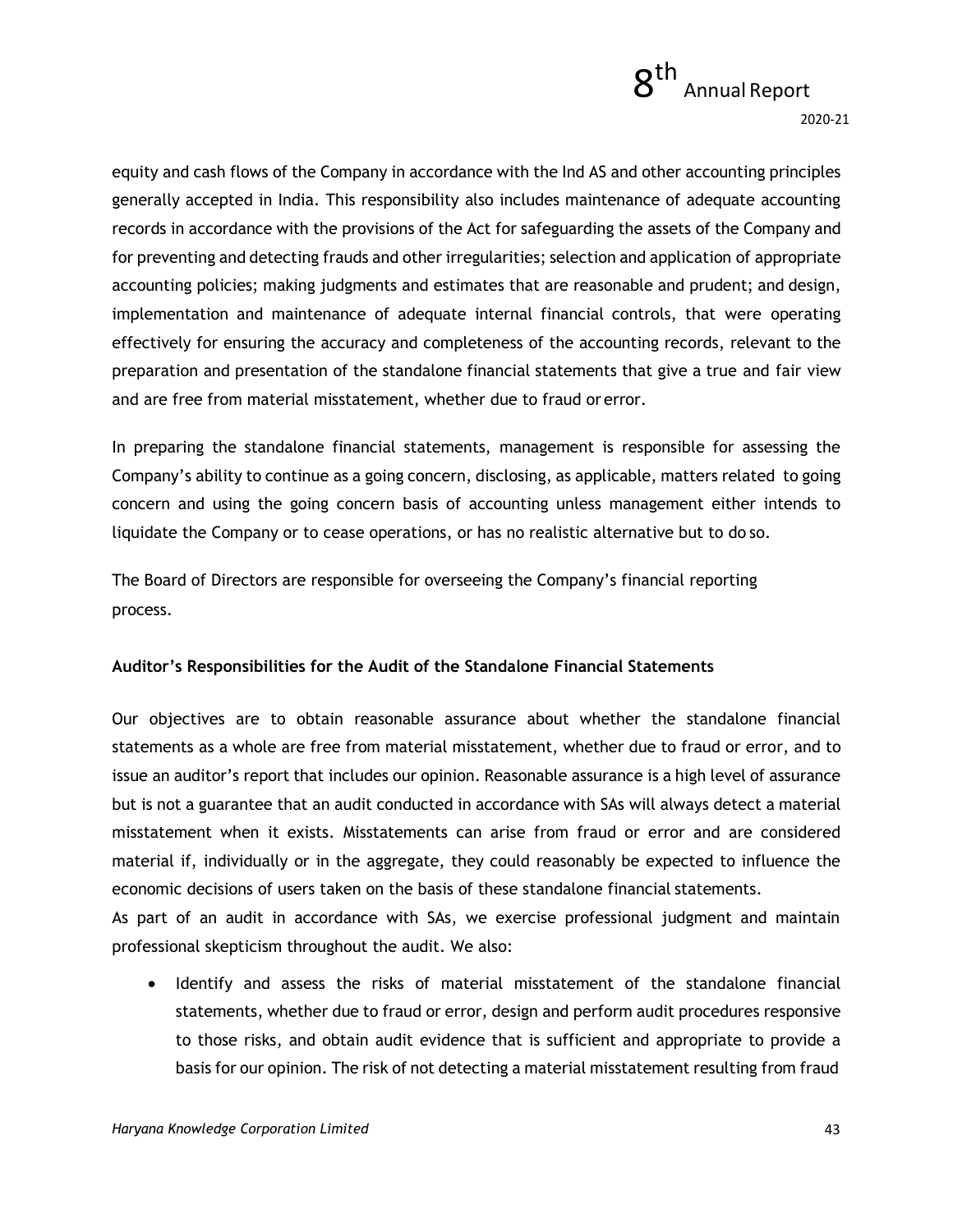is higher than for one resulting from error, as fraud may involve collusion, forgery, intentional omissions, misrepresentations, or the override of internal control

- Obtain an understanding of internal financial controls relevant to the audit in order to design audit procedures that are appropriate in the circumstances. Under section 143(3)(i) of the Act, we are also responsible for expressing our opinion on whether the Company has adequate internal financial controls system in place and the operating effectiveness of such controls.
- Evaluate the appropriateness of accounting policies used and the reasonableness of accounting estimates and related disclosures made by management.
- Conclude on the appropriateness of management's use of the going concern basis of accounting and, based on the audit evidence obtained, whether a material uncertainty exists related to events or conditions that may cast significant doubt on the Company's ability to continue as a going concern. If we conclude that a material uncertainty exists, we are required to draw attention in our auditor's report to the related disclosures in the standalone financial statements or, if such disclosures are inadequate, to modify our opinion. Our conclusions are based on the audit evidence obtained up to the date of our auditor's report. However, future events or conditions may cause the Company to cease to continue as a going concern.
- Evaluate the overall presentation, structure and content of the standalone financial statements, including the disclosures, and whether the standalone financial statements represent the underlying transactions and events in a manner that achieves fair presentation.

Materiality is the magnitude of misstatements in the standalone financial statements that, individually or in aggregate, makes it probable that the economic decisions of a reasonably knowledgeable user of the financial statements may be influenced. We consider quantitative materiality and qualitative factors in (i) planning the scope of our audit work and in evaluating the results of our work; and (ii) to evaluate the effect of any identified misstatements in the financial statements.

We communicate with those charged with governance regarding, among other matters, the planned scope and timing of the audit and significant audit findings, including any significant deficiencies in internal control that we identify during our audit.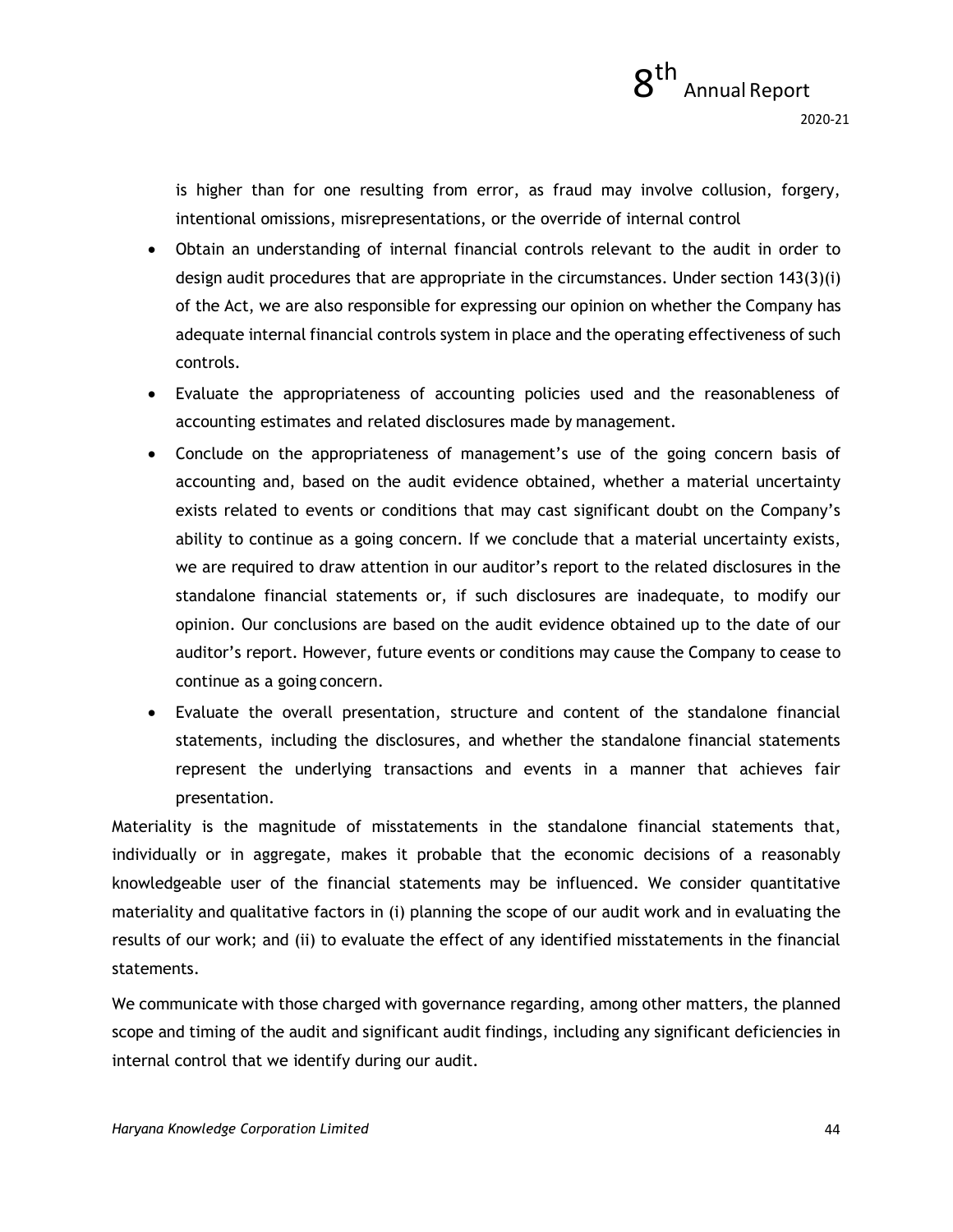

We also provide those charged with governance with a statement that we have complied with relevant ethical requirements regarding independence, and to communicate with them all relationships and other matters that may reasonably be thought to bear on our independence, and where applicable, related safeguards.

From the matters communicated with those charged with governance, we determine those matters that were of most significance in the audit of the standalone financial statements of the current period and are therefore the key audit matters. We describe these matters in our auditor's report unless law or regulation precludes public disclosure about the matter or when, in extremely rare circumstances, we determine that a matter should not be communicated in our report because the adverse consequences of doing so would reasonably be expected to outweigh the public interest benefits of such communication.

#### **Report on Other Legal and Regulatory Requirements**

1. As required by the Companies (Auditor's Report) Order, 2016 ("the Order") issued by the Central Government of India in terms of sub-section (11) of section 143 of the Act, we give in the Annexure A, a statement on the matters specified in the paragraph 3 and 4 of theorder.

2. As required by Section 143 (3) of the Act, we report that:

(a) We have sought and obtained all the information and explanations which to the best of our knowledge and belief were necessary for the purposes of our audit.

(b) In our opinion proper books of account as required by law have been kept by the Company so far as it appears from our examination of those books;

(c) The Balance Sheet, the Statement of Profit and Loss, and Cash Flow Statement dealt with by this Report are in agreement with the books of account.

(d) In our opinion, the aforesaid financial statements comply with the Accounting Standards specified under Section 133 of the Act, read with Rule 7 of the Companies (Accounts) Rules, 2014; (e) On the basis of the written representations received from the directors as on 31 March 2021 taken on record by the Board of Directors, none of the directors is disqualified as on 31 March 2021 from being appointed as a director in terms of Section 164 (2) of the Act;

(f) With respect to the adequacy of the internal financial controls over financial reporting of the Company and the operating effectiveness of such controls, refer to our separate report in "Annexure B"; Our report expresses an unmodified opinion on the adequacy and operating effectiveness of the Company's internal financial controls over financial reporting and

*Haryana Knowledge Corporation Limited* 45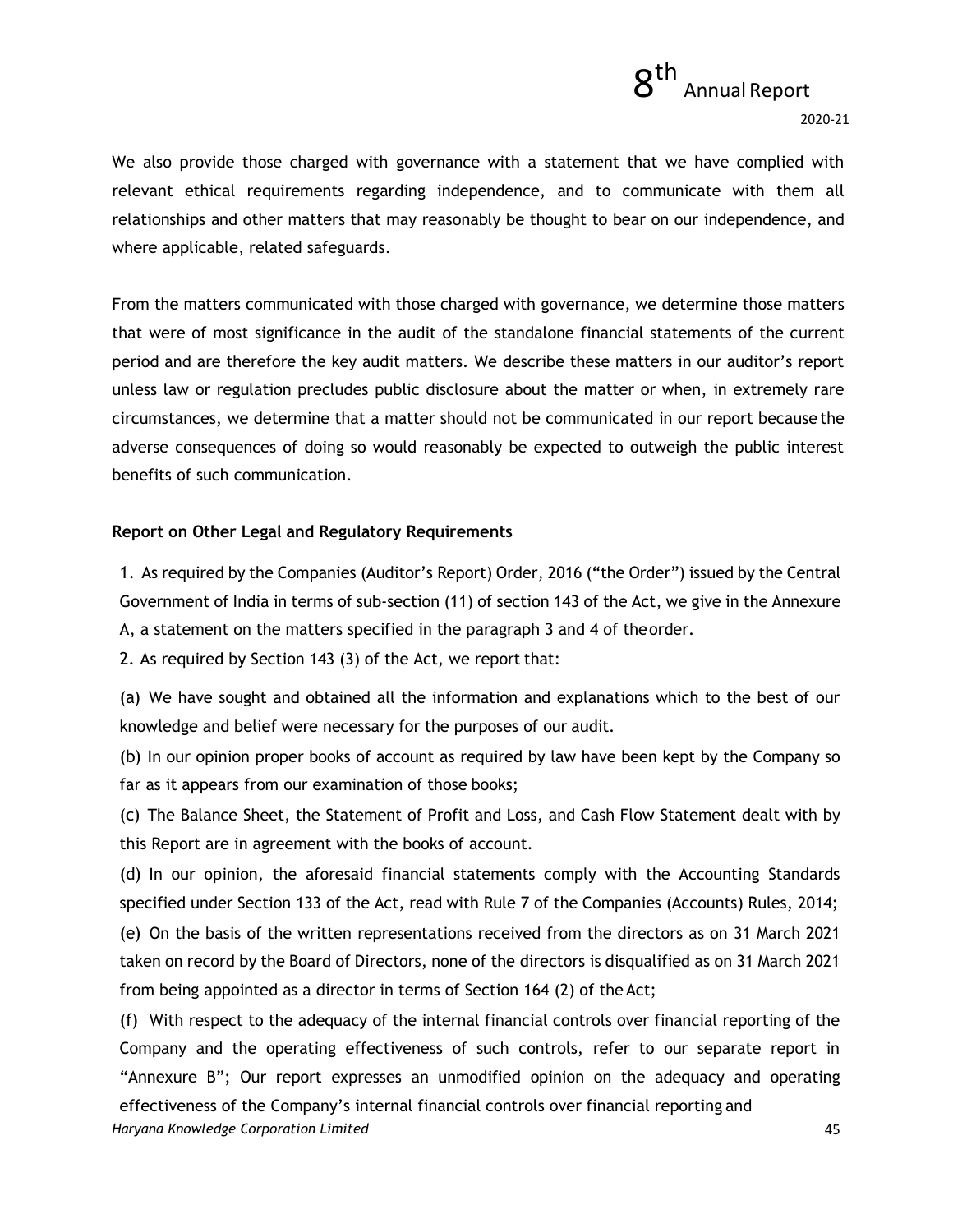## $8^{\text{th}}$ Annual Report

2020-21

(g) With respect to the other matters to be included in the Auditor's Report in accordance with Rule11 of the Companies (Audit and Auditors) Rules, 2014, in our opinion and to the best of our information and according to the explanations given to us:

i. The Company does not have any pending litigations which would impact its financial position

ii. The Company did not have any long-term contracts including derivative contracts for which there were any material foreseeable losses.

iii. There has been no delay in transferring amounts, required to be transferred, to the Investor Education and Protection Fund by the Company if any.

**Place: Chandigarh for P. K. Bhasin & Associates Date: 09.07.2021 Chartered Accountants**

> **Sd/- (C. A. P. K. Bhasin) Prop. Membership No. 086876 UDIN no. 2108687AAAAEP9272**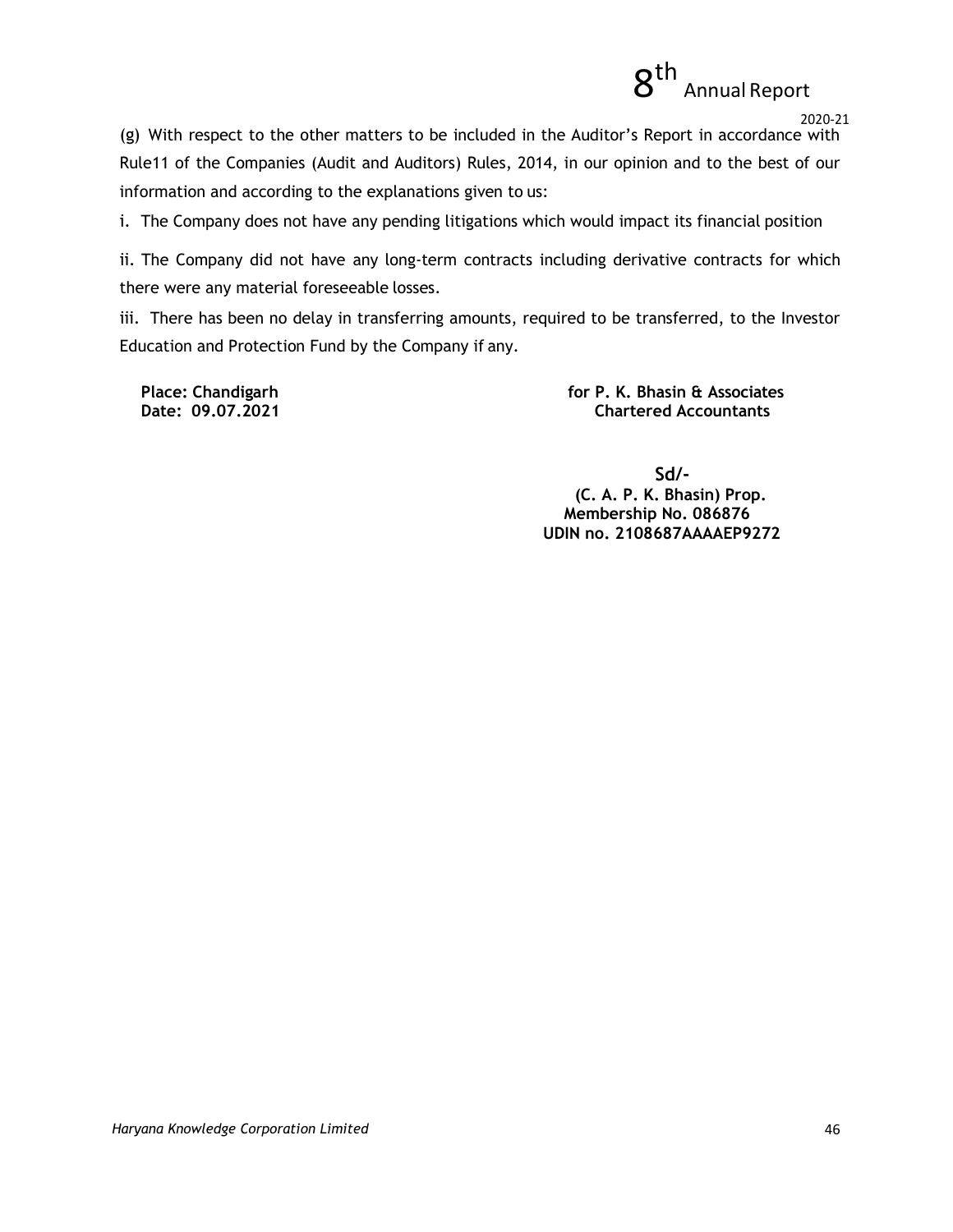

#### **Annexure - A to the Auditors' Report**

The Annexure referred to in Independent Auditors' Report to the members of the Company on the financial statements for the year ended 31 March 2021, we report that:

(i) (a) The Company has maintained proper records showing full particulars, including quantitative details and situation of fixed assets

(b) The Company has a regular programme of physical verification of its fixed assets by which fixed assets are verified in a phased manner at end of the financial year. In accordance with this programme, certain fixed assets were verified during the year and no material discrepancies were noticed on such verification. In our opinion, this periodicity of physical verification is reasonable having regard to the size of the Company and the nature of its assets.

(c) According to the information and explanations given to us and on the basis of our examination of the records of the Company, the title deeds of immovable properties are held in the name of the Company, if any.

(ii) The Company is a service company, primarily rendering eLearning**,** eGovernance, and empowerment services. Accordingly, it does not hold any physical inventories. Thus, paragraph 3(ii) of the Order is not applicable to the Company.

(iii) The company has neither taken nor granted any loans from to companies, firms or other parties covered in the register maintained under Section 189 of the Companies Act, 2013 ('the Act').

(iv) In our opinion and according to the information and explanations given to us, the Company has complied with the provisions of section 185 and 186 of the Act, with respect to the loans and investments made.

(v) The Company has not accepted any deposits from the public.

(vi) The Central Government has not prescribed the maintenance of cost records under section 148(1) of the Act, for any of the services rendered by theCompany.

(vii) (a) According to the information and explanations given to us and on the basis of our examination of the records of the Company, amounts deducted/ accrued in the books of account in respect of undisputed statutory dues including provident fund, income-tax, service, tax, cess and other material statutory dues have been regularly deposited during the year by the Company with the appropriate authorities.

(b) According to the information and explanations given to us, no undisputed amounts payable in respect of provident fund, income tax, service tax, cess and other material statutory dues were in arrears as at 31 March 2021 for a period of more than six months from the date they became payable.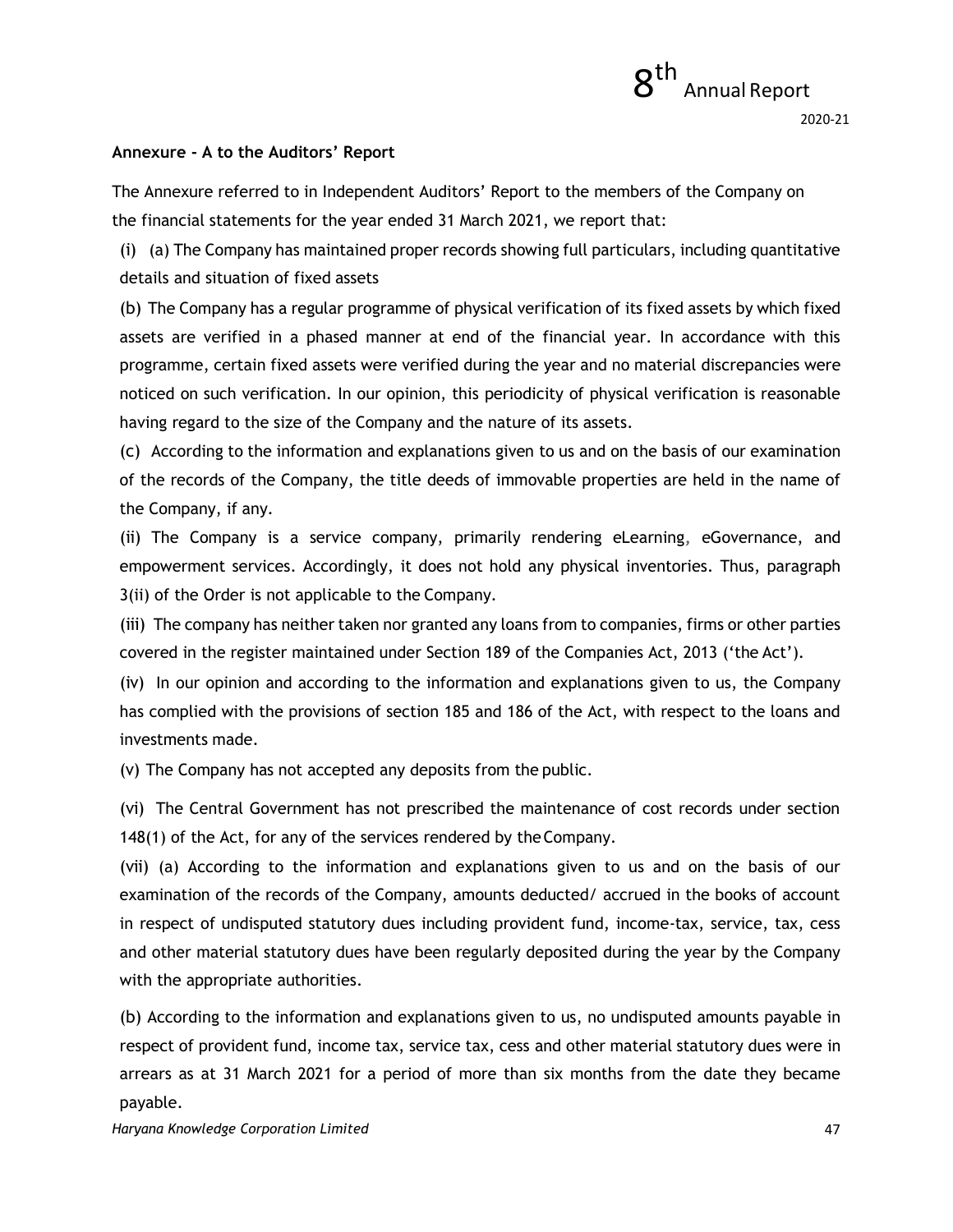## $8^{\text{th}}$ Annual Report

2020-21

(c) According to the information and explanations given to us, there are no material dues including provident fund, income tax, wealth tax, service tax, cess and other material statutory dueswhich have not been deposited with the appropriate authorities on account of any dispute.

(viii) The Company does not have any loans or borrowings from any financial institution, banks, government or debenture holders during the year. Accordingly, paragraph 3(viii) of the Order is not applicable.

(ix) The Company did not raise any money by way of initial public offer or further public offer (including debt instruments) and term loans during the year. Accordingly, paragraph 3 (ix) of the Order is not applicable.

(x) According to the information and explanations given to us, no material fraud by the Company or on the Company by its officers or employees has been noticed or reported during the course of our audit.

(xi) According to the information and explanations give to us and based on our examination of the records of the Company, the Company has paid/provided for managerial remuneration in accordance with the requisite approvals mandated by the provisions of section 197 read with Schedule V to the Act.

(xii) In our opinion and according to the information and explanations given to us, the Company is not a nidhi company. Accordingly, paragraph 3(xii) of the Order is notapplicable.

(xiii) According to the information and explanations given to us and based on our examination of the records of the Company, transactions with the related parties are in compliance with sections 177 and 188 of the Act where applicable.

(xiv) According to the information and explanations give to us and based on our examination of the records of the Company, the Company has not made any preferential allotment or private placement of shares or fully or partly convertible debentures during the year.

(xv) According to the information and explanations given to us and based on our examination of the records of the Company, the Company has not entered into non-cash transactions with directors or persons connected with him. Accordingly, paragraph 3(xv) of the Order is not applicable. (xvi) The Company is not required to be registered under section 45-IA of the Reserve Bank of India.

**Place: Chandigarh for P. K. Bhasin & Associates Date: 09.07.2021 Chartered Accountants**

> **Sd/- (C. A. P. K. Bhasin) Prop. Membership No. 086876 UDIN no. 2108687AAAAEP9272**

*Haryana Knowledge Corporation Limited* 48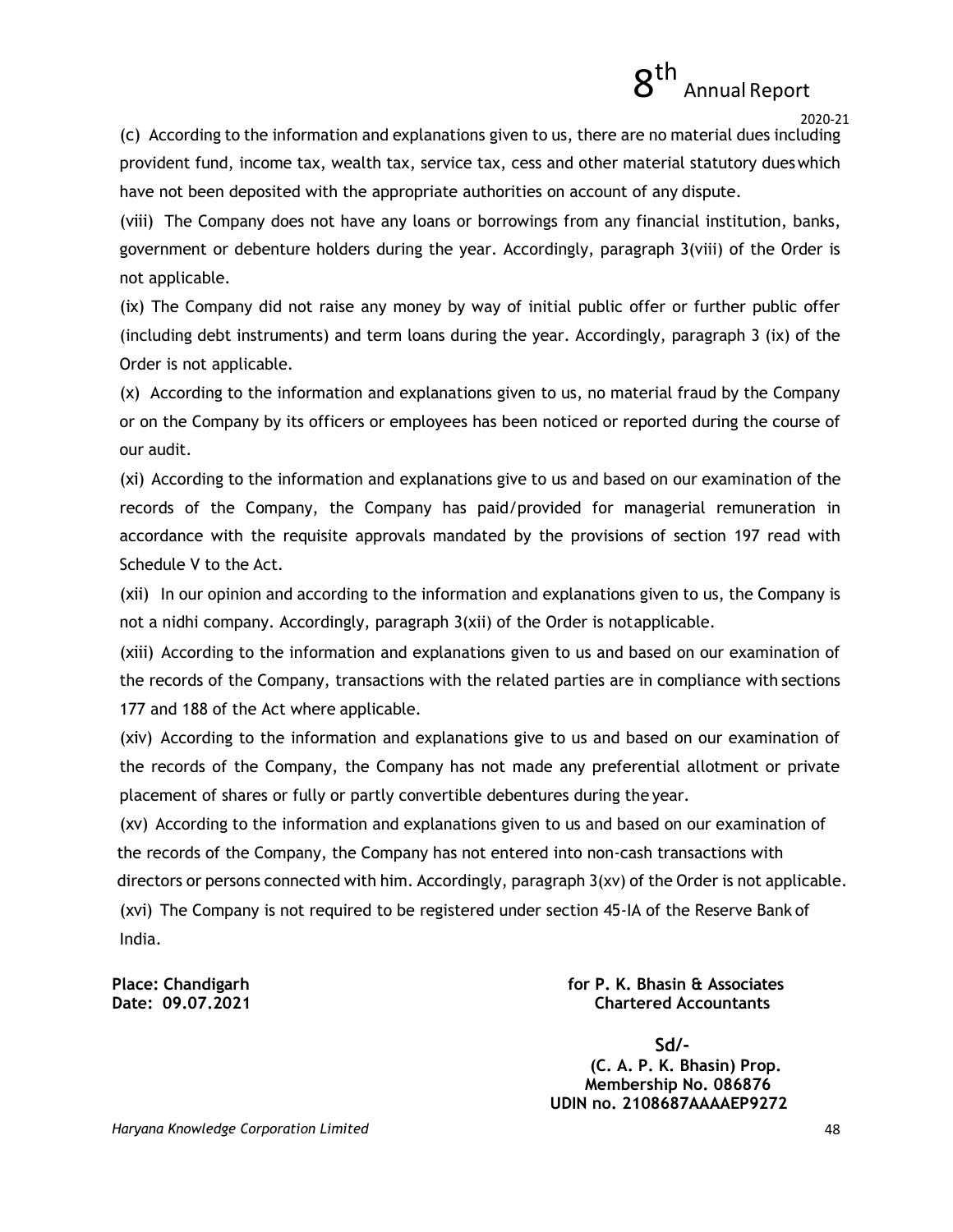

## **Annexure - B to the Auditors' Report**

Report on the Internal Financial Controls under Clause (i) of Sub-section 3 of Section 143 of the Companies Act, 2013 ("the Act")

We have audited the internal financial controls over financial reporting of **Haryana Knowledge Corporation Limited** ("the Company") as of 31 March 2021 in conjunction with our audit of the financial statements of the Company for the year ended on that date.

## **Management's Responsibility for Internal Financial Controls**

The Company's management is responsible for establishing and maintaining internal financial controls based on the internal control over financial reporting criteria established by the Company considering the essential components of internal control stated in the Guidance Note on Audit of Internal Financial Controls over Financial Reporting issued by the Institute of Chartered Accountants of India ('ICAI').

These responsibilities include the design, implementation and maintenance of adequate internal financial controls that were operating effectively for ensuring the orderly and efficient conduct of its business, including adherence to company's policies, the safeguarding of its assets, the prevention and detection of frauds and errors, the accuracy and completeness of the accounting records, and the timely preparation of reliable financial information, as required under the Companies Act, 2013.

## **Auditors' Responsibility**

Our responsibility is to express an opinion on the Company's internal financial controls over financial reporting based on our audit. We conducted our audit in accordance with the Guidance Note on Audit of Internal Financial Controls over Financial Reporting (the "Guidance Note") and the Standards on Auditing, issued by ICAI and deemed to be prescribed under section 143(10) of the Companies Act, 2013, to the extent applicable to an audit of internal financial controls, both applicable to an audit of Internal Financial Controls and, both issued by the Institute of Chartered Accountants of India. Those Standards and the Guidance Note require that we comply with ethical requirements and plan and perform the audit to obtain reasonable assurance about whether adequate internal financial controls over financial reporting was established and maintained and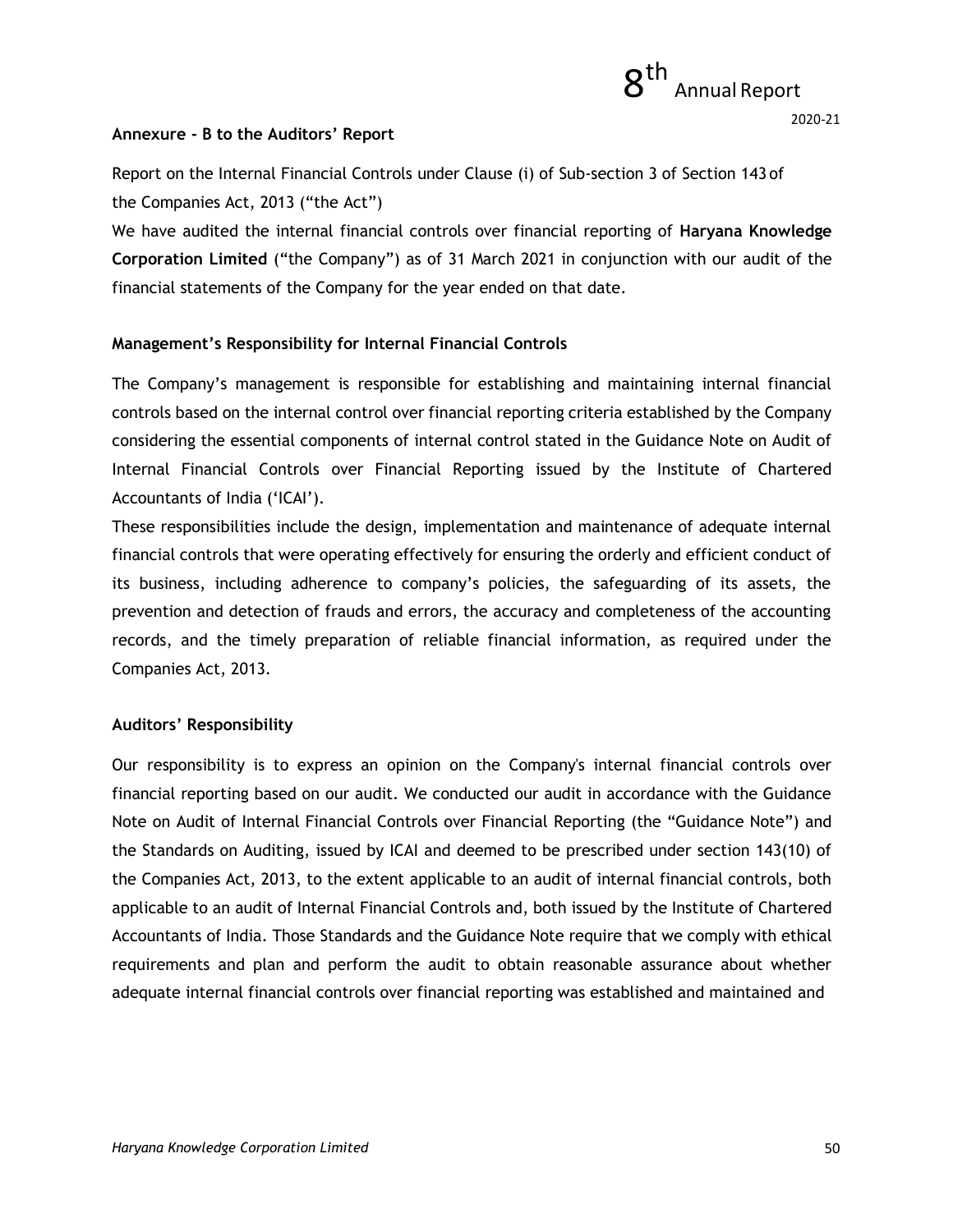

if such controls operated effectively in all material respects.

Our audit involves performing procedures to obtain audit evidence about the adequacy of the internal financial controls system over financial reporting and their operating effectiveness. Our audit of internal financial controls over financial reporting included obtaining an understanding of internal financial controls over financial reporting, assessing the risk that a material weakness exists, and testing and evaluating the design and operating effectiveness of internal control based on the assessed risk. The procedures selected depend on the auditor's judgment, including the assessment of the risks of material misstatement of the financial statements, whether due to fraud or error.

We believe that the audit evidence we have obtained is sufficient and appropriate to provide a basis for our audit opinion on the Company's internal financial controls system over financial reporting.

#### **Meaning of Internal Financial Controls over Financial Reporting**

A company's internal financial control over financial reporting is a process designed to provide reasonable assurance regarding the reliability of financial reporting and the preparation of financial statements for external purposes in accordance with generally accepted accounting principles. A company's internal financial control over financial reporting includes those policies and procedures that

(1) Pertain to the maintenance of records that, in reasonable detail, accurately and fairly reflect the transactions and dispositions of the assets of the company;

(2) Provide reasonable assurance that transactions are recorded as necessary to permit preparation of financial statements in accordance with generally accepted accounting principles, and that receipts and expenditures of the company are being made only in accordance with authorizations of management and directors of the company; and

(3) Provide reasonable assurance regarding prevention or timely detection of unauthorized acquisition, use, or disposition of the company's assets that could have a material effect on the financial statements.

#### **Inherent Limitations of Internal Financial Controls over Financial Reporting**

Because of the inherent limitations of internal financial controls over financial reporting, including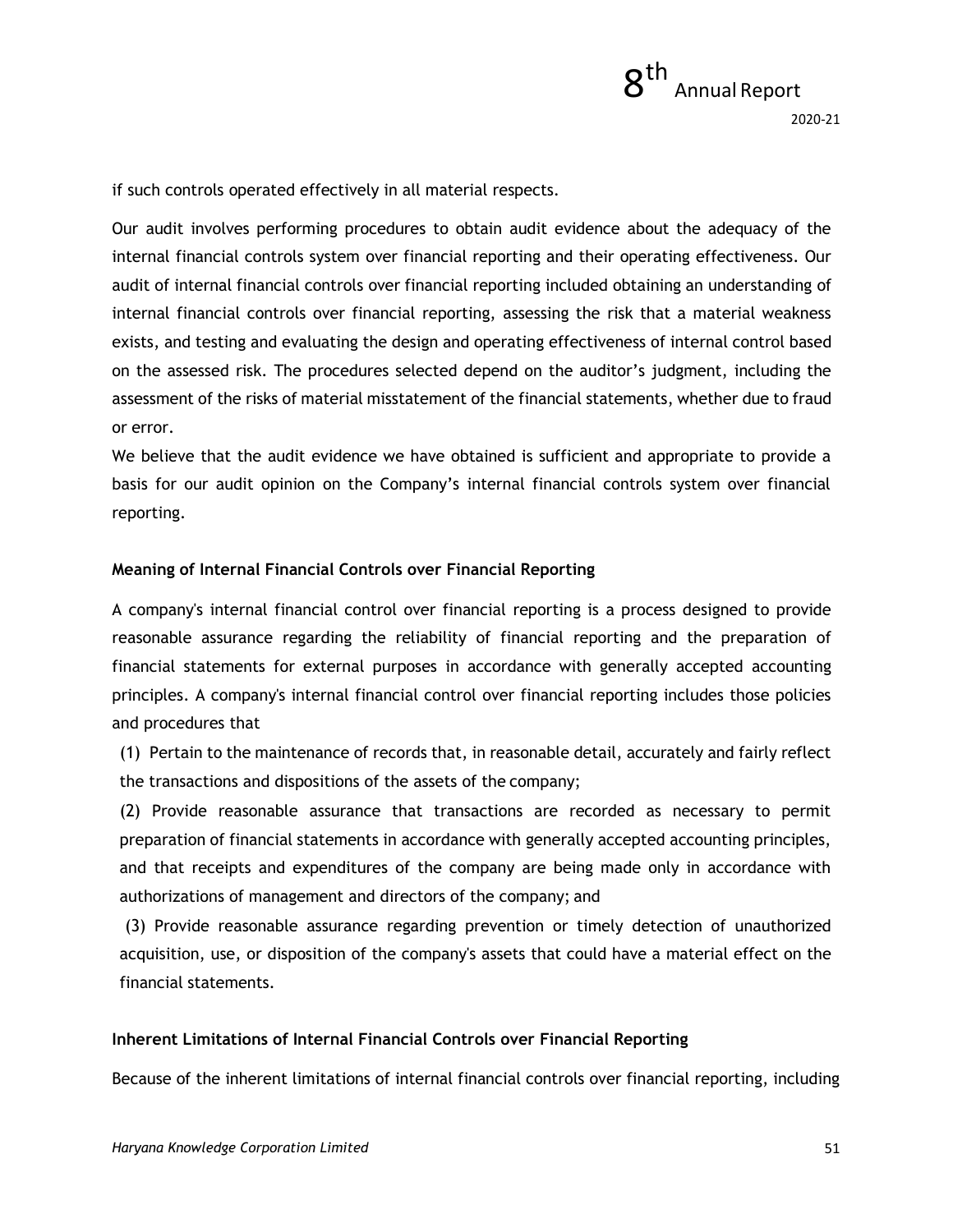

the possibility of collusion or improper management override of controls, material misstatements due to error or fraud may occur and not be detected. Also, projections of any evaluation of the internal financial controls over financial reporting to future periods are subject to the risk that the internal financial control over financial reporting may become inadequate because of changes in conditions, or that the degree of compliance with the policies or procedures may deteriorate.

#### **Opinion**

In our opinion, the Company has, in all material respects, an adequate internal financial controls system over financial reporting and such internal financial controls over financial reporting were operating effectively as at 31 March 2021, based on the internal control over financial reporting criteria established by the Company considering the essential components of internal control stated in the Guidance Note on Audit of Internal Financial Controls Over Financial Reporting issued by the Institute of Chartered Accountants of India.

**Place: Chandigarh for P. K. Bhasin & Associates Date: 09.07.2021 Chartered Accountants**

> **Sd/- (C. A. P. K. Bhasin) Prop. Membership No. 086876 UDIN no. 2108687AAAAEP9272**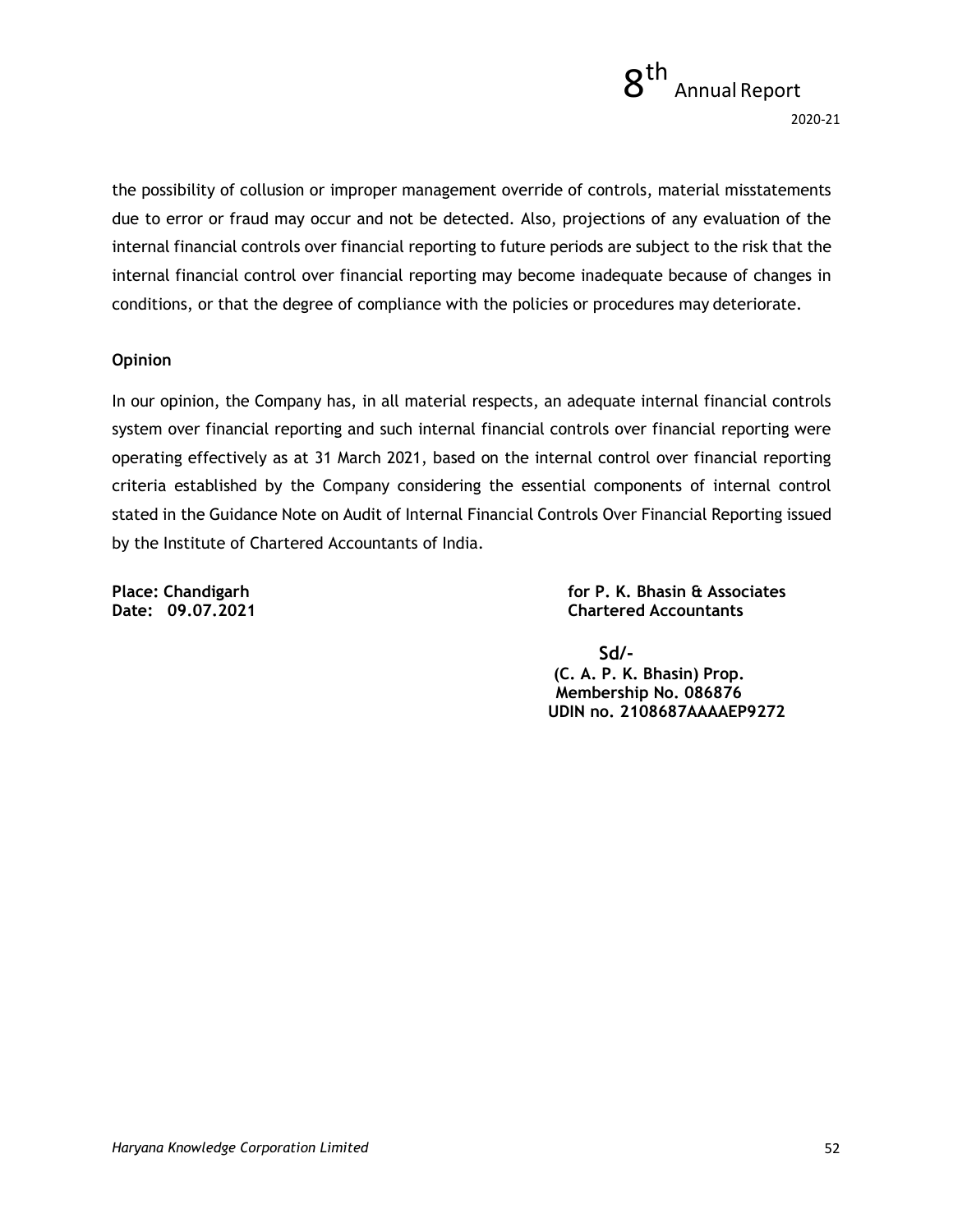

| Haryana Knowledge Corporation Limited                                                                                                |              |                           |                                     |
|--------------------------------------------------------------------------------------------------------------------------------------|--------------|---------------------------|-------------------------------------|
| <b>Standalone Balance Sheet</b>                                                                                                      |              |                           |                                     |
| as at 31 March 2021                                                                                                                  |              |                           |                                     |
| <b>Particulars</b>                                                                                                                   | <b>Notes</b> | As at 31th March,<br>2021 | As at 31th March,<br>2020           |
| <b>ASSETS</b><br>А                                                                                                                   |              |                           |                                     |
| 1 Non-current assets<br>Property, plant and equipment                                                                                | 2.1<br>2.1   | 392,213<br>29,375         | 540,737                             |
| Intangible assets<br><b>Financial assets</b><br>Loans                                                                                | 2.2          |                           | 30,338                              |
| Others<br>Non current tax assets (net)                                                                                               | 2.3          | 2,416,763                 | 2,094,605                           |
| Deferred tax assets (net)                                                                                                            | 2.4          |                           | 16,559                              |
| Other non-current assets<br>Total Non-Current Assets (A)                                                                             |              | 1,643,849<br>4.482.200    | 1,520,883<br>4,203,121              |
| 2 Current assets                                                                                                                     |              |                           |                                     |
| <b>Financial assets</b>                                                                                                              |              |                           |                                     |
| Trade receivables                                                                                                                    | 2.5          | 211,593,929               | 229,909,559                         |
| Cash and cash equivalents                                                                                                            | 2.6          | 9,213,251                 | 24, 140, 495                        |
| Bank balances other than Cash and Cash equivalents above<br>Loans                                                                    | 2.6<br>2.2   | 120,019,731<br>500,000    | 62,000,000<br>500,000               |
| Others                                                                                                                               | 2.3          | 6,234,571                 | 10,450,593                          |
| Other current assets                                                                                                                 | 2.4          | 1,810,617                 | 2,205,445                           |
| Assets classified as held for sale                                                                                                   |              |                           |                                     |
| <b>Total Current Assets (B)</b>                                                                                                      |              | 349, 372, 100             | 329,206,092                         |
| TOTAL - ASSETS (A)+(B)                                                                                                               |              | 353,854,299               | 333,409,213                         |
| B<br><b>EQUITY AND LIABILITIES</b>                                                                                                   |              |                           |                                     |
| 1 Equity                                                                                                                             |              |                           |                                     |
| Equity Share capital<br>Other equity                                                                                                 | 2.7<br>2.8   | 20,000,000<br>229,321,496 | 20,000,000<br>193,044,970           |
| Total Equity & Reserve (C)                                                                                                           |              | 249,321,496               | 213,044,970                         |
|                                                                                                                                      |              |                           |                                     |
| <b>2 LIABILITIES</b><br>Non-current liabilities                                                                                      |              |                           |                                     |
| <b>Financial liabilities</b>                                                                                                         |              |                           |                                     |
| <b>Borrowings</b>                                                                                                                    |              |                           |                                     |
| Other financial liabilities                                                                                                          | 2.10         |                           |                                     |
| Provisions                                                                                                                           | 2.11         |                           |                                     |
| Other non-current liabilities                                                                                                        | 2.12         | 1,579,320                 | 1,520,883                           |
| Non current tax liability (net)                                                                                                      |              |                           |                                     |
| Deferred tax liability (net)                                                                                                         |              | 10,002                    |                                     |
| Total Non-current liabilities (D)                                                                                                    |              | 1,589,322                 | 1,520,883                           |
| <b>3 Current liabilities</b>                                                                                                         |              |                           |                                     |
| <b>Financial liabilities</b>                                                                                                         |              |                           |                                     |
| <b>Borrowings Trade</b><br>payables                                                                                                  | 2.9          |                           |                                     |
| Other financial liabilities                                                                                                          | 2.10         | 86,694,143                | 101,614,059                         |
| Provisions                                                                                                                           | 2.11         | 8,240,751                 | 4,949,965                           |
| Other current liabilities                                                                                                            | 2.12         | 8,008,588                 | 12,279,337                          |
| <b>Total Current liabilities</b><br>(E)                                                                                              |              | 102,943,481               | 118,843,361                         |
| TOTAL - EQUITY AND LIABILITIES<br>$(C) + (D) + (E)$                                                                                  |              | 353,854,299               | 333,409,213                         |
| Summary of significant accounting policies                                                                                           |              |                           |                                     |
| The attached notes refer to an integral part of standalone IND-AS financial statements.<br>for Haryana Knowledge Corporation Limited |              | Audit report              |                                     |
|                                                                                                                                      |              |                           | In terms of our report of even date |
|                                                                                                                                      |              |                           | for P. K. Bhasin & Associates       |
| (Vineet Garg, IAS)<br>(Vikas Desai)<br>(Sunita Arora)                                                                                |              |                           | <b>Chartered Accountants</b>        |
| Chairman<br>Managing Director & CEO<br><b>Company Secretary</b>                                                                      |              | (P. K. Bhasin)            |                                     |
| (DIN:-02740234)<br>(DIN:-08716227)<br>(M. No:- A24763)                                                                               |              |                           |                                     |
| Place: Chandigarh Dated: 09th July, 2021                                                                                             |              | M. No. 086876             |                                     |
|                                                                                                                                      |              |                           |                                     |
|                                                                                                                                      |              |                           |                                     |
|                                                                                                                                      |              |                           |                                     |
|                                                                                                                                      |              |                           |                                     |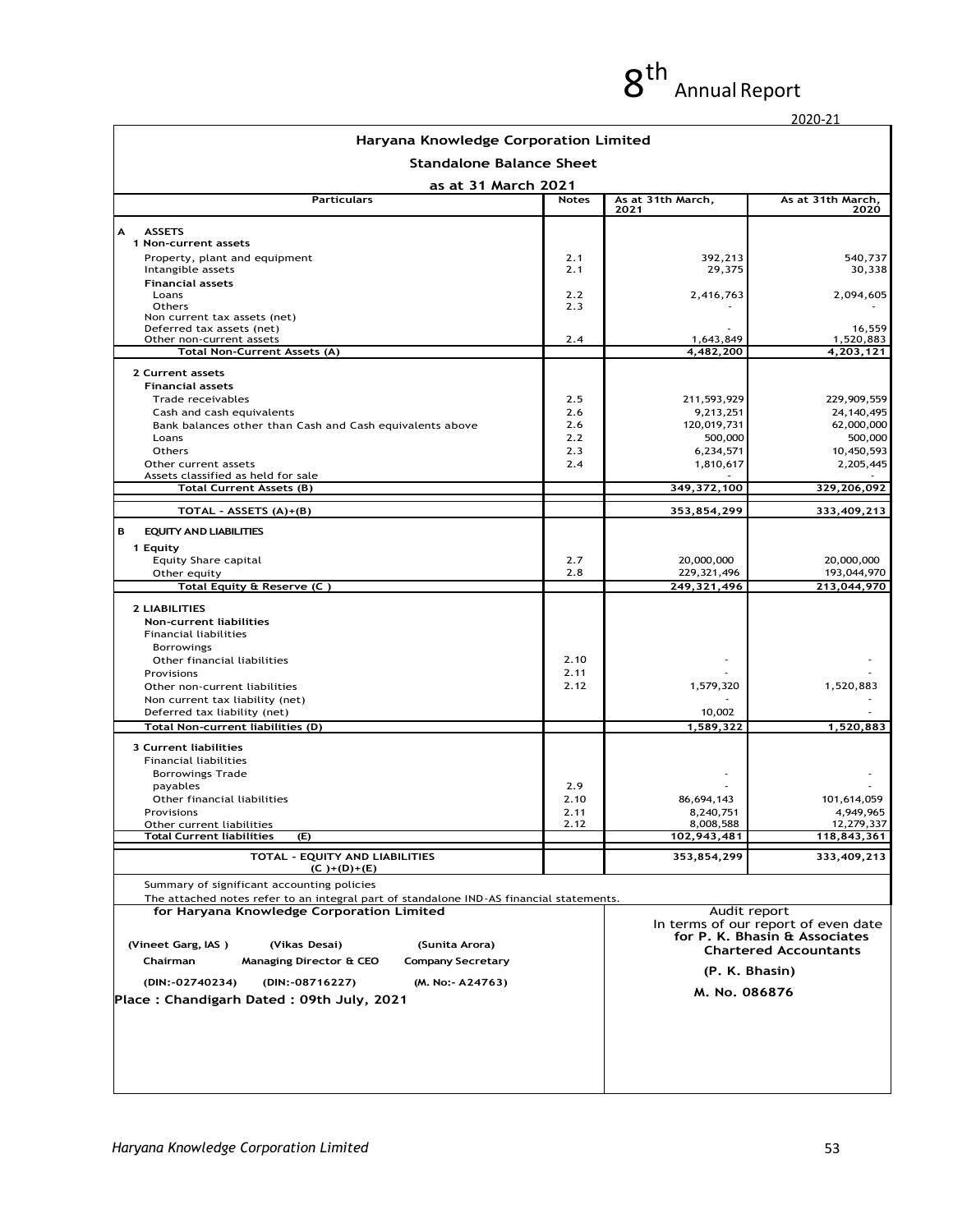

## **Haryana Knowledge Corporation**

#### **Limited Statement of Standalone**

**Profit & Loss**

## **for the year ended 31 March 2021**

| <b>Particulars</b>                                                      | <b>Notes</b> | Year ended 31th        | Year ended 31th March,              |
|-------------------------------------------------------------------------|--------------|------------------------|-------------------------------------|
|                                                                         |              | March, 2021            | 2020                                |
| I. Revenue                                                              |              |                        |                                     |
| <b>Revenue from Operations</b>                                          | 2.13         | 180,621,558            | 288, 128, 703                       |
| Other Income                                                            | 2.14         | 6,104,440              | 4,510,816                           |
| <b>Total Revenue</b>                                                    |              | 186,725,998            | 292,639,519                         |
|                                                                         |              |                        |                                     |
| II. Expenses                                                            |              |                        |                                     |
| <b>Employee Benefits</b>                                                | 2.15         | 25,706,161             | 27,933,465                          |
| <b>Expense Other Expenses</b>                                           | 2.16         | 77,163,843             | 86, 967, 696                        |
| Software & Technical Fee                                                | 2.17         | 35,242,420             | 82,585,364                          |
| Depreciation and Amortisation Expense<br><b>Total Expenses</b>          | 2.18         | 208,118<br>138,320,542 | 423,414<br>197,909,939              |
|                                                                         |              |                        |                                     |
| III. Profit/Loss Before Tax (I-II)                                      |              | 48,405,456             | 94,729,580                          |
| IV. Tax                                                                 | 2.19         |                        |                                     |
| <b>Expense Tax</b>                                                      |              |                        |                                     |
| Expense:<br><b>Current Tax</b>                                          |              | 12,256,8<br>47         | 24,674,664                          |
| Less: MAT Credit                                                        |              |                        | 871,668                             |
| <b>Entitlement Deferred Tax</b>                                         |              | 26.                    |                                     |
| Tax adjustments for earlier years                                       |              | 561                    | 25,546,332                          |
| Income tax expenses                                                     |              | $-89,949$              |                                     |
|                                                                         |              | 12, 193, 459           |                                     |
| V. Profit for the year (III-IV)                                         |              | 36,211,997             | 69, 183, 249                        |
| VI. Other comprehensive income                                          |              |                        |                                     |
| Items that will not be reclassified to profit or loss                   |              |                        |                                     |
| Gains/(Loss) on Re-Measurements of Post-Employment                      |              |                        |                                     |
| Defined Benefit Plans<br>Income tax relating to items that will not be. |              | 64,529                 |                                     |
| reclassified to profit or loss                                          |              |                        |                                     |
| Other Comprehensive Income/(Loss) for the year, Net of Tax              |              | 64,529                 |                                     |
|                                                                         |              |                        |                                     |
| Total comprehensive income for the year $(V+VI)$                        |              | 36,276,526             | 69,183,249                          |
| VII. Earnings per equity share- Basic and diluted                       |              | 18.11                  | 34.59                               |
|                                                                         |              |                        |                                     |
|                                                                         |              |                        | Audit report                        |
|                                                                         |              |                        | In terms of our report of even date |
| for Haryana Knowledge Corporation Limited                               |              |                        | for P. K. Bhasin & Associates       |
|                                                                         |              |                        | <b>Chartered Accountants</b>        |
|                                                                         |              |                        | (P. K. Bhasin)                      |
| (Vineet Garg, IAS)<br>(Vikas Desai)<br>(Sunita Arora)                   |              |                        | M. No. 086876                       |
| Chairman<br>Managing Director & CEO<br><b>Company Secretary</b>         |              |                        |                                     |
| (DIN:-02740234)<br>(M. No:- A24763)<br>(DIN:-08716227)                  |              |                        |                                     |
| Place: Chandigarh                                                       |              |                        |                                     |
| Dated: 09th July, 2021                                                  |              |                        |                                     |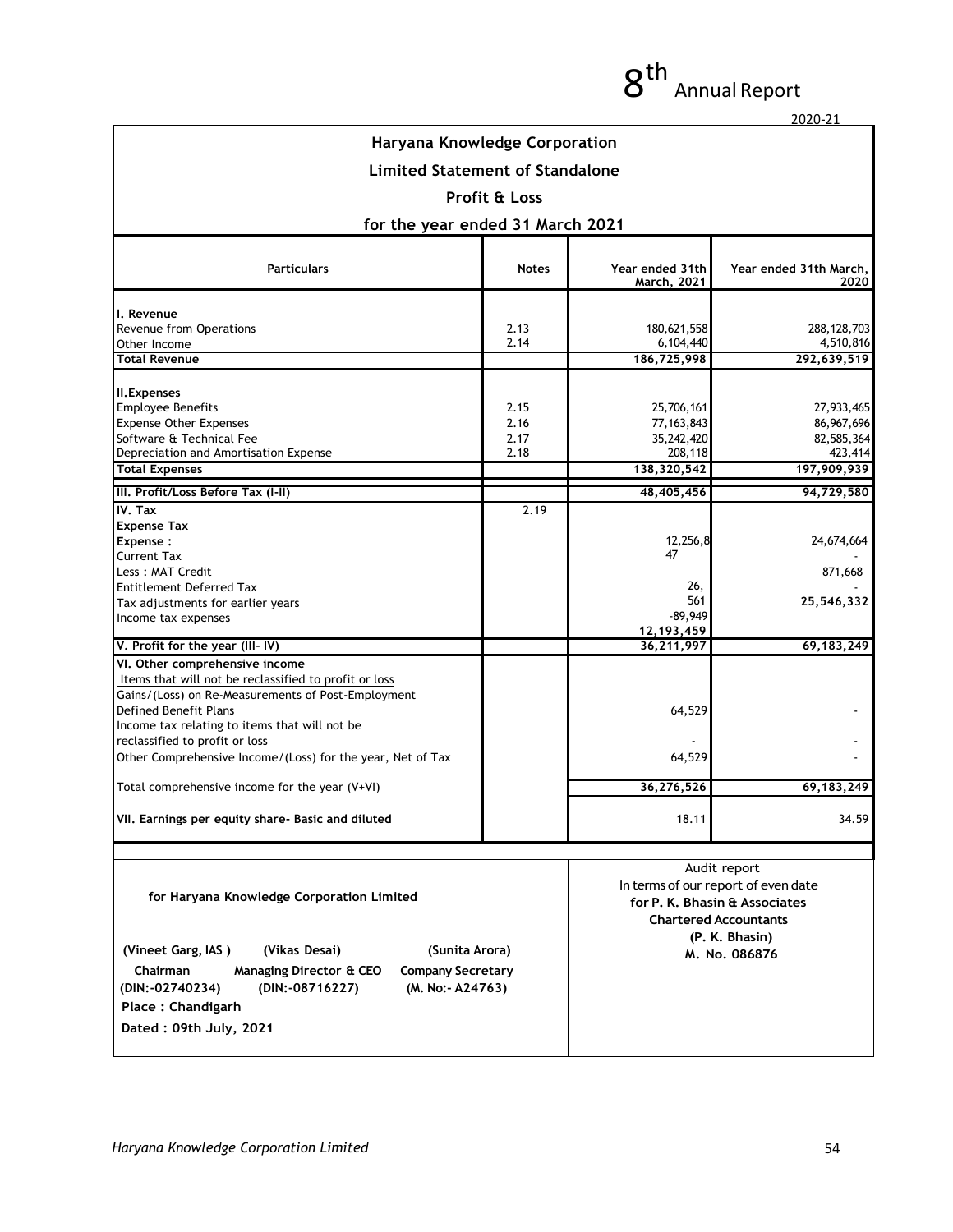

## **Haryana Knowledge Corporation**

**Limited Standalone Cash Flow**

## **Statement**

## **for the year ended 31 March 2021**

|                                                                                                | Year ended 31st<br>March<br>2021    | Year ended 31st<br>March<br>2020 |
|------------------------------------------------------------------------------------------------|-------------------------------------|----------------------------------|
| A. Cash Flow From Operating Activities                                                         |                                     |                                  |
| Profit before tax                                                                              | 48,405,456                          | 94,729,580                       |
| Adjustment to reconcile profit before tax to net cash flows                                    |                                     |                                  |
| Depreciation/ amortisation                                                                     | 208,118                             | 423,414                          |
| Finance cost                                                                                   |                                     |                                  |
| Interest income                                                                                | $-6, 104, 440$                      | $-4,510,816$                     |
| Operating Profit before working capital changes                                                | 42,509,134                          | 90,642,179                       |
| Movements in working capital :                                                                 |                                     |                                  |
| Decrease/(Increase) in trade recievables                                                       | 18,315,630                          | $-60,626,377$                    |
| Decrease/(Increase) in other financial assets- Non Current                                     | $-322,158$                          | $-1,484,538$                     |
| Decrease/(Increase) in other current assets                                                    | 394,828                             | $-487, 124$                      |
| Decrease/(Increase) in other Non current assets                                                | $-122,966$                          |                                  |
| Decrease/(Increase) in other financial assets- Current                                         | 4,216,022                           |                                  |
| Increase/(Decrease) in other financial liabilities                                             | $-14,919,916$                       | 8,594,882                        |
| Increase/(Decrease) in non-current liabilities                                                 | 58,437                              |                                  |
| Increase/(Decrease) in provisions<br>Increase/(Decrease) in Re-Measurements of Post-Employment | 3,290,786                           | 1,949,965                        |
| Increase/(Decrease) in other current liabilities                                               | 64,529<br>$-4,270,749$              | $-6,982,012$                     |
| <b>Cash Generating from Operating Activities</b>                                               | 49,213,577                          | 31,606,975                       |
| Income Tax Paid                                                                                | $-12, 166, 898$                     | $-24,674,664$                    |
| A. Net Cash from/ (used in) Operating Activities                                               | 37,046,679                          | 6,932,311                        |
|                                                                                                |                                     |                                  |
| B. Cash Flow from Investing Activities<br>Purchase of property, plant & equipment              | $-58,632$                           |                                  |
| Purchase of intangible assets                                                                  |                                     | $-40,090$                        |
| Sale/Disposal of property, plant & equipment                                                   |                                     | 7,369                            |
| Interest received                                                                              | 6,104,440                           | 4,510,816                        |
| B. Net Cash from Investing Activities                                                          | 6,045,808                           | 4,478,095                        |
| C. Cash Flow from Financing Activities                                                         |                                     |                                  |
| Dividends paid                                                                                 |                                     |                                  |
| Dividend distribution tax paid                                                                 |                                     |                                  |
|                                                                                                |                                     |                                  |
| C. Net Cash flow from/ (used in) Financing Activities                                          |                                     |                                  |
| Net Increase/(Decrease) in Cash & Cash Equivalents(A+B+C)                                      | 43,092,487                          | 11,410,406                       |
| Cash & Cash Equivalents as at the beginning of the year                                        | 86,140,495                          | 74,730,089                       |
| Cash & Cash Equivalents as at the end of the year                                              | 129,232,982                         | 86, 140, 495                     |
|                                                                                                |                                     |                                  |
|                                                                                                |                                     | Audit report                     |
| for Haryana Knowledge Corporation Limited                                                      | In terms of our report of even date |                                  |
|                                                                                                | for P. K. Bhasin & Associates       |                                  |
|                                                                                                | <b>Chartered Accountants</b>        |                                  |
| (Vineet Garg, IAS)<br>(Vikas Desai)<br>(Sunita Arora)                                          |                                     | (P. K. Bhasin)                   |
| Chairman<br>Managing Director & CEO<br><b>Company Secretary</b>                                |                                     | M. No. 086876                    |
| (DIN:-02740234)<br>(M. No:- A24763)<br>(DIN:-08716227)                                         |                                     |                                  |
| Place: Chandigarh                                                                              |                                     |                                  |
|                                                                                                |                                     |                                  |
| Dated: 09th July, 2021                                                                         |                                     |                                  |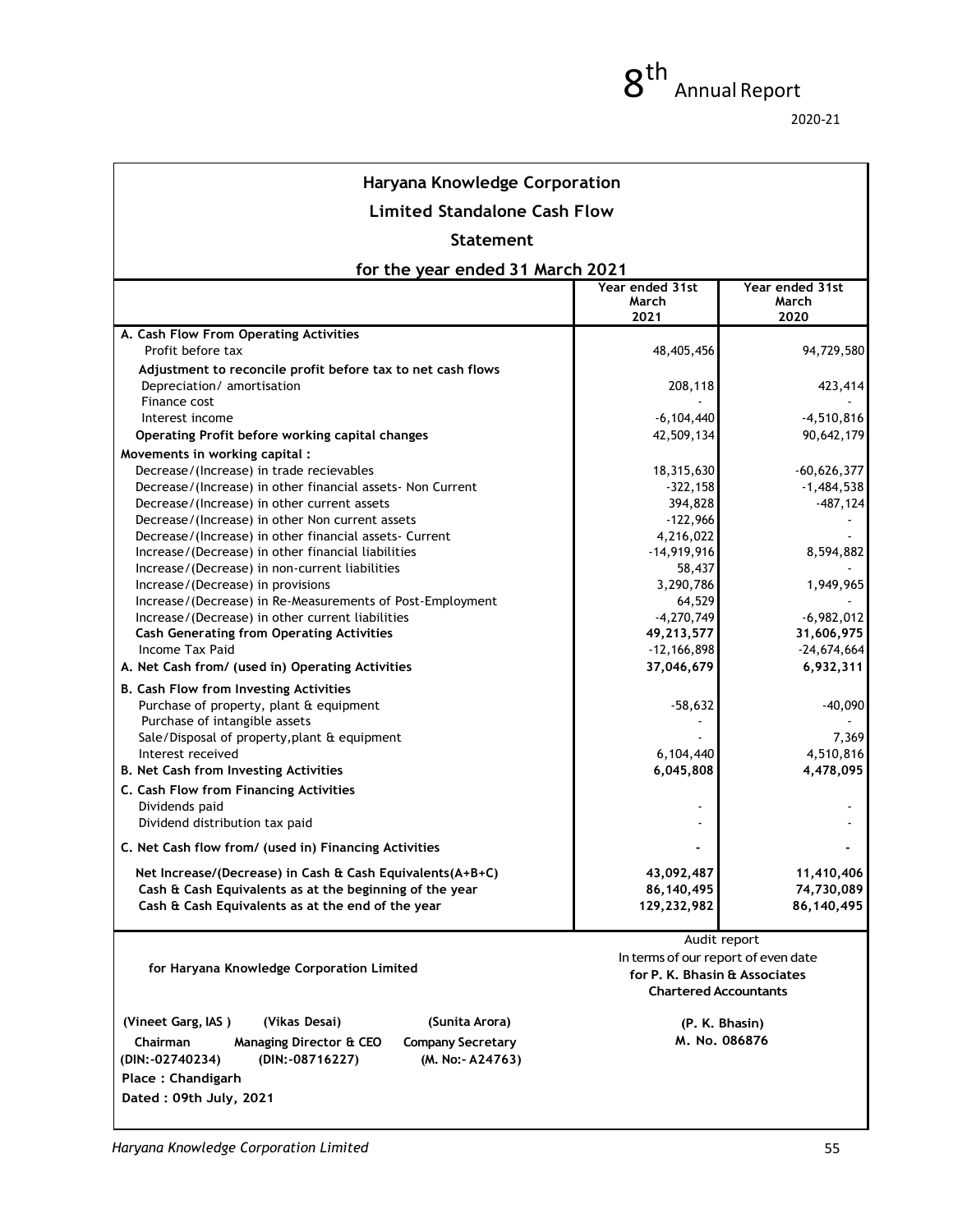

|  |  | 2.1 Property Plant & Equipment |
|--|--|--------------------------------|
|  |  |                                |

| <b>Particulars</b>     | <b>Plant and</b><br>Machinery | Furniture &<br>fixtures | Computer<br>equipment | Office equipment | <b>Total</b> |
|------------------------|-------------------------------|-------------------------|-----------------------|------------------|--------------|
|                        |                               |                         |                       |                  |              |
| <b>Gross Block</b>     |                               |                         |                       |                  |              |
| (Deemed cost)          |                               |                         |                       |                  |              |
| As at 01 April 2017    | 239,000                       | 136,680                 | 399,259               | 107,741          | 882,680      |
| Additions:             | 126,971                       |                         | 339,280               | 18,400           | 484,651      |
| Disposals:             | 12,000                        |                         | 13,500                |                  | 25,500       |
| As at 31 March 2018    | 353,971                       | 136,680                 | 725,039               | 126,141          | 1,341,831    |
| Additions:             | 107,745                       | 2,800                   | 457,119               |                  | 567,664      |
| Disposals:             |                               |                         |                       |                  |              |
| As at 31 March 2019    | 461,716                       | 139,480                 | 1,182,158             | 126,141          | 1,909,495    |
| Additions:             | 7,999                         | 5,200                   | 26,891                |                  | 40,090       |
| Disposals:             | 7,369                         |                         |                       | ÷.               | 7,369        |
| As at 31 March 2020    | 462,346                       | 144,680                 | 1,209,049             | 126,141          | 1,942,216    |
| Additions:             |                               | 1,686                   | 33,189                | 3,797            | 38,672       |
| Disposals:             |                               |                         |                       |                  |              |
| As at 31 March 2021    | 462,346                       | 146,366                 | 1,242,238             | 129,938          | 1,980,888    |
| Depreciation           |                               |                         |                       |                  |              |
| As at 01 April 2017    | $\overline{a}$                | $\overline{a}$          | ÷.                    |                  | 1,980,888    |
| For the year           | 50,754                        | 35,386                  | 394,775               | 43,333           | 524,249      |
| Disposals/ adjustments |                               |                         |                       |                  |              |
| As at 31 March 2018    | 50,754                        | 35,386                  | 394,775               | 43,333           | 524,249      |
| For the year           | 65,043                        | 26,384                  | 381,858               | 32,544           | 505,829      |
| Disposals/ adjustments |                               |                         |                       |                  |              |
| As at 31 March 2019    | 115,797                       | 61,770                  | 776,633               | 75,876           | 1,030,077    |
| For the year           | 63,920                        | 21,333                  | 266,395               | 19,754           | 371,402      |
| Disposals/ adjustments |                               |                         |                       |                  |              |
| As at 31 March 2020    | 179,717                       | 83,103                  | 1,043,029             | 95,630           | 1,401,479    |
| For the year           | 51,156                        | 16,313                  | 107,156               | 12,571           | 187,196      |
| Disposals/ adjustments |                               |                         |                       |                  |              |
| As at 31 March 2021    | 230,873                       | 99,416                  | 1,150,184             | 108,201          | 1,588,675    |
| <b>Net Block</b>       |                               |                         |                       |                  |              |
| As at 01 April 2017    | 239,000                       | 136,680                 | 399,259               | 107,741          | 882,680      |
| As at 31 March 2018    | 303,217                       | 101,294                 | 330,264               | 82,808           | 817,582      |
| As at 31 March 2019    | 345,919                       | 77,710                  | 405,525               | 50,265           | 879,418      |
| As at 31 March 2020    | 282,629                       | 61,577                  | 166,020               | 30,511           | 540,737      |
| As at 31 March 2021    | 231,473                       | 46,950                  | 92,054                | 21,736           | 392,213      |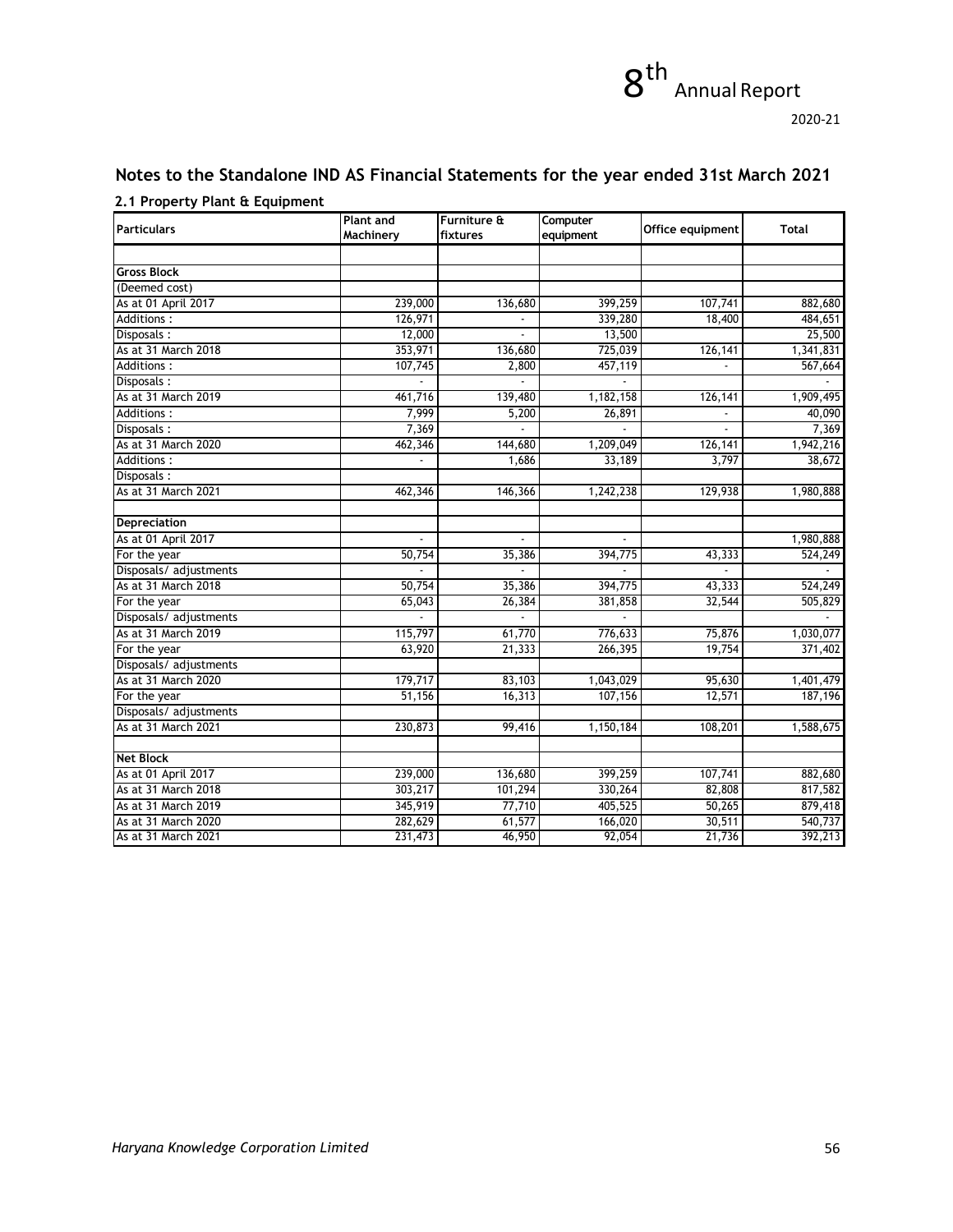# $8^{\text{th}}$ Annual Report

2020-21

## **2.1 Intangible assets**

| <b>Particulars</b>     | Computer<br><b>Software</b> |  |  |
|------------------------|-----------------------------|--|--|
|                        |                             |  |  |
| <b>Gross Block</b>     |                             |  |  |
| (Deemed cost)          |                             |  |  |
| As at 01 April 2017    |                             |  |  |
| Additions:             |                             |  |  |
| Disposals:             |                             |  |  |
| As at 31 March 2018    |                             |  |  |
| Additions:             | 100,000                     |  |  |
| Disposals:             |                             |  |  |
| As at 31 March 2019    | 100,000                     |  |  |
| Additions:             |                             |  |  |
| Disposals:             |                             |  |  |
| As at 31 March 2020    | 100,000                     |  |  |
| Additions:             | 19,960                      |  |  |
| Disposals:             |                             |  |  |
| As at 31 March 2021    | 119,960                     |  |  |
| <b>Depreciation</b>    |                             |  |  |
| As at 01 April 2017    |                             |  |  |
| For the year           |                             |  |  |
| Disposals/ adjustments |                             |  |  |
| As at 31 March 2018    |                             |  |  |
| For the year           | 17,650                      |  |  |
| Disposals/ adjustments |                             |  |  |
| As at 31 March 2019    | 17,650                      |  |  |
| Disposals/ adjustments |                             |  |  |
| As at 31 March 2020    | 52,012                      |  |  |
| Disposals/ adjustments |                             |  |  |
| As at 31 March 2021    | 20,923                      |  |  |
| <b>Net Block</b>       |                             |  |  |
| As at 01 April 2017    |                             |  |  |
| As at 31 March 2018    |                             |  |  |
| As at 31 March 2019    | 82,350                      |  |  |
| As at 31 March 2020    | 30,338                      |  |  |
| As at 31 March 2021    | 29,375                      |  |  |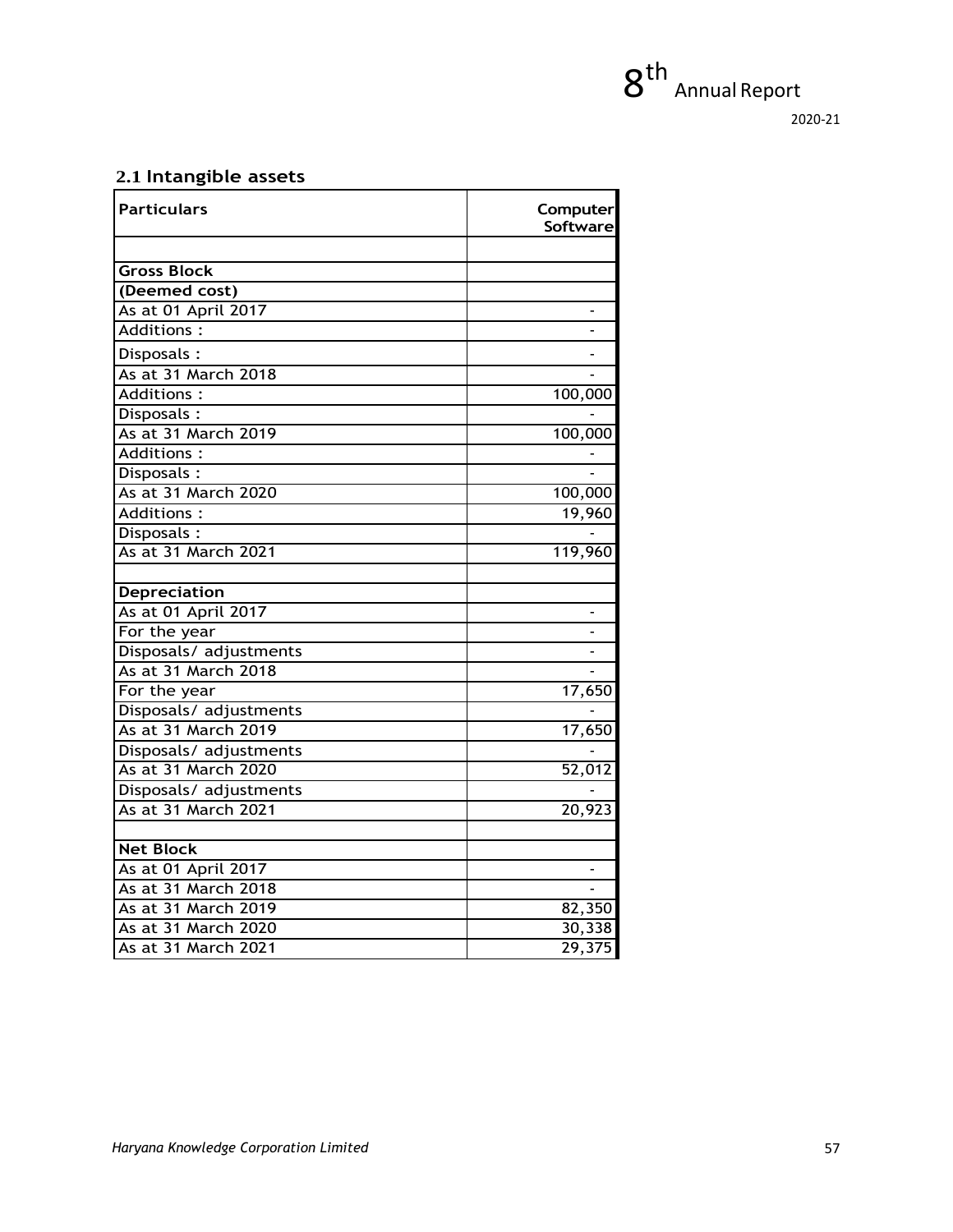

## **2.2. Loans**

(Unsecured, considered good unless otherwise stated)

|                         | As at           | As at           |
|-------------------------|-----------------|-----------------|
|                         | 31st March 2021 | 31st March 2020 |
|                         |                 |                 |
| A.- Non- Current        |                 |                 |
| <b>Security Deposit</b> | 2,416,763       | 2,094,605       |
| <b>Others</b>           |                 |                 |
| Total-A                 | 2,416,763       | 2,094,605       |
| <b>B.</b> Current       |                 |                 |
| Security Deposit        | 500,000         | 500,000         |
| <b>Others</b>           | ۰               |                 |
| <b>Total-B</b>          | 500,000         | 500,000         |
| Total Loans (A+B)       | 2,916,763       | 2,594,605       |

## **2.3.Other financial assets**

(Unsecured, considered good unless otherwise stated)

|                                    | As at           | As at           |
|------------------------------------|-----------------|-----------------|
|                                    | 31st March 2021 | 31st March 2020 |
|                                    |                 |                 |
| A.- Non- Current                   |                 |                 |
| Interest accrued but not due       | $\blacksquare$  |                 |
| Margin money with banks            | $\blacksquare$  |                 |
| <b>Total-A</b>                     |                 |                 |
| <b>B.</b> Current                  |                 |                 |
| Interest accrued but not due       | 4,557,006       | 1,403,531       |
| Study Material In Hand & with ALCs | 1,509,800       | 2,232,700       |
| Receivable from ALC                | 8,208           | 8,208           |
| Advance to N.K. Enterprises        | 744             | 744             |
| Income Tax refundable AY 2018-19   | 58,463          | 58,463          |
| Income Tax refundable AY 2019-20   |                 | 6,746,947       |
| Income Tax refundable AY 2020-21   | 100,350         |                 |
| <b>Total-B</b>                     | 6,234,571       | 10,450,593      |
| Total other financial assets (A+B) | 6,234,571       | 10,450,593      |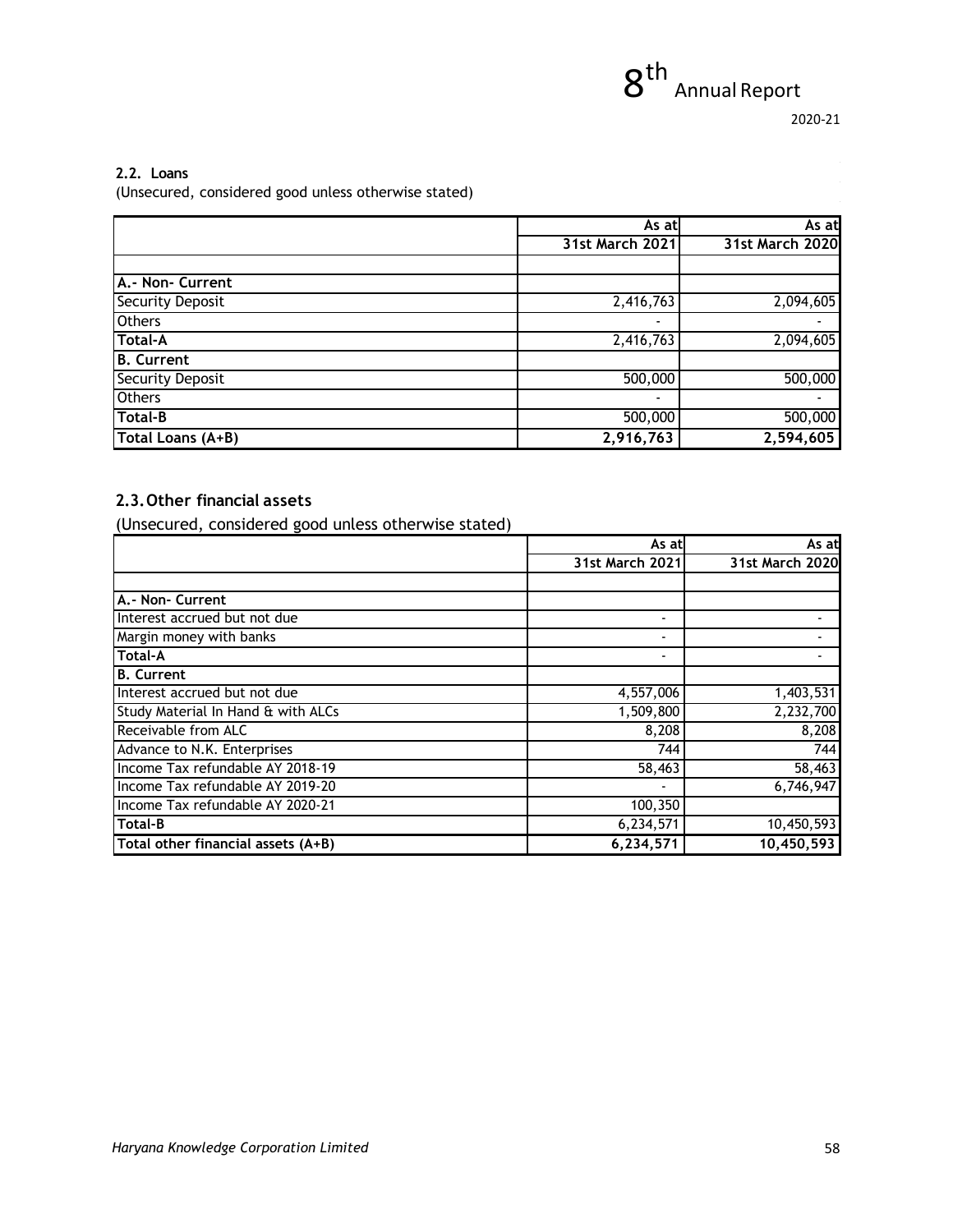

## **2.4.Other assets**

(Unsecured, considered good unless otherwise stated)

|                                     | As at           | As at                  |  |
|-------------------------------------|-----------------|------------------------|--|
|                                     | 31st March 2021 | <b>31st March 2020</b> |  |
|                                     |                 |                        |  |
| A.- Non- Current                    |                 |                        |  |
| Group Gratuity Scheme Fund - LIC    | 1,643,849       | 1,520,883              |  |
|                                     |                 |                        |  |
| <b>Total-A</b>                      | 1,643,849       | 1,520,883              |  |
| <b>B.</b> Current                   |                 |                        |  |
| <b>Advance for Plot</b>             | 1,536,175       | 1,536,175              |  |
| Advance to employees                | 1,210           | 1,235                  |  |
| <b>Advance to Post Offices</b>      | 6,394           | 18,734                 |  |
| Prepaid expenses                    | 138,640         | 561,290                |  |
| Advance to Holiday Inn              | 2,993           | 2,993                  |  |
| Advance to Info Edge                | 3,178           |                        |  |
| Advance to Rolling Construction     | $\blacksquare$  | 124                    |  |
| Advance to Link Time India (P) Ltd. | $\blacksquare$  | 3,687                  |  |
| <b>GST Input in Hand</b>            | 111,135         |                        |  |
| DD in transit (Axis Bank)           | 10,892          | $\blacksquare$         |  |
| Advance to Bharati Airtel           | $\blacksquare$  | 10,557                 |  |
| Advance to New India Assurance      | $\blacksquare$  | 70,650                 |  |
| <b>Total-B</b>                      | 1,810,617       | 2,205,445              |  |
| Total others assets (A+B)           | 3,454,466       | 3,726,328              |  |

## **2.5.Trade Receivables**

|                                     | As at           | As at                  |
|-------------------------------------|-----------------|------------------------|
|                                     | 31st March 2021 | <b>31st March 2020</b> |
|                                     |                 |                        |
| Unsecured considered good           | 205,737,824     | 229,909,559            |
| Doubtful                            | 5,856,105       |                        |
| Less : Allowance for doubtful debts | -               |                        |
| <b>Total-A</b>                      | 211,593,929     | 229,909,559            |
| <b>Non Current</b>                  |                 |                        |
| <b>Current</b>                      | 211,593,929     | 229,909,559            |
| <b>Total</b>                        | 211,593,929     | 229,909,559            |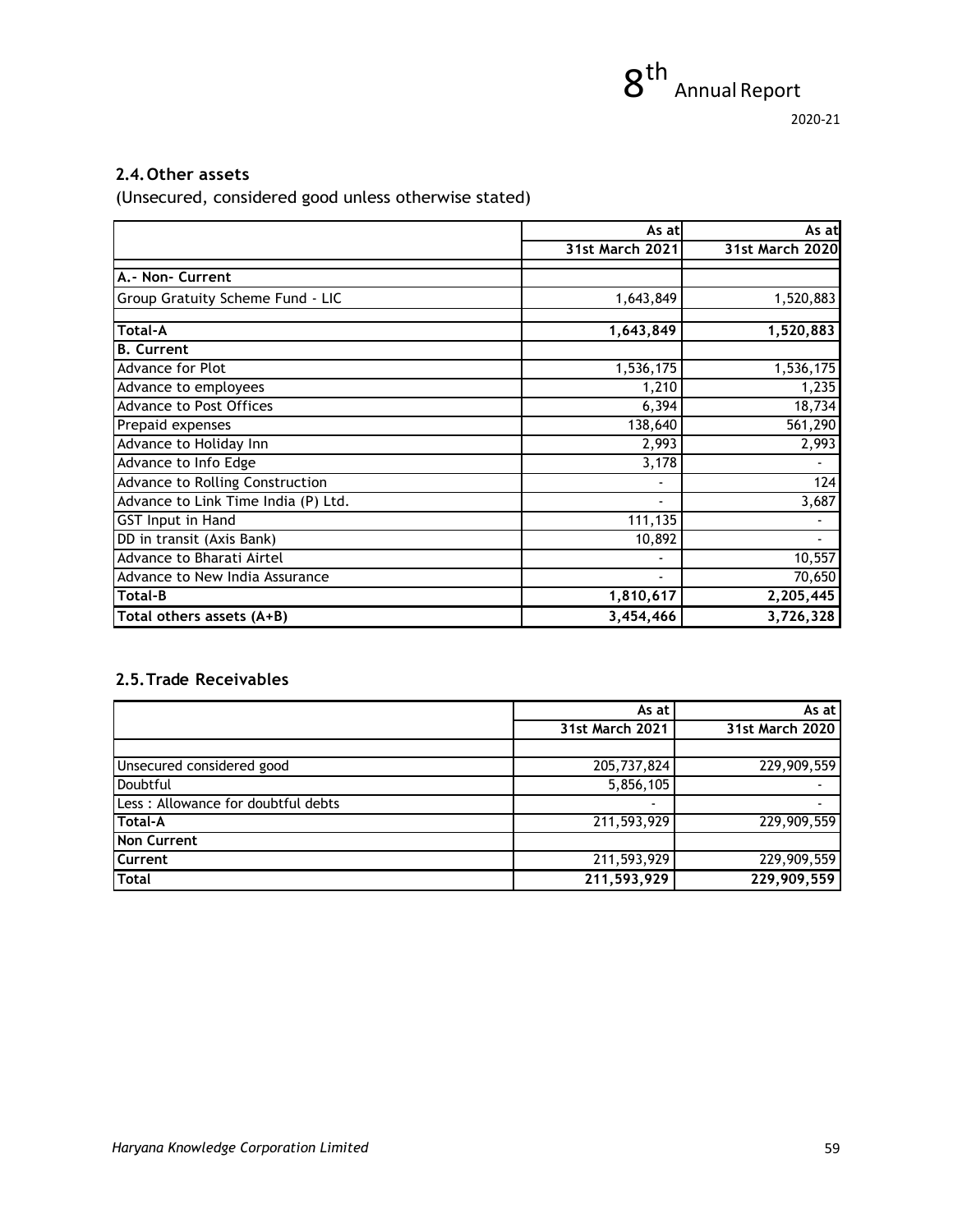

## **2.6.Cash & bank balances**

|                                                                    | As at           | As at                  |
|--------------------------------------------------------------------|-----------------|------------------------|
|                                                                    | 31st March 2021 | <b>31st March 2020</b> |
|                                                                    |                 |                        |
| Cash on hand                                                       | 2,536           | 2,636                  |
| Cheques on hand                                                    | ۰               |                        |
| <b>Bank balances</b>                                               |                 |                        |
| In current accounts                                                | 9,210,715       | 24, 137, 859           |
| <b>Total-A</b>                                                     | 9,213,251       | 24, 140, 495           |
|                                                                    |                 |                        |
| B. Bank balances other than above                                  |                 |                        |
| Margin money with banks (deposits with maturity of less<br>than 12 | 120,019,731     | 62,000,000             |
| months)                                                            |                 |                        |

#### **2.7.Equity Share Capital**

|                                       | As at           | As at           |
|---------------------------------------|-----------------|-----------------|
|                                       | 31st March 2021 | 31st March 2020 |
| Authorized                            |                 |                 |
| 5000000 (equity shares of Rs.10 each) | 50,000,000      | 50,000,000      |
|                                       |                 |                 |
| Issued, subscribed & fully paid up    |                 |                 |
| 2000000 (equity shares of Rs.10 each) | 20,000,000      | 20,000,000      |
| <b>Total</b>                          | 20,000,000      | 20,000,000      |
|                                       |                 |                 |

**a. Reconciliation of shares at the beginning and the end of the reporting period**

| <b>Equity shares:</b>        | As at 31st March 2021 |            | As at 31st March 2020 |            |  |
|------------------------------|-----------------------|------------|-----------------------|------------|--|
|                              | No. of shares         | Amount     | No. of shares         | Amount     |  |
|                              |                       |            |                       |            |  |
| At the beginning of the year | 2,000,000             | 20,000,000 | 2,000,000             | 20,000,000 |  |
| Issued during the year       |                       |            |                       |            |  |
| At the end of the year       | 2,000,000             | 20,000,000 | 2,000,000             | 20,000,000 |  |

**b. Rights, preferences and restrictions attached to equity shares**

**c. Details of shareholders holding more than 5% shares in the Company**

|                                            | As at 31st March 2021 |           | As at 31st March 2020 |           |
|--------------------------------------------|-----------------------|-----------|-----------------------|-----------|
|                                            | No. of shares         | % holding | No. of shares         | % holding |
| Equity shares of Rs. 10 each fully paid up |                       |           |                       |           |
| <b>MKCL</b>                                | 600,000               | 30.00%    | 600,000               | 30.00%    |
| E&IT Department, Govt of Haryana           | 600,000               | 30.00%    | 600,000               | 30.00%    |
| Hartron                                    | 300,000               | 15.00%    | 300,000               | 15.00%    |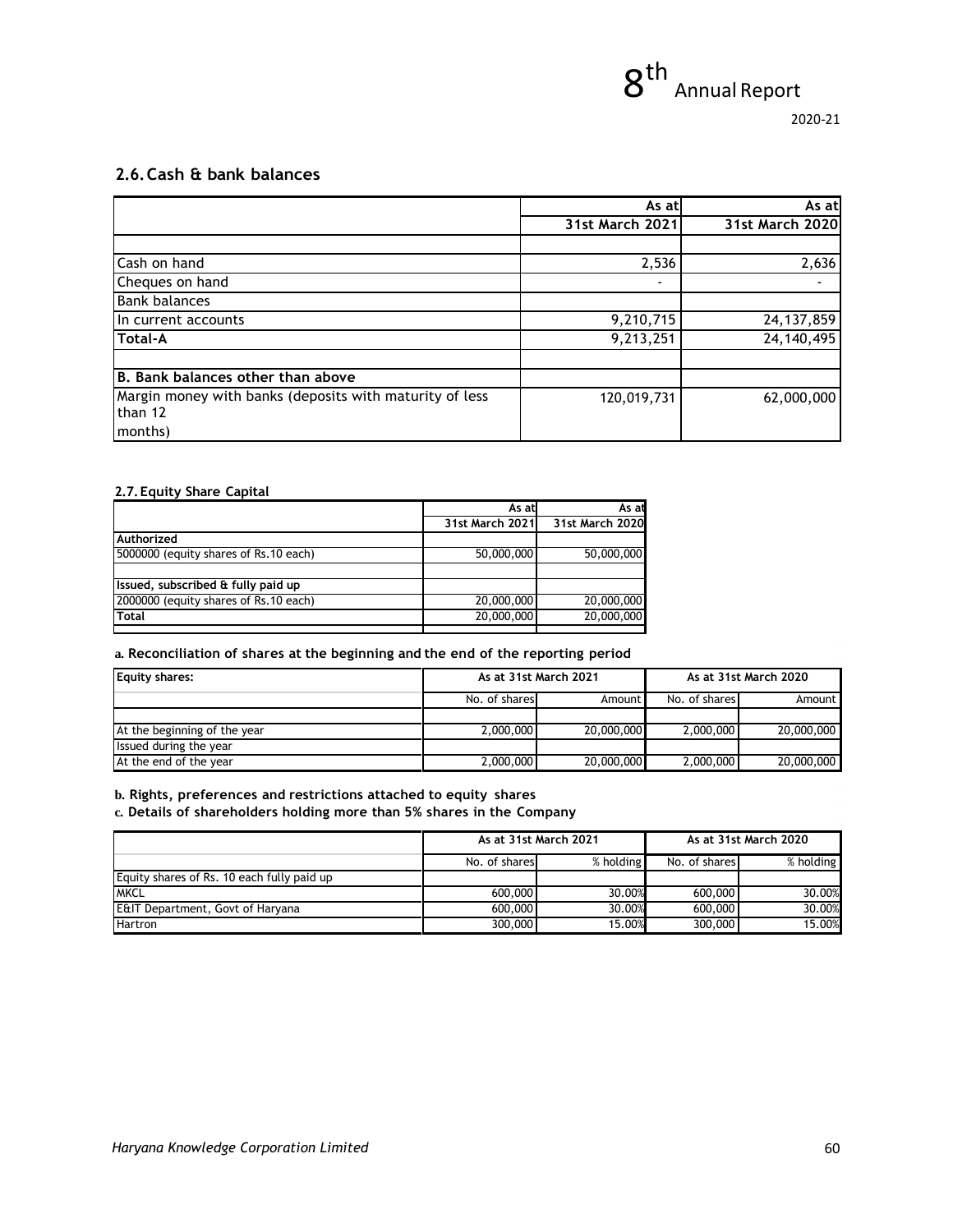

## **2.8. Other Equity**

### **A. Summary of other equity**

|                                   | General<br>Reserve | <b>Retained earnings</b> | <b>Remeasurements</b><br>οf<br>defined benefit<br>plans | <b>Total</b> |
|-----------------------------------|--------------------|--------------------------|---------------------------------------------------------|--------------|
|                                   |                    |                          |                                                         |              |
| Balance as at 1st April 2020      |                    | 193,044,970              |                                                         | 193,044,970  |
|                                   |                    |                          |                                                         |              |
| Profit for the year               |                    | 36,211,997               |                                                         | 36,211,997   |
| Less :                            |                    |                          |                                                         |              |
| <b>Dividends</b>                  |                    | ٠                        |                                                         |              |
| Remeasurement of post-employment  |                    |                          |                                                         |              |
| benefit obligations- (loss)/ gain |                    | 64,529                   |                                                         | 64,529       |
| Balance as at 31st March 2021     |                    | 229,321,496              |                                                         | 229,321,496  |

## **2.9Trade payables**

| <b>L.7 Have payables</b>                                |                 |                 |
|---------------------------------------------------------|-----------------|-----------------|
|                                                         | As atl          | As at           |
|                                                         | 31st March 2021 | 31st March 2020 |
|                                                         |                 |                 |
| Trade payables                                          |                 |                 |
| Total outstanding due of micro and small enterprises    |                 |                 |
| Total outstanding due of creditors other than micro and |                 |                 |
| small enterprises                                       |                 |                 |
| <b>Total</b>                                            |                 |                 |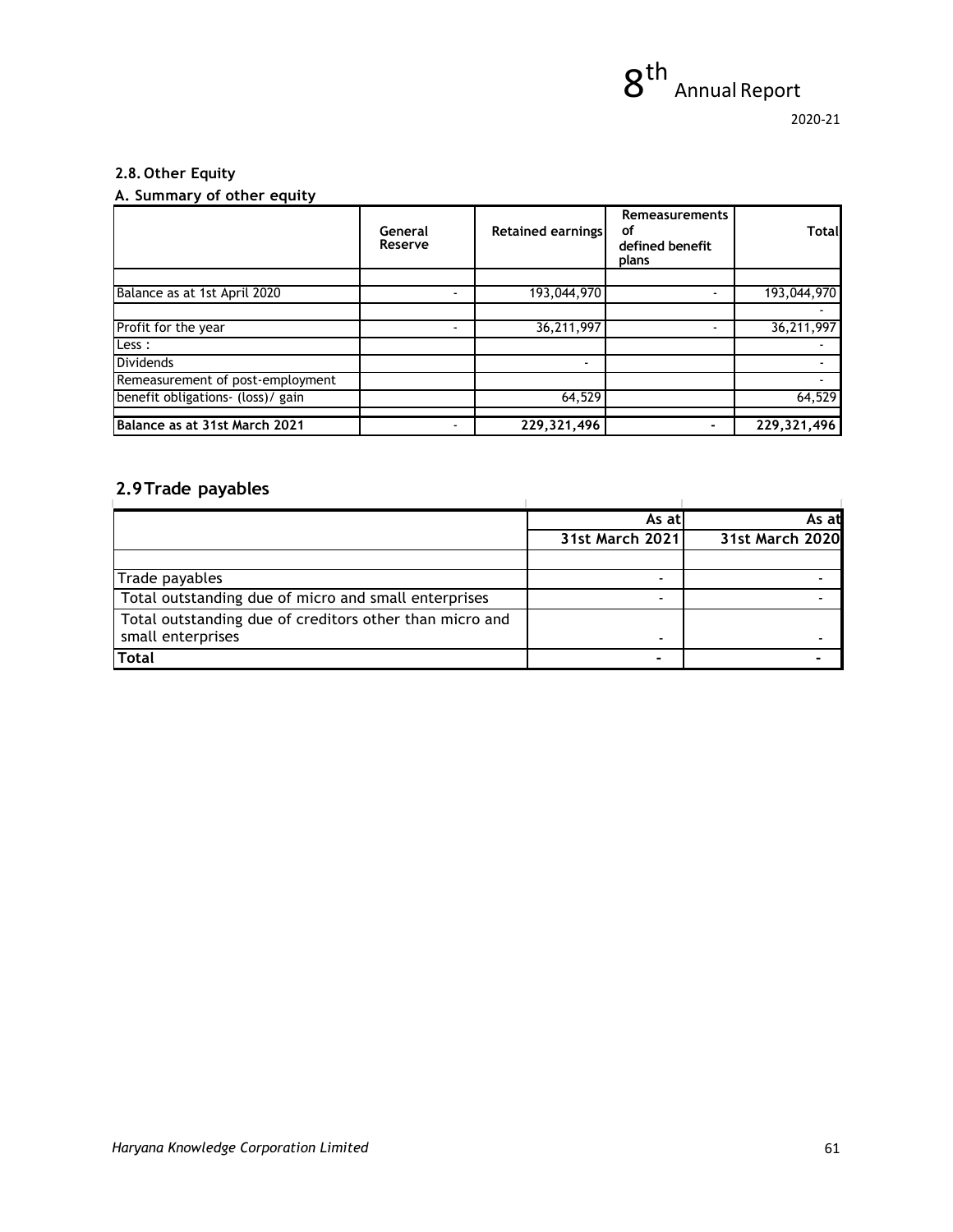

|                                                                 | As at           | As at           |
|-----------------------------------------------------------------|-----------------|-----------------|
|                                                                 | 31st March 2021 | 31st March 2020 |
|                                                                 |                 |                 |
| Payable to MKCL                                                 | 75,461,417      | 89, 129, 719    |
| Audit fee payable                                               | 41,300          | 41,300          |
| <b>Credit Card Payment</b>                                      | 95,758          | 115,473         |
| Employee benefit expenses payable                               | 1,909,358       | 1,930,836       |
| Stipend Payable                                                 | 769,908         | 711,937         |
| Professional & Consultancy Fee Payable                          | 1,068,334       | 4,473,156       |
| Rolling constructions Pvt Ltd (Rent, Maintenance & Electricity) | 11,287          |                 |
| Excess received via Payment Gateways                            | 1,694,459       | 1,482,970       |
| <b>Expenses Payable</b>                                         | 1,031,608       | 1,270,168       |
| Amount Payable to ALC for Priwar Pehchan Patra                  | 1,916,724       |                 |
| <b>Advances from Clients</b>                                    | 14,090          |                 |
| Amount Payable to SUPVA                                         | 233,400         |                 |
| <b>Examination Fee Payable</b>                                  | 1,500           | 55,500          |
| Advance From Non Registered AO's 2015- Refundable               | 34,000          | 34,000          |
| Advance From Non Registered AO's 2016- Refundable               | 34,000          | 34,000          |
| Advance From Non Registered AO's 2017- Refundable               | 34,000          | 34,000          |
| Advance From Non Registered AO's 2018- Refundable               | 26,000          | 26,000          |
| Advance From Non Registered AO's 2019- Refundable               | 54,500          |                 |
| Advance From Non Registered AO's 2020- Refundable               | 27,500          |                 |
| Books Security from ALC's - Refundable                          | 2,235,000       | 2,275,000       |
| <b>Total</b>                                                    | 86,694,143      | 101,614,059     |

## **2.10 Other financial liabilities**

## **2.11 Provisions**

| <u></u><br>, , , , , , , , , , ,       |                       |           |                       |           |
|----------------------------------------|-----------------------|-----------|-----------------------|-----------|
|                                        | As at 31st March 2021 |           | As at 31st March 2020 |           |
|                                        | Non- Current          | Current   | Non- Current          | Current   |
| A. Provision for employee benefits     |                       |           |                       |           |
| Provision for Annual Special Allowance |                       | 912,492   |                       | 793,988   |
| Provision for Leave Encashment         |                       | 1,831,900 |                       | 1,542,640 |
| Provision for OPLA (FY 2020-21)        |                       | 2,000,000 |                       |           |
| Provision for OPLA (FY 2019-20)        |                       | 2,500,000 |                       | 2,500,000 |
| <b>B.</b> Other provisions             |                       |           |                       |           |
| Dividend                               |                       |           |                       |           |
| <b>Provision for tax</b>               |                       | 996,359   |                       | 113,337   |
| Total                                  |                       | 8,240,751 |                       | 4,949,965 |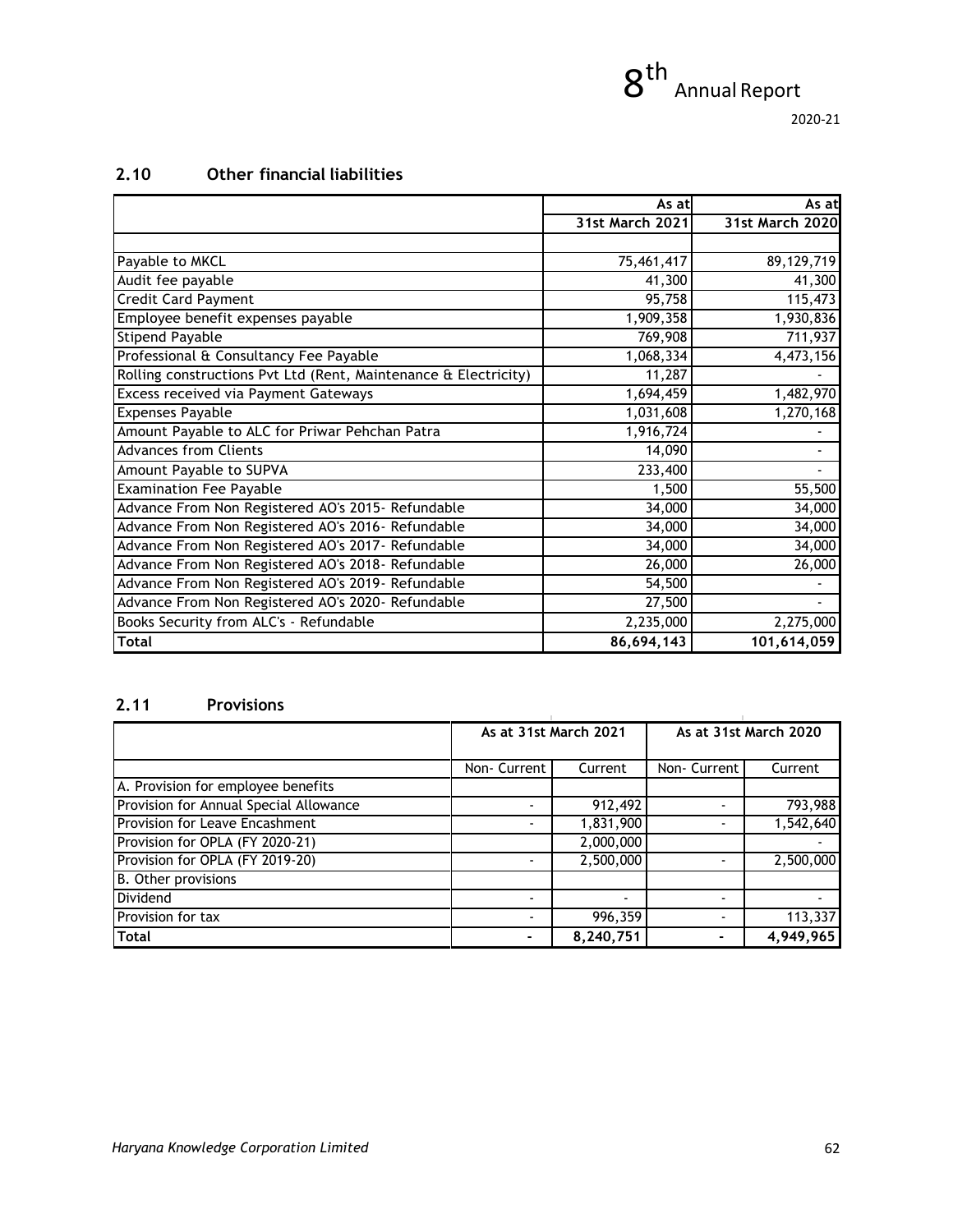

## **2.12 Other liabilities**

| <u>z. IZ Otilet tiabilities</u>              |                        |                        |  |  |  |
|----------------------------------------------|------------------------|------------------------|--|--|--|
|                                              | As at                  | As at                  |  |  |  |
|                                              | <b>31st March 2021</b> | <b>31st March 2020</b> |  |  |  |
| A.- Non- Current                             |                        |                        |  |  |  |
| Employees Group Gratuity Scheme Fund payable | 1,579,320              | 1,520,883              |  |  |  |
| <b>Total-A</b>                               | 1,579,320              | 1,520,883              |  |  |  |
| <b>B.</b> Current                            |                        |                        |  |  |  |
| <b>Statutory dues</b>                        | 7,092,277              | 11,120,398             |  |  |  |
| Advance From Registered ALC's                | 608,511                | 743,139                |  |  |  |
| Advance From Non Registered AO's 2018        |                        |                        |  |  |  |
| Advance From Non Registered AO's 2019        |                        | 54,500                 |  |  |  |
| Advance From Non Registered AO's 2020        |                        | 53,500                 |  |  |  |
| Security received from SCERT                 | 307,800                | 307,800                |  |  |  |
| Total-B                                      | 8,008,588              | 12,279,337             |  |  |  |
| Total other liabilities (A+B)                | 9,587,908              | 13,800,220             |  |  |  |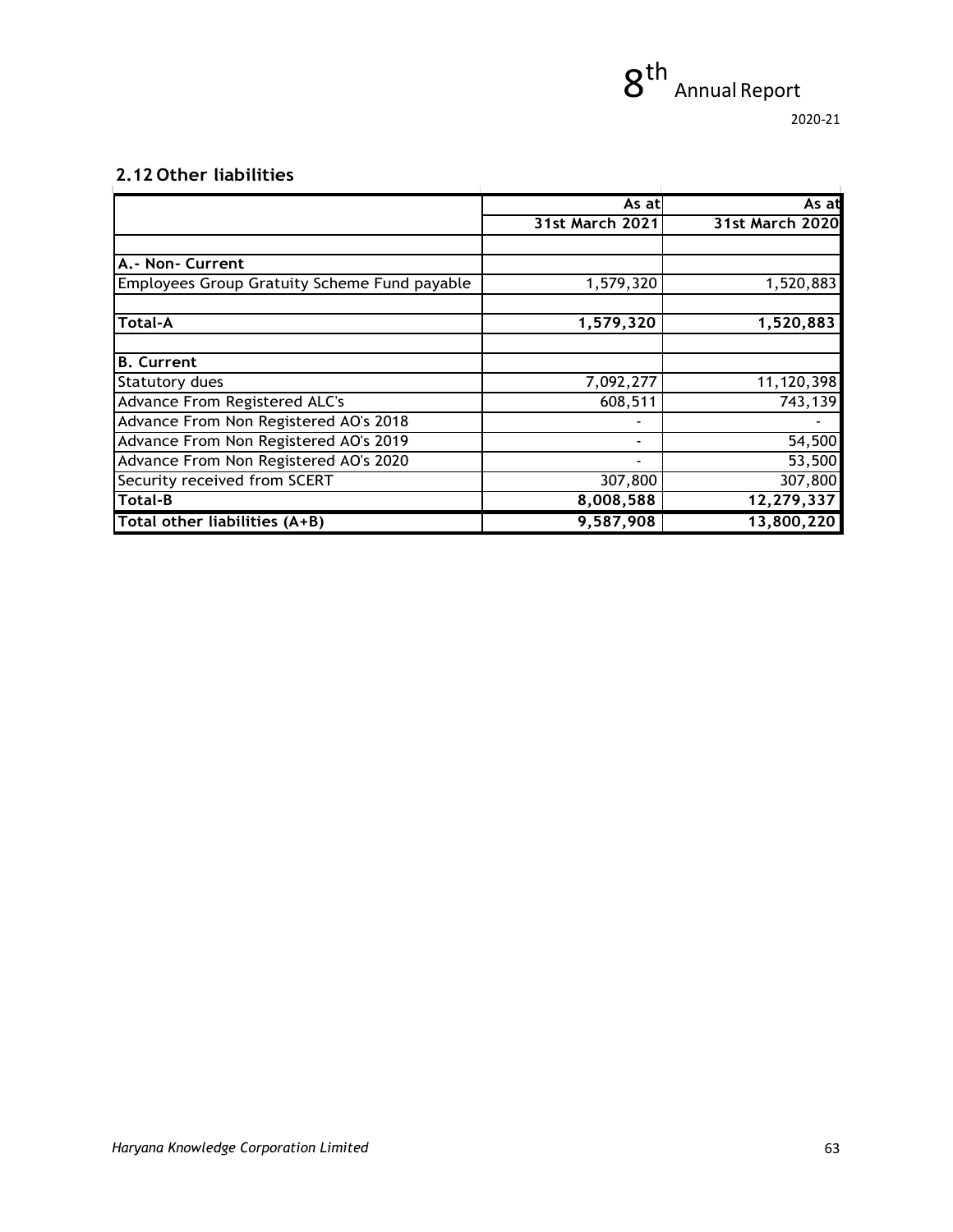

| NOTES ON FINANCIAL STATEMENTS AS AT 31ST MARCH 2021 |                                                       |               |                 |                 |  |
|-----------------------------------------------------|-------------------------------------------------------|---------------|-----------------|-----------------|--|
|                                                     | HARYANA KNOWLEDGE CORPORATION LIMITED                 |               |                 |                 |  |
|                                                     |                                                       |               |                 | (Amount in Rs.) |  |
| Note                                                | <b>PARTICULARS</b>                                    |               | AS AT           | AS AT           |  |
| No.                                                 |                                                       |               | 31.03.2021      | 31.03.2020      |  |
| 2.13                                                | <b>Revenue from Operations</b>                        |               |                 |                 |  |
|                                                     |                                                       |               |                 |                 |  |
|                                                     | BDP-1 Knowledge Lit Skill Development Programme       |               |                 |                 |  |
|                                                     | Income From HSCIT                                     |               | 7,449,778       | 20,953,850      |  |
|                                                     | Income From Network Partners                          |               | 3,187,026       | 2,933,855       |  |
|                                                     | ALC's Income From Wave/KLic                           |               | 1,036,554       | 5,682,275       |  |
|                                                     | Income From HSDM                                      |               |                 | 60,093          |  |
|                                                     | Income From BBA Course                                |               | 1,25            |                 |  |
|                                                     |                                                       | Sub-Total (A) | 0<br>11,674,608 | 29,630,073      |  |
|                                                     |                                                       |               |                 |                 |  |
|                                                     | <b>BDP-2 PMGDISHA</b><br>Income From NDLM/PMGDISHA    |               | 26,708,517      | 19,220,364      |  |
|                                                     |                                                       | Sub-Total (B) | 26,708,517      | 19,220,364      |  |
|                                                     | <b>BDP-3 Manpower Recruitment</b>                     |               |                 |                 |  |
|                                                     | Income From Ayushman Bharat                           |               | 26,068,621      | 25,818,974      |  |
|                                                     | Income From HARTRON                                   |               | 42,959,599      | 63,843,600      |  |
|                                                     |                                                       | Sub-Total (C) | 69,028,220      | 89,662,574      |  |
|                                                     | BDP-4 Digital University Business Development Program |               |                 |                 |  |
|                                                     | Income From Life Cycle Management (DU)                |               | 14,006,910      | 13,705,740      |  |
|                                                     | Income From Manpower (DU)                             |               | 1,200,000       | 1,150,000       |  |
|                                                     | Income From Online Addmissions (DU)                   |               | 743,750         | 264,750         |  |
|                                                     |                                                       | Sub-Total (D) | 15,950,660      | 15,120,490      |  |
|                                                     | BDP-5 eGovernance Business Development Program        |               |                 |                 |  |
|                                                     | Income From Admissions                                |               | 746,400         | 2,750,000       |  |
|                                                     | (OASIS) Income From E-                                |               | 673,800         | 1,366,200       |  |
|                                                     | Tendering                                             |               | 41,647,643      | 113,923,061     |  |
|                                                     | Income From HSSC Recruitment                          |               | 429,600         | 2,809,958       |  |
|                                                     | (OASIS) Income From Recruitment                       |               | 1,182,620       | 830,965         |  |
|                                                     | (OASIS) Income From SCERT D.Ed                        |               | 660,000         | 792,000         |  |
|                                                     | Admissions Income From School MIS                     |               | 10,138,790      | 9,592,818       |  |
|                                                     | Income From Software Development and Maintenance      |               | 1,550,000       | 1,200,000       |  |
|                                                     | Income From Tranfers Projects                         |               | 230,700         | 1,230,200       |  |
|                                                     | Income From Web-Site Development and Maintenance      |               |                 |                 |  |
|                                                     |                                                       | Sub-Total (E) | 57,259,553      | 134,495,202     |  |
|                                                     |                                                       | <b>Total</b>  | 180,621,558     | 288, 128, 703   |  |
| 2.14                                                | Other Income                                          |               |                 |                 |  |
|                                                     |                                                       |               |                 |                 |  |
|                                                     | Interest on short term deposits                       |               | 5,860,576       | 4,509,714       |  |
|                                                     | Misc. Receipts                                        |               | 3,701           | 1,102           |  |
|                                                     | Interest on Income Tax Refund                         |               | 240,163         |                 |  |
|                                                     |                                                       |               | 6,104,440       | 4,510,816       |  |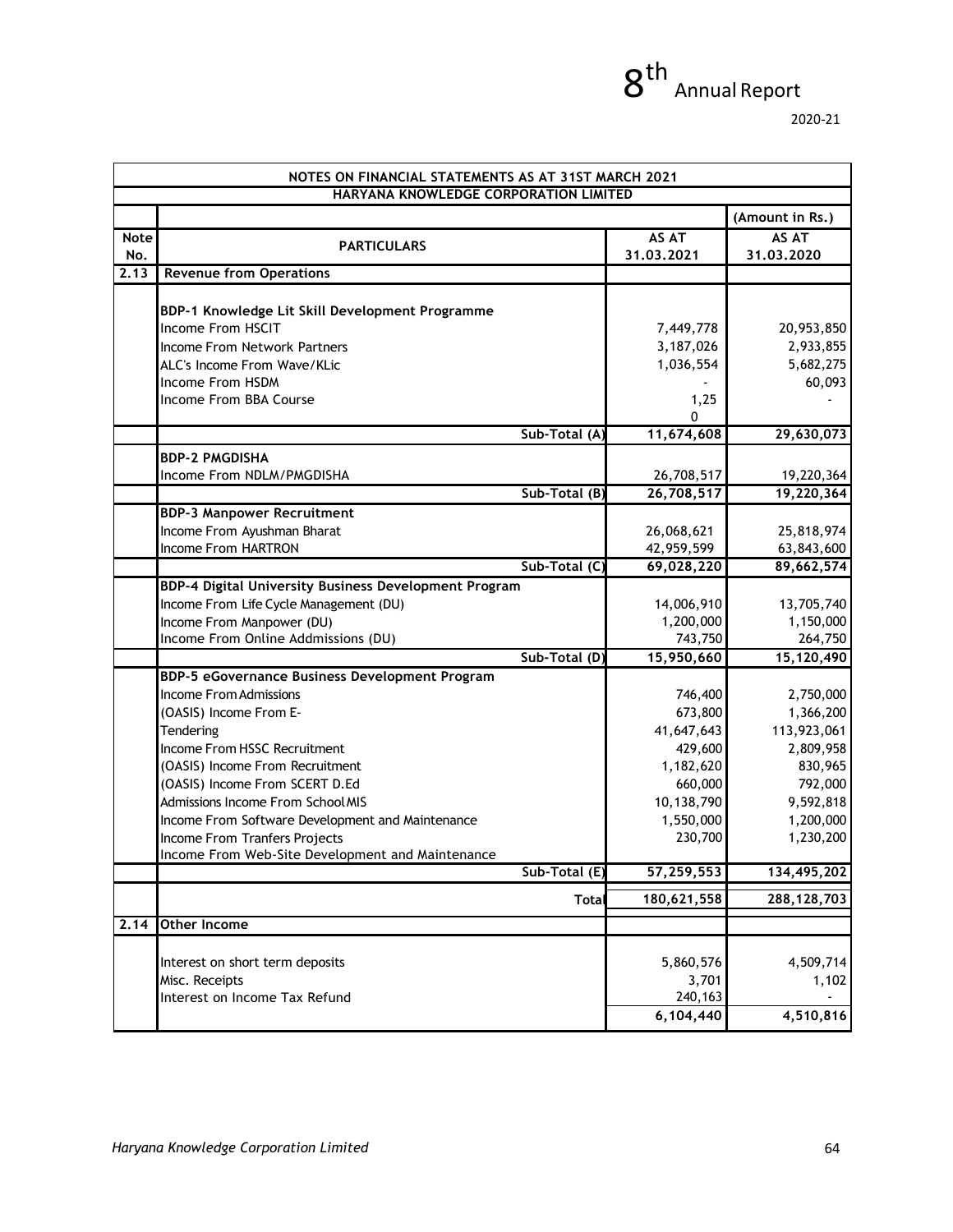

| AS AT<br>AS AT<br><b>Note</b><br><b>PARTICULARS</b><br>31.03.2021<br>31.03.2020<br>No.<br><b>Employee Benefits Expense</b><br>2.15<br>25,379,965<br>Salary and Allowances<br>23,630,461<br><b>OPLA</b><br>2,000,000<br>2,500,000<br>53,500<br>Staff Welfare/employee benefit expenses<br>75,700<br>25,706,161<br>27,933,465<br>2.16<br><b>Other Expenses</b><br>Advertisement & Publicity<br>159,916<br>1,832,713<br>722,900<br>1,839,300<br><b>Study Material</b><br><b>Books &amp; Periodicals</b><br>1,844<br>555<br>9,926<br><b>Business Promotion</b><br>172,986<br>56,407,503<br>59,852,028<br>Professional & Consultancy Fee<br>Computer & Laptop Maintenance<br>17,516<br>25,255<br>588,531<br>1,524,312<br>Travelling & Conveyance<br>662,000<br><b>Examination Expenses</b><br><b>Electricity Charges</b><br>159,780<br>176,023<br><b>GST Non-Input</b><br>254,200<br>Fee & Subscription<br>57,648<br>83,861<br>Function & Festival Expenses<br>182,317<br>92,707<br>Honorarium & Stipend<br>8,123,125<br>9,053,053<br><b>Office Maintenance</b><br>68,865<br>89,466<br>Audit Fee<br>41,300<br>41,300<br>8,560<br>1,338<br>Interest on taxes<br>Reward & Prizes<br>599,600<br>755,775<br>Microsoft License Fee<br>413,714<br>566,318<br>1,845<br><b>Bank Charges</b><br>618<br>Postage & Courier<br>25,470<br>332,779<br>ALC Share in Pariwar Pehchan Patra<br>1,916,724<br><b>Staff Refreshment</b><br>105,794<br>185,707<br>7,351<br>Prior Period expenses<br>Printing and Stationery<br>129,108<br>337,446<br>Rent & Maintenance<br>4,641,466<br>4,130,220<br>436,404<br>Seminars & Meeting expenses<br>20,603<br>565,494<br>Telephone & Internet Expenses<br>605,933<br><b>HSCIT Exam Investigation Expenses</b><br>105,150<br>1,477,050<br><b>CSR Activities</b><br>1,633,146<br>1,578,447<br>Laptop & Printer Rent<br>38,500<br>42,000<br>5,629<br>Misc Expenses<br>Hospitality & Accommodation Charges<br>11,814<br>Center Renewal Fee<br>5,000<br>14,000<br>Consumables<br>2,500<br>54,600<br><b>AMC Charges</b><br>54,600<br>Web Server & online Space charges<br>438,884<br>641,023<br>$\overline{77, 163, 843}$<br>86,967,696<br>2.17<br>Software & Technical Fee<br>Royalty for Software Services<br>35,002,145<br>81,956,214<br><b>Certification Fee</b><br>240,275<br>629,150<br>35,242,420<br>82,585,364<br>2.18<br><b>Depreciation and Amortisation Expense</b><br>208,118<br>423,414<br>Depreciation | HARYANA KNOWLEDGE CORPORATION LIMITED |         |         |  |
|---------------------------------------------------------------------------------------------------------------------------------------------------------------------------------------------------------------------------------------------------------------------------------------------------------------------------------------------------------------------------------------------------------------------------------------------------------------------------------------------------------------------------------------------------------------------------------------------------------------------------------------------------------------------------------------------------------------------------------------------------------------------------------------------------------------------------------------------------------------------------------------------------------------------------------------------------------------------------------------------------------------------------------------------------------------------------------------------------------------------------------------------------------------------------------------------------------------------------------------------------------------------------------------------------------------------------------------------------------------------------------------------------------------------------------------------------------------------------------------------------------------------------------------------------------------------------------------------------------------------------------------------------------------------------------------------------------------------------------------------------------------------------------------------------------------------------------------------------------------------------------------------------------------------------------------------------------------------------------------------------------------------------------------------------------------------------------------------------------------------------------------------------------------------------------------------------------------------------------------------------------------------------------------------------------------------------------------------------------------------------------------------------------------------------------|---------------------------------------|---------|---------|--|
|                                                                                                                                                                                                                                                                                                                                                                                                                                                                                                                                                                                                                                                                                                                                                                                                                                                                                                                                                                                                                                                                                                                                                                                                                                                                                                                                                                                                                                                                                                                                                                                                                                                                                                                                                                                                                                                                                                                                                                                                                                                                                                                                                                                                                                                                                                                                                                                                                                 |                                       |         |         |  |
|                                                                                                                                                                                                                                                                                                                                                                                                                                                                                                                                                                                                                                                                                                                                                                                                                                                                                                                                                                                                                                                                                                                                                                                                                                                                                                                                                                                                                                                                                                                                                                                                                                                                                                                                                                                                                                                                                                                                                                                                                                                                                                                                                                                                                                                                                                                                                                                                                                 |                                       |         |         |  |
|                                                                                                                                                                                                                                                                                                                                                                                                                                                                                                                                                                                                                                                                                                                                                                                                                                                                                                                                                                                                                                                                                                                                                                                                                                                                                                                                                                                                                                                                                                                                                                                                                                                                                                                                                                                                                                                                                                                                                                                                                                                                                                                                                                                                                                                                                                                                                                                                                                 |                                       |         |         |  |
|                                                                                                                                                                                                                                                                                                                                                                                                                                                                                                                                                                                                                                                                                                                                                                                                                                                                                                                                                                                                                                                                                                                                                                                                                                                                                                                                                                                                                                                                                                                                                                                                                                                                                                                                                                                                                                                                                                                                                                                                                                                                                                                                                                                                                                                                                                                                                                                                                                 |                                       |         |         |  |
|                                                                                                                                                                                                                                                                                                                                                                                                                                                                                                                                                                                                                                                                                                                                                                                                                                                                                                                                                                                                                                                                                                                                                                                                                                                                                                                                                                                                                                                                                                                                                                                                                                                                                                                                                                                                                                                                                                                                                                                                                                                                                                                                                                                                                                                                                                                                                                                                                                 |                                       |         |         |  |
|                                                                                                                                                                                                                                                                                                                                                                                                                                                                                                                                                                                                                                                                                                                                                                                                                                                                                                                                                                                                                                                                                                                                                                                                                                                                                                                                                                                                                                                                                                                                                                                                                                                                                                                                                                                                                                                                                                                                                                                                                                                                                                                                                                                                                                                                                                                                                                                                                                 |                                       |         |         |  |
|                                                                                                                                                                                                                                                                                                                                                                                                                                                                                                                                                                                                                                                                                                                                                                                                                                                                                                                                                                                                                                                                                                                                                                                                                                                                                                                                                                                                                                                                                                                                                                                                                                                                                                                                                                                                                                                                                                                                                                                                                                                                                                                                                                                                                                                                                                                                                                                                                                 |                                       |         |         |  |
|                                                                                                                                                                                                                                                                                                                                                                                                                                                                                                                                                                                                                                                                                                                                                                                                                                                                                                                                                                                                                                                                                                                                                                                                                                                                                                                                                                                                                                                                                                                                                                                                                                                                                                                                                                                                                                                                                                                                                                                                                                                                                                                                                                                                                                                                                                                                                                                                                                 |                                       |         |         |  |
|                                                                                                                                                                                                                                                                                                                                                                                                                                                                                                                                                                                                                                                                                                                                                                                                                                                                                                                                                                                                                                                                                                                                                                                                                                                                                                                                                                                                                                                                                                                                                                                                                                                                                                                                                                                                                                                                                                                                                                                                                                                                                                                                                                                                                                                                                                                                                                                                                                 |                                       |         |         |  |
|                                                                                                                                                                                                                                                                                                                                                                                                                                                                                                                                                                                                                                                                                                                                                                                                                                                                                                                                                                                                                                                                                                                                                                                                                                                                                                                                                                                                                                                                                                                                                                                                                                                                                                                                                                                                                                                                                                                                                                                                                                                                                                                                                                                                                                                                                                                                                                                                                                 |                                       |         |         |  |
|                                                                                                                                                                                                                                                                                                                                                                                                                                                                                                                                                                                                                                                                                                                                                                                                                                                                                                                                                                                                                                                                                                                                                                                                                                                                                                                                                                                                                                                                                                                                                                                                                                                                                                                                                                                                                                                                                                                                                                                                                                                                                                                                                                                                                                                                                                                                                                                                                                 |                                       |         |         |  |
|                                                                                                                                                                                                                                                                                                                                                                                                                                                                                                                                                                                                                                                                                                                                                                                                                                                                                                                                                                                                                                                                                                                                                                                                                                                                                                                                                                                                                                                                                                                                                                                                                                                                                                                                                                                                                                                                                                                                                                                                                                                                                                                                                                                                                                                                                                                                                                                                                                 |                                       |         |         |  |
|                                                                                                                                                                                                                                                                                                                                                                                                                                                                                                                                                                                                                                                                                                                                                                                                                                                                                                                                                                                                                                                                                                                                                                                                                                                                                                                                                                                                                                                                                                                                                                                                                                                                                                                                                                                                                                                                                                                                                                                                                                                                                                                                                                                                                                                                                                                                                                                                                                 |                                       |         |         |  |
|                                                                                                                                                                                                                                                                                                                                                                                                                                                                                                                                                                                                                                                                                                                                                                                                                                                                                                                                                                                                                                                                                                                                                                                                                                                                                                                                                                                                                                                                                                                                                                                                                                                                                                                                                                                                                                                                                                                                                                                                                                                                                                                                                                                                                                                                                                                                                                                                                                 |                                       |         |         |  |
|                                                                                                                                                                                                                                                                                                                                                                                                                                                                                                                                                                                                                                                                                                                                                                                                                                                                                                                                                                                                                                                                                                                                                                                                                                                                                                                                                                                                                                                                                                                                                                                                                                                                                                                                                                                                                                                                                                                                                                                                                                                                                                                                                                                                                                                                                                                                                                                                                                 |                                       |         |         |  |
|                                                                                                                                                                                                                                                                                                                                                                                                                                                                                                                                                                                                                                                                                                                                                                                                                                                                                                                                                                                                                                                                                                                                                                                                                                                                                                                                                                                                                                                                                                                                                                                                                                                                                                                                                                                                                                                                                                                                                                                                                                                                                                                                                                                                                                                                                                                                                                                                                                 |                                       |         |         |  |
|                                                                                                                                                                                                                                                                                                                                                                                                                                                                                                                                                                                                                                                                                                                                                                                                                                                                                                                                                                                                                                                                                                                                                                                                                                                                                                                                                                                                                                                                                                                                                                                                                                                                                                                                                                                                                                                                                                                                                                                                                                                                                                                                                                                                                                                                                                                                                                                                                                 |                                       |         |         |  |
|                                                                                                                                                                                                                                                                                                                                                                                                                                                                                                                                                                                                                                                                                                                                                                                                                                                                                                                                                                                                                                                                                                                                                                                                                                                                                                                                                                                                                                                                                                                                                                                                                                                                                                                                                                                                                                                                                                                                                                                                                                                                                                                                                                                                                                                                                                                                                                                                                                 |                                       |         |         |  |
|                                                                                                                                                                                                                                                                                                                                                                                                                                                                                                                                                                                                                                                                                                                                                                                                                                                                                                                                                                                                                                                                                                                                                                                                                                                                                                                                                                                                                                                                                                                                                                                                                                                                                                                                                                                                                                                                                                                                                                                                                                                                                                                                                                                                                                                                                                                                                                                                                                 |                                       |         |         |  |
|                                                                                                                                                                                                                                                                                                                                                                                                                                                                                                                                                                                                                                                                                                                                                                                                                                                                                                                                                                                                                                                                                                                                                                                                                                                                                                                                                                                                                                                                                                                                                                                                                                                                                                                                                                                                                                                                                                                                                                                                                                                                                                                                                                                                                                                                                                                                                                                                                                 |                                       |         |         |  |
|                                                                                                                                                                                                                                                                                                                                                                                                                                                                                                                                                                                                                                                                                                                                                                                                                                                                                                                                                                                                                                                                                                                                                                                                                                                                                                                                                                                                                                                                                                                                                                                                                                                                                                                                                                                                                                                                                                                                                                                                                                                                                                                                                                                                                                                                                                                                                                                                                                 |                                       |         |         |  |
|                                                                                                                                                                                                                                                                                                                                                                                                                                                                                                                                                                                                                                                                                                                                                                                                                                                                                                                                                                                                                                                                                                                                                                                                                                                                                                                                                                                                                                                                                                                                                                                                                                                                                                                                                                                                                                                                                                                                                                                                                                                                                                                                                                                                                                                                                                                                                                                                                                 |                                       |         |         |  |
|                                                                                                                                                                                                                                                                                                                                                                                                                                                                                                                                                                                                                                                                                                                                                                                                                                                                                                                                                                                                                                                                                                                                                                                                                                                                                                                                                                                                                                                                                                                                                                                                                                                                                                                                                                                                                                                                                                                                                                                                                                                                                                                                                                                                                                                                                                                                                                                                                                 |                                       |         |         |  |
|                                                                                                                                                                                                                                                                                                                                                                                                                                                                                                                                                                                                                                                                                                                                                                                                                                                                                                                                                                                                                                                                                                                                                                                                                                                                                                                                                                                                                                                                                                                                                                                                                                                                                                                                                                                                                                                                                                                                                                                                                                                                                                                                                                                                                                                                                                                                                                                                                                 |                                       |         |         |  |
|                                                                                                                                                                                                                                                                                                                                                                                                                                                                                                                                                                                                                                                                                                                                                                                                                                                                                                                                                                                                                                                                                                                                                                                                                                                                                                                                                                                                                                                                                                                                                                                                                                                                                                                                                                                                                                                                                                                                                                                                                                                                                                                                                                                                                                                                                                                                                                                                                                 |                                       |         |         |  |
|                                                                                                                                                                                                                                                                                                                                                                                                                                                                                                                                                                                                                                                                                                                                                                                                                                                                                                                                                                                                                                                                                                                                                                                                                                                                                                                                                                                                                                                                                                                                                                                                                                                                                                                                                                                                                                                                                                                                                                                                                                                                                                                                                                                                                                                                                                                                                                                                                                 |                                       |         |         |  |
|                                                                                                                                                                                                                                                                                                                                                                                                                                                                                                                                                                                                                                                                                                                                                                                                                                                                                                                                                                                                                                                                                                                                                                                                                                                                                                                                                                                                                                                                                                                                                                                                                                                                                                                                                                                                                                                                                                                                                                                                                                                                                                                                                                                                                                                                                                                                                                                                                                 |                                       |         |         |  |
|                                                                                                                                                                                                                                                                                                                                                                                                                                                                                                                                                                                                                                                                                                                                                                                                                                                                                                                                                                                                                                                                                                                                                                                                                                                                                                                                                                                                                                                                                                                                                                                                                                                                                                                                                                                                                                                                                                                                                                                                                                                                                                                                                                                                                                                                                                                                                                                                                                 |                                       |         |         |  |
|                                                                                                                                                                                                                                                                                                                                                                                                                                                                                                                                                                                                                                                                                                                                                                                                                                                                                                                                                                                                                                                                                                                                                                                                                                                                                                                                                                                                                                                                                                                                                                                                                                                                                                                                                                                                                                                                                                                                                                                                                                                                                                                                                                                                                                                                                                                                                                                                                                 |                                       |         |         |  |
|                                                                                                                                                                                                                                                                                                                                                                                                                                                                                                                                                                                                                                                                                                                                                                                                                                                                                                                                                                                                                                                                                                                                                                                                                                                                                                                                                                                                                                                                                                                                                                                                                                                                                                                                                                                                                                                                                                                                                                                                                                                                                                                                                                                                                                                                                                                                                                                                                                 |                                       |         |         |  |
|                                                                                                                                                                                                                                                                                                                                                                                                                                                                                                                                                                                                                                                                                                                                                                                                                                                                                                                                                                                                                                                                                                                                                                                                                                                                                                                                                                                                                                                                                                                                                                                                                                                                                                                                                                                                                                                                                                                                                                                                                                                                                                                                                                                                                                                                                                                                                                                                                                 |                                       |         |         |  |
|                                                                                                                                                                                                                                                                                                                                                                                                                                                                                                                                                                                                                                                                                                                                                                                                                                                                                                                                                                                                                                                                                                                                                                                                                                                                                                                                                                                                                                                                                                                                                                                                                                                                                                                                                                                                                                                                                                                                                                                                                                                                                                                                                                                                                                                                                                                                                                                                                                 |                                       |         |         |  |
|                                                                                                                                                                                                                                                                                                                                                                                                                                                                                                                                                                                                                                                                                                                                                                                                                                                                                                                                                                                                                                                                                                                                                                                                                                                                                                                                                                                                                                                                                                                                                                                                                                                                                                                                                                                                                                                                                                                                                                                                                                                                                                                                                                                                                                                                                                                                                                                                                                 |                                       |         |         |  |
|                                                                                                                                                                                                                                                                                                                                                                                                                                                                                                                                                                                                                                                                                                                                                                                                                                                                                                                                                                                                                                                                                                                                                                                                                                                                                                                                                                                                                                                                                                                                                                                                                                                                                                                                                                                                                                                                                                                                                                                                                                                                                                                                                                                                                                                                                                                                                                                                                                 |                                       |         |         |  |
|                                                                                                                                                                                                                                                                                                                                                                                                                                                                                                                                                                                                                                                                                                                                                                                                                                                                                                                                                                                                                                                                                                                                                                                                                                                                                                                                                                                                                                                                                                                                                                                                                                                                                                                                                                                                                                                                                                                                                                                                                                                                                                                                                                                                                                                                                                                                                                                                                                 |                                       |         |         |  |
|                                                                                                                                                                                                                                                                                                                                                                                                                                                                                                                                                                                                                                                                                                                                                                                                                                                                                                                                                                                                                                                                                                                                                                                                                                                                                                                                                                                                                                                                                                                                                                                                                                                                                                                                                                                                                                                                                                                                                                                                                                                                                                                                                                                                                                                                                                                                                                                                                                 |                                       |         |         |  |
|                                                                                                                                                                                                                                                                                                                                                                                                                                                                                                                                                                                                                                                                                                                                                                                                                                                                                                                                                                                                                                                                                                                                                                                                                                                                                                                                                                                                                                                                                                                                                                                                                                                                                                                                                                                                                                                                                                                                                                                                                                                                                                                                                                                                                                                                                                                                                                                                                                 |                                       |         |         |  |
|                                                                                                                                                                                                                                                                                                                                                                                                                                                                                                                                                                                                                                                                                                                                                                                                                                                                                                                                                                                                                                                                                                                                                                                                                                                                                                                                                                                                                                                                                                                                                                                                                                                                                                                                                                                                                                                                                                                                                                                                                                                                                                                                                                                                                                                                                                                                                                                                                                 |                                       |         |         |  |
|                                                                                                                                                                                                                                                                                                                                                                                                                                                                                                                                                                                                                                                                                                                                                                                                                                                                                                                                                                                                                                                                                                                                                                                                                                                                                                                                                                                                                                                                                                                                                                                                                                                                                                                                                                                                                                                                                                                                                                                                                                                                                                                                                                                                                                                                                                                                                                                                                                 |                                       |         |         |  |
|                                                                                                                                                                                                                                                                                                                                                                                                                                                                                                                                                                                                                                                                                                                                                                                                                                                                                                                                                                                                                                                                                                                                                                                                                                                                                                                                                                                                                                                                                                                                                                                                                                                                                                                                                                                                                                                                                                                                                                                                                                                                                                                                                                                                                                                                                                                                                                                                                                 |                                       |         |         |  |
|                                                                                                                                                                                                                                                                                                                                                                                                                                                                                                                                                                                                                                                                                                                                                                                                                                                                                                                                                                                                                                                                                                                                                                                                                                                                                                                                                                                                                                                                                                                                                                                                                                                                                                                                                                                                                                                                                                                                                                                                                                                                                                                                                                                                                                                                                                                                                                                                                                 |                                       |         |         |  |
|                                                                                                                                                                                                                                                                                                                                                                                                                                                                                                                                                                                                                                                                                                                                                                                                                                                                                                                                                                                                                                                                                                                                                                                                                                                                                                                                                                                                                                                                                                                                                                                                                                                                                                                                                                                                                                                                                                                                                                                                                                                                                                                                                                                                                                                                                                                                                                                                                                 |                                       |         |         |  |
|                                                                                                                                                                                                                                                                                                                                                                                                                                                                                                                                                                                                                                                                                                                                                                                                                                                                                                                                                                                                                                                                                                                                                                                                                                                                                                                                                                                                                                                                                                                                                                                                                                                                                                                                                                                                                                                                                                                                                                                                                                                                                                                                                                                                                                                                                                                                                                                                                                 |                                       |         |         |  |
|                                                                                                                                                                                                                                                                                                                                                                                                                                                                                                                                                                                                                                                                                                                                                                                                                                                                                                                                                                                                                                                                                                                                                                                                                                                                                                                                                                                                                                                                                                                                                                                                                                                                                                                                                                                                                                                                                                                                                                                                                                                                                                                                                                                                                                                                                                                                                                                                                                 |                                       |         |         |  |
|                                                                                                                                                                                                                                                                                                                                                                                                                                                                                                                                                                                                                                                                                                                                                                                                                                                                                                                                                                                                                                                                                                                                                                                                                                                                                                                                                                                                                                                                                                                                                                                                                                                                                                                                                                                                                                                                                                                                                                                                                                                                                                                                                                                                                                                                                                                                                                                                                                 |                                       |         |         |  |
|                                                                                                                                                                                                                                                                                                                                                                                                                                                                                                                                                                                                                                                                                                                                                                                                                                                                                                                                                                                                                                                                                                                                                                                                                                                                                                                                                                                                                                                                                                                                                                                                                                                                                                                                                                                                                                                                                                                                                                                                                                                                                                                                                                                                                                                                                                                                                                                                                                 |                                       |         |         |  |
|                                                                                                                                                                                                                                                                                                                                                                                                                                                                                                                                                                                                                                                                                                                                                                                                                                                                                                                                                                                                                                                                                                                                                                                                                                                                                                                                                                                                                                                                                                                                                                                                                                                                                                                                                                                                                                                                                                                                                                                                                                                                                                                                                                                                                                                                                                                                                                                                                                 |                                       |         |         |  |
|                                                                                                                                                                                                                                                                                                                                                                                                                                                                                                                                                                                                                                                                                                                                                                                                                                                                                                                                                                                                                                                                                                                                                                                                                                                                                                                                                                                                                                                                                                                                                                                                                                                                                                                                                                                                                                                                                                                                                                                                                                                                                                                                                                                                                                                                                                                                                                                                                                 |                                       |         |         |  |
|                                                                                                                                                                                                                                                                                                                                                                                                                                                                                                                                                                                                                                                                                                                                                                                                                                                                                                                                                                                                                                                                                                                                                                                                                                                                                                                                                                                                                                                                                                                                                                                                                                                                                                                                                                                                                                                                                                                                                                                                                                                                                                                                                                                                                                                                                                                                                                                                                                 |                                       |         |         |  |
|                                                                                                                                                                                                                                                                                                                                                                                                                                                                                                                                                                                                                                                                                                                                                                                                                                                                                                                                                                                                                                                                                                                                                                                                                                                                                                                                                                                                                                                                                                                                                                                                                                                                                                                                                                                                                                                                                                                                                                                                                                                                                                                                                                                                                                                                                                                                                                                                                                 |                                       |         |         |  |
|                                                                                                                                                                                                                                                                                                                                                                                                                                                                                                                                                                                                                                                                                                                                                                                                                                                                                                                                                                                                                                                                                                                                                                                                                                                                                                                                                                                                                                                                                                                                                                                                                                                                                                                                                                                                                                                                                                                                                                                                                                                                                                                                                                                                                                                                                                                                                                                                                                 |                                       |         |         |  |
|                                                                                                                                                                                                                                                                                                                                                                                                                                                                                                                                                                                                                                                                                                                                                                                                                                                                                                                                                                                                                                                                                                                                                                                                                                                                                                                                                                                                                                                                                                                                                                                                                                                                                                                                                                                                                                                                                                                                                                                                                                                                                                                                                                                                                                                                                                                                                                                                                                 |                                       |         |         |  |
|                                                                                                                                                                                                                                                                                                                                                                                                                                                                                                                                                                                                                                                                                                                                                                                                                                                                                                                                                                                                                                                                                                                                                                                                                                                                                                                                                                                                                                                                                                                                                                                                                                                                                                                                                                                                                                                                                                                                                                                                                                                                                                                                                                                                                                                                                                                                                                                                                                 |                                       | 208,118 | 423,414 |  |